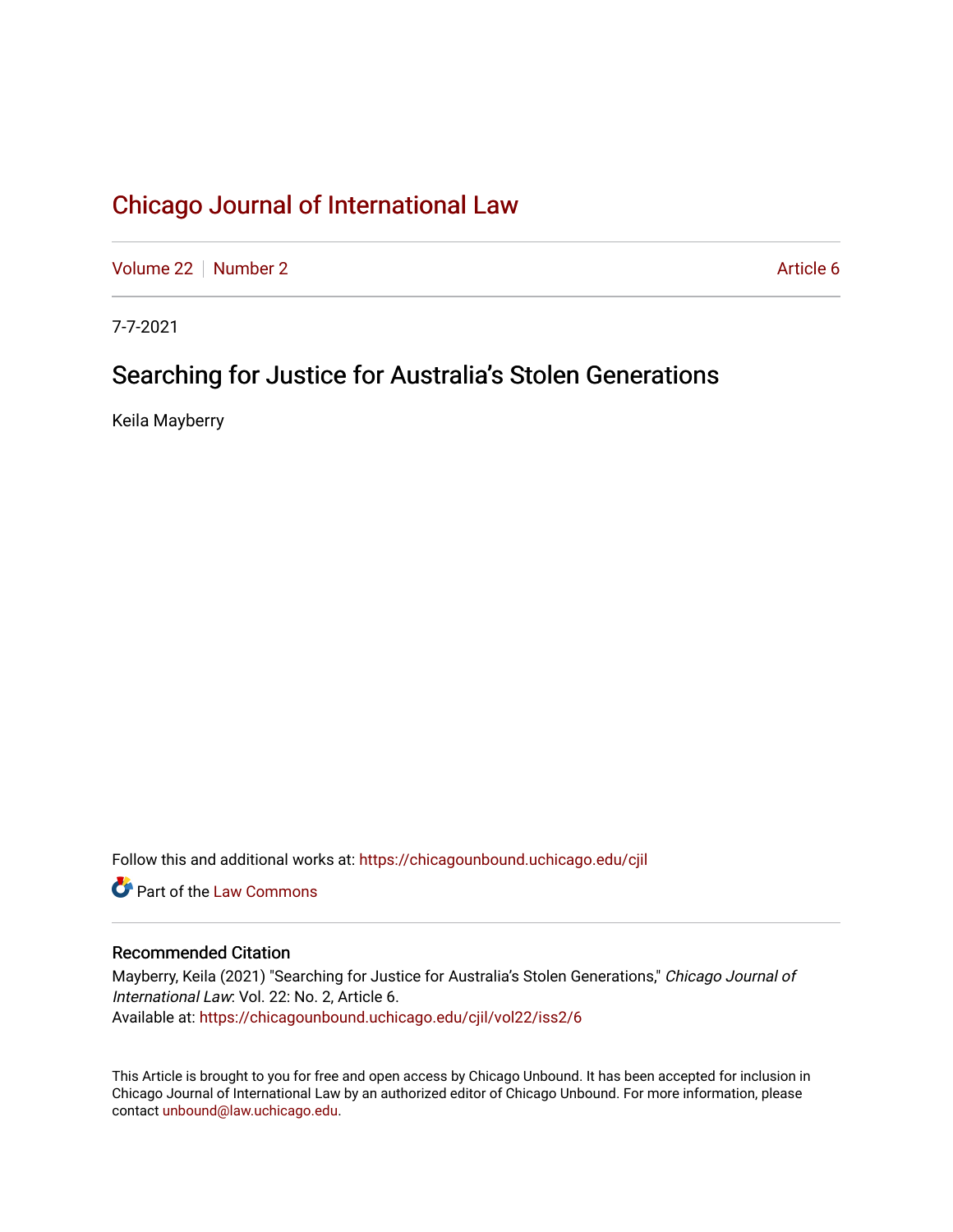# Searching for Justice for Australia's Stolen Generations Keila Mayberry

# **Abstract**

*Until the early 1970s, Australian federal and state government agencies forcibly removed tens of thousands of Aboriginal and Torres Strait Islander children from their families and placed them up for adoption or in group homes and church missions. These children are known as the "Stolen Generations." Domestic remedies have proven insufficient in securing justice for the Stolen Generations and international adjudication may be a viable alternative. This Comment examines whether Australia may be haled before the International Court of Justice (ICJ) for violations of the Genocide Convention for its Stolen Generations policies. Australia's policies likely constituted a violation of Article II(e) of the Genocide Convention, which prohibits the forcible transfer of children from one group to another with the intent of destroying the original group. The ICJ would likely have jurisdiction to hear this claim but would likely rule against the claimant were the Court to apply its reasoning from prior genocide cases. This is because the ICJ's genocide jurisprudence is fundamentally flawed. By setting an unreasonably high bar for proving and inferring genocidal intent in state responsibility claims, the Court has essentially foreclosed Article II(e) claims from adjudication, in contravention of the Convention's object and purpose. This Comment argues that a claim brought on behalf of the Stolen Generations at the ICJ could correct the Court's jurisprudential errors in its application of the Genocide Convention and enable the Stolen Generations to achieve justice.*

<sup>\*</sup> J.D. Candidate, 2022, The University of Chicago Law School. The author wishes to thank the entire *Chicago Journal of International Law* editorial staff for their extensive review, and Professor Tom Ginsburg for his advisement.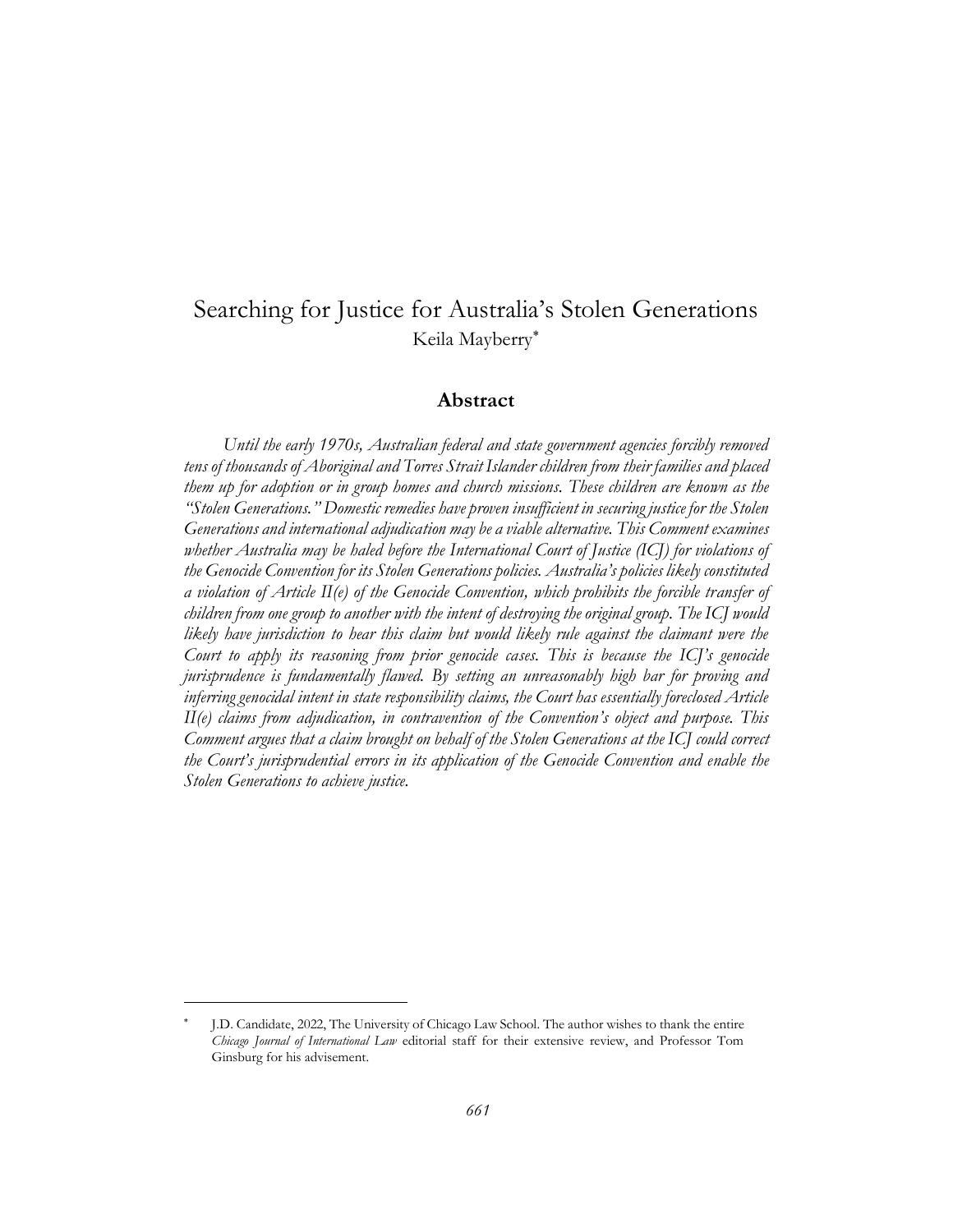# Table of Contents

|                                                                                    | .663 |
|------------------------------------------------------------------------------------|------|
|                                                                                    |      |
|                                                                                    |      |
| B. Disappointing Results of Stolen Generations Claims in Australian Courts         |      |
|                                                                                    |      |
|                                                                                    |      |
| III. Jurisdiction of and Relief Claimed at the International Court of Justice  678 |      |
|                                                                                    |      |
|                                                                                    |      |
|                                                                                    |      |
| IV. Merits of Claims Against Australia Under the Genocide Convention  683          |      |
|                                                                                    |      |
|                                                                                    |      |
| C. Australia Violated Its Responsibility to Refrain from Perpetrating              |      |
| Genocide.                                                                          | .688 |
|                                                                                    |      |
|                                                                                    |      |
|                                                                                    |      |
|                                                                                    |      |
|                                                                                    |      |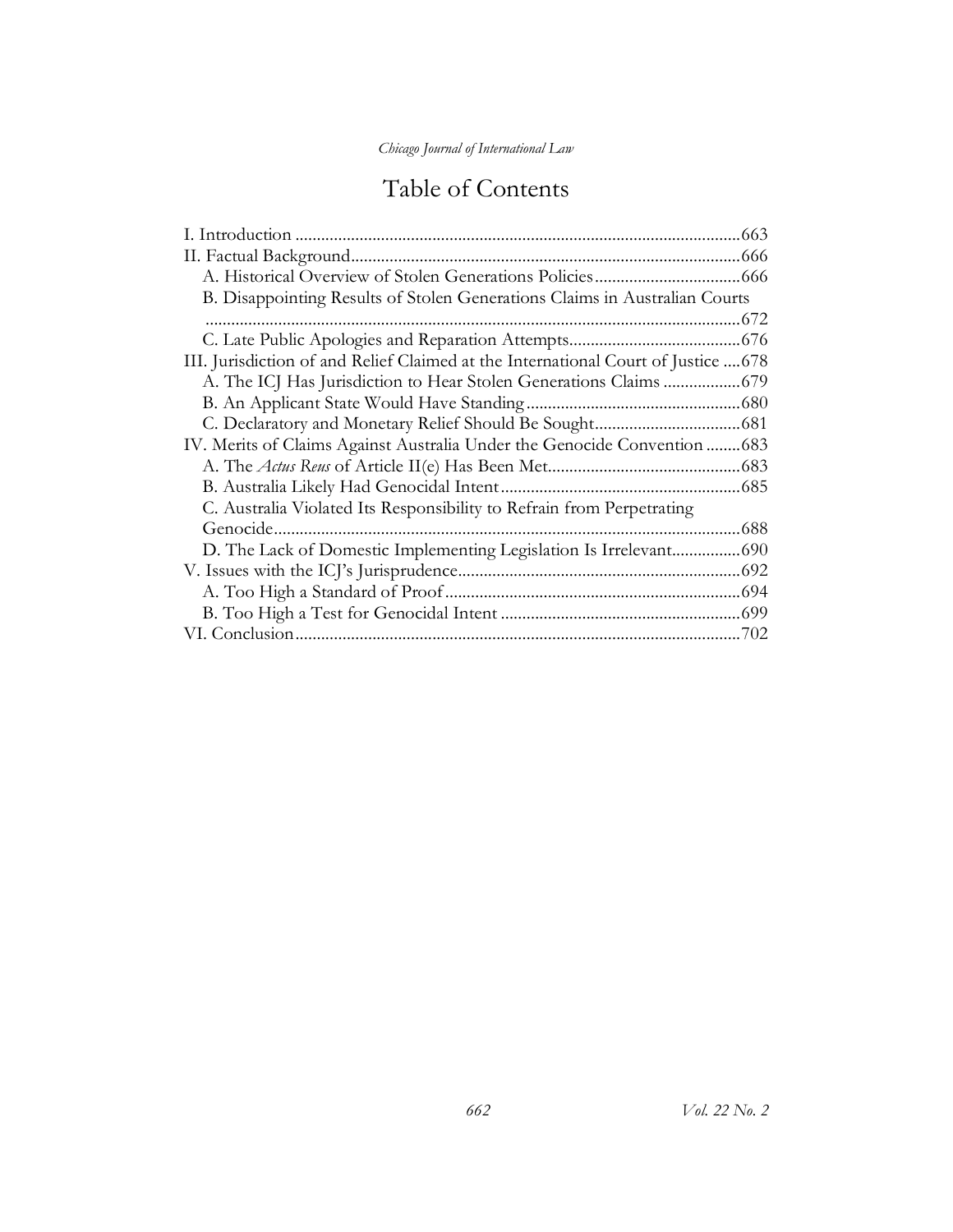### <span id="page-3-3"></span><span id="page-3-2"></span><span id="page-3-1"></span>I. INTRODUCTION

<span id="page-3-0"></span>From the 1890s to the 1970s,<sup>1</sup> Australian state and federal government agencies forcibly and systematically removed tens of thousands of Aboriginal and Torres Strait Islander children from their families.<sup>2</sup> Agencies placed these children up for adoption or put them in group homes and church missions.<sup>3</sup> These children are known as the "Stolen Generations." 4

The forced removal left behind a legacy of trauma that continues today.<sup>5</sup> One member of the Stolen Generations, in response to a national inquiry, wrote:

We may go home, but we cannot relive our childhoods. We may reunite with our mothers, fathers, sisters, brothers, aunties, uncles, communities, but we cannot relive the 20, 30, 40 years that we spent without their love and care, and they cannot undo the grief and mourning they felt when we were separated from them. We can go home to ourselves as Aboriginals, but this does not erase the attacks inflicted on our hearts, minds, bodies and souls, by caretakers who thought their mission was to eliminate us as Aboriginals.<sup>6</sup>

Family ties were often severed in the process. Many, if not most, of the since-grown children never came to know their birth parents or siblings.<sup>7</sup> The policies severely disrupted the transmission of First Nations<sup>8</sup> culture, leaving the Stolen Generations "completely disconnected from the communities in which they were born, undermining their sense of cultural identity."<sup>9</sup>

*Winter 2022 663*

<sup>1</sup> Jens Korff, *A Guide to Australia's Stolen Generations*, CREATIVE SPIRITS (Nov. 21, 2020), https://perma.cc/T8AR-9FWX.

<sup>2</sup> Sonja Starr & Lea Brilmayer, *Family Separation as a Violation of International Law,* 21 BERKELEY J.INT'L L. 213, 215 (2003); *The Stolen Generations*, COMMON GROUND, https://perma.cc/4S99-MT7K.

<sup>3</sup> Starr & Brilmayer, *supra* not[e 2,](#page-3-1) at 234

<sup>4</sup> *Id. See also* Korff, *supra* not[e 1.](#page-3-2) 

<sup>5</sup> *See The Stolen Generations*, AUSTRALIANS TOGETHER, https://australianstogether.org.au/discover/australian-history/stolen-generations (last visited Oct. 21, 2021).

HUMAN RIGHTS & EQUAL OPPORTUNITY COMM'N, BRINGING THEM HOME: REPORT OF THE NATIONAL INQUIRY INTO THE SEPARATION OF ABORIGINAL AND TORRES STRAIT ISLANDER CHILDREN FROM THEIR FAMILIES 11 (1997) [hereinafter BRINGING THEM HOME REPORT].

<sup>7</sup> Starr & Brilmayer, *supra* not[e 2](#page-3-1)*,* at 234.

<sup>8</sup> "First Nations" refers to Aboriginal and Torres Strait Islander peoples, and many Aboriginal and Torres Strait Islander peoples today prefer the use of this term. *See* Jeff Korff, *What is the Correct Term for Aboriginal People*, CREATIVE SPIRITS, https://perma.cc/U8A8-8SA5; *Aboriginal and Torres Strait Islander Peoples*, *Style Manual*, AUSTRALIAN GOV'T, https://www.stylemanual.gov.au/accessible-and-inclusive-content/inclusive-language/aboriginaland-torres-strait-islander-peoples (last visited Dec. 20, 2021). However, preferred and acceptable terminology may be in flux. *See generally Researcher's Note*, *Australian Aboriginal peoples*, BRITANNICA, https://perma.cc/9JAN-V2MM.

<sup>9</sup> *Id.* at 234–35.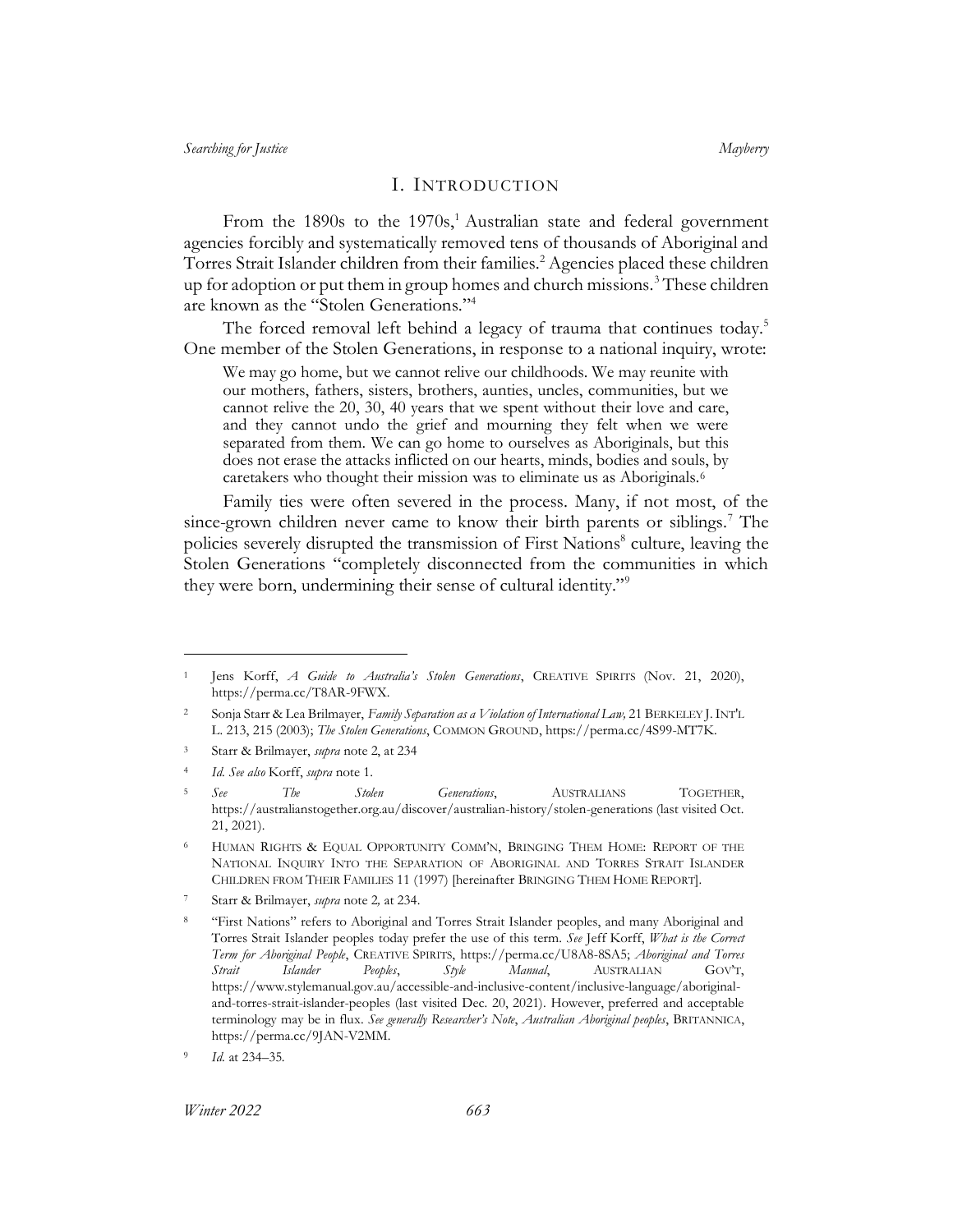<span id="page-4-1"></span>The removal policies are almost ubiquitously considered part of a shameful chapter in Australian history.<sup>10</sup> A longstanding debate continues on whether, and to what extent, government actions enforcing these policies amounted to genocide.<sup>11</sup> First Nations Australians who were forcibly removed or had family members forcibly removed continue to file cases in domestic courts with lackluster success. Public apologies and reparations schemes have been incomplete and slow-going.

<span id="page-4-0"></span>Although Australia's forced removal policies were "particularly egregious, [they were] not unique in kind."<sup>12</sup> The U.S. and Canada, for example, had similar policies. The U.S. Civilization Fund Act of 1819 allowed Native American children to be forcibly placed in boarding schools.<sup>13</sup> The purported goal of the Act was to infuse America's Indigenous population with "good moral character" and vocational skills.<sup>14</sup> One notable general, however, said the policy was actually intended to "kill the Indian" and "save the man."<sup>15</sup> Children were "virtually imprisoned in the schools" and experienced a "devastating litany of abuses, from forced assimilation and grueling labor to widespread sexual and physical abuse."<sup>16</sup> Some have suggested that the removals qualified as genocide.<sup>17</sup> Congress only outlawed the forced removal of Native American children in the late 1970s.<sup>18</sup>

In Canada, thousands of First Nations children were taken from their homes, placed in foster homes, and eventually adopted by white families in accordance with a series of provincial child welfare policies known as "the Sixties

<sup>10</sup> *See, e.g.*, JOHN STAPLETON, CHAOS AT THE CROSSROADS (2010) ("[the forced removal] policy [is] now almost universally condemned as one of the darkest stains on the nation's history, racist and inhumane"); Frances Mao, *Australia's Apology to Stolen Generations: 'It Gave Me Peace*,*'* BBC NEWS (Feb. 13, 2018), https://perma.cc/7Q36-W2US (describing the policies as "a shameful national chapter").

<sup>11</sup> *See* Rosemary Sorensen & Ashleigh Wilson, *Stolen Generations Listed as Genocide*, AUSTRALIAN (March 24, 2008), https://perma.cc/LB59-MR28.

<sup>12</sup> Starr & Brilmayer, *supra* not[e 2](#page-3-1)*,* at 236.

<sup>13</sup> *See* Alia Wong, *The Schools That Tried—But Failed—to Make Native Americans Obsolete*, ATLANTIC (Mar. 5, 2019), https://perma.cc/G92K-XQ4L.

<sup>14</sup> *See id.*

<sup>15</sup> *Id*.

<sup>16</sup> Andrea Smith, *Soul Wound: The Legacy of Native American Schools*, AMNESTY INT'L MAG. (2007), https://perma.cc/QX49-5XN6.

<sup>17</sup> See, e.g., Angelique Townsend EagleWoman, a professor of law at the University of Idaho, who suggested that the U.S. government's forcible removal of Native American children from their tribal communities, cultures, and nationalities amounted to genocide. Angelique Townsend EagleWoman, *The Ongoing Traumatic Experience of Genocide for American Indians and Alaska Natives in the United States: The Call to Recognize Full Human Rights as Set Forth in the UN Declaration on the Rights of Indigenous Peoples*, 3 AM.INDIAN L.J. 424, 445 (2015). *See also* Donald A. Grinde Jr., *Taking the Indian Out of the Indian: U.S. Policies of Ethnocide through Education*, 19 WICAZO SA REV. 2, 25 (2004).

<sup>18</sup> *See* Wong, *supra* note [13.](#page-4-0)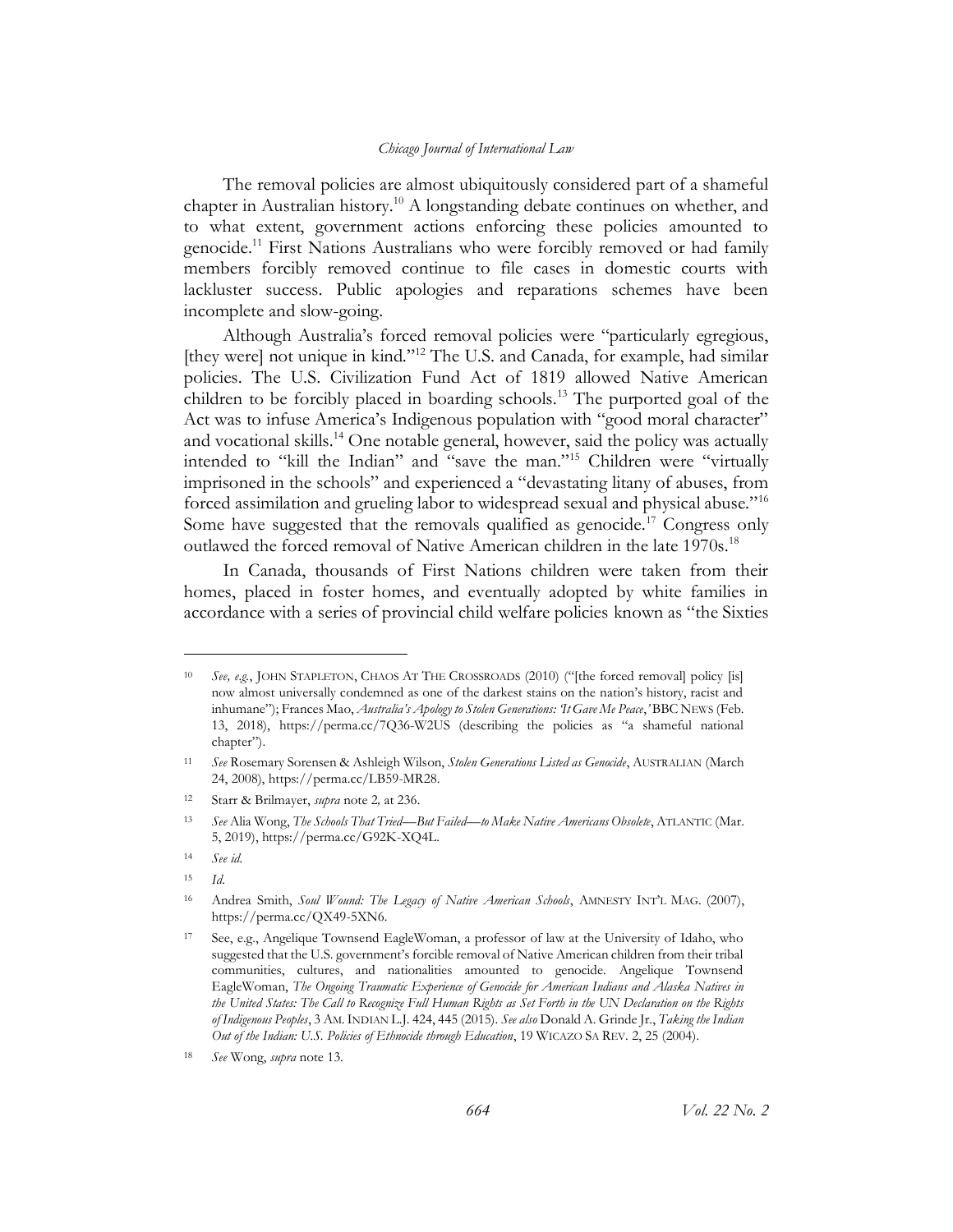Scoop."<sup>19</sup> The policies began in the mid-1950s and extended well into the 1980s.<sup>20</sup> In addition, from 1883 until 1998, Canada sent over 30% of Indigenous children to government-sponsored residential schools, where many were physically, culturally, and sexually abused.<sup>21</sup> Over  $3,000$  students died of mistreatment or neglect while attending these schools.<sup>22</sup> Justice Murray Sinclair, the eventual chair of the government-established Truth and Reconciliation Commission of Canada, wrote that the Indian Residential School policy was "an act of genocide under the U.N. Convention."23

<span id="page-5-0"></span>This Comment focuses on Australia's Stolen Generations policies and argues that the policies give rise to a plausible claim of genocide under Article II(e) of the 1948 Convention on the Prevention and Punishment of the Crime of Genocide ("Genocide Convention").<sup>24</sup> Article II(e) states that forcible transfers of children from one group to another—if committed with the intent to, in whole or in part, destroy a national, ethnical, racial, or religious group—amount to genocide.<sup>25</sup> While haling Australia into the International Court of Justice (ICJ) would be theoretically possible, the ICJ would likely rule in Australia's favor based on the Court's reasoning in prior genocide cases. This Comment argues that the existing ICJ caselaw is flawed because the Court: 1) fails to adequately consider relevant differences between violations of state responsibility and crimes; and 2) imposes an unnecessarily burdensome standard of proof and test for inferring genocidal intent in state responsibility cases. As a result, the Court has effectively made Article II(e) claims impossible to win on the merits, in contravention of the object and purpose of the Genocide Convention.

This Comment proceeds in four parts. Section II provides a brief history of the Stolen Generations policies, relevant cases brought in Australian courts, and attempted non-judicial remedies. This Section also demonstrates that thus far, domestic attempts to address the injuries of the Stolen Generations have produced inadequate results. Section III discusses the ICJ's jurisdiction to hear claims regarding Australia's potential breaches of the Genocide Convention. Section IV summarizes Australia's obligations under the Genocide Convention

<sup>19</sup> Christopher Dart, *The Sixties Scoop Explained*, CBS DOCS POV, https://www.cbc.ca/cbcdocspov/features/the-sixties-scoop-explained (last visited Dec. 10, 2021).

<sup>20</sup> *See id.*

<sup>21</sup> Ian Austen, *Canada's Forced Schooling of Aboriginal Children Was 'Cultural Genocide,' Report Finds*, N.Y. TIMES (June 2, 2015), https://perma.cc/584S-M52J.

<sup>22</sup> *Id.*

<sup>23</sup> David Macdonald, *Five Reasons the TRC Chose 'Cultural Genocide*,' GLOBE & MAIL (July 6, 2015), https://perma.cc/J2KZ-YVQL.

<sup>24</sup> Convention on the Prevention and Punishment of the Crime of Genocide art. 2, Dec. 9, 1948, 78 U.N.T.S. 277 [hereinafter Genocide Convention].

<sup>25</sup> *Id.*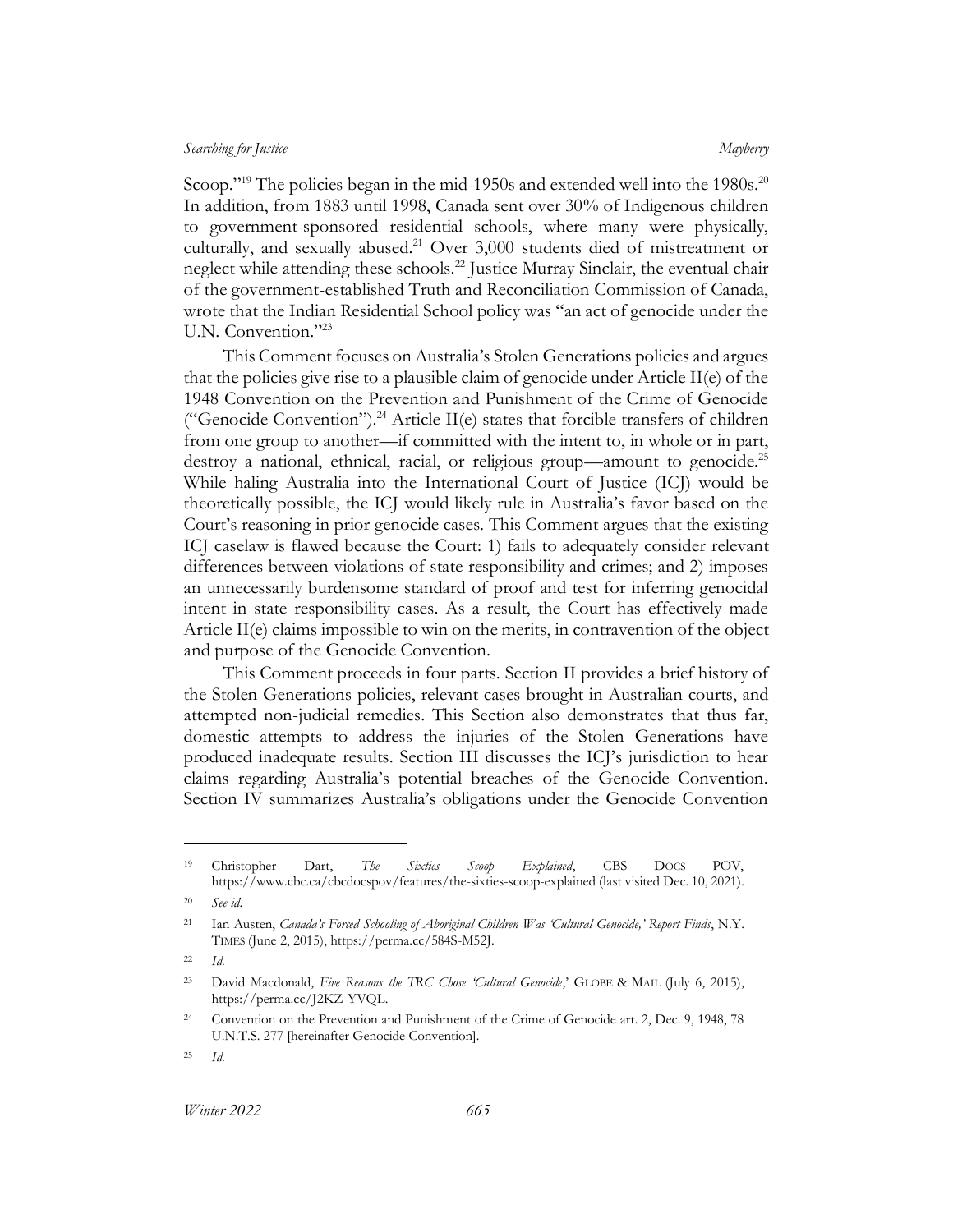and the potential merits of the claims that could be brought on behalf of the Stolen Generations at the ICJ. Finally, by analyzing how the Stolen Generations claims would be resolved under the Court's existing standards for genocidal intent, Section V highlights deficiencies in, and recommends changes be made to, the ICJ's genocide jurisprudence.

# <span id="page-6-2"></span>II. FACTUAL BACKGROUND

# <span id="page-6-1"></span><span id="page-6-0"></span>A. Historical Overview of Stolen Generations Policies

British settlement of Australia dates back to 1788 and, as was typical of colonial histories, the mistreatment of Indigenous peoples began shortly thereafter.<sup>26</sup> A large number of Aboriginal and Torres Strait Islander peoples were killed by disease and conflict during the "pacification by force" period, which extended into the  $1880s^{27}$  In Australia's southeast, the Aboriginal population declined so rapidly that it was commonly believed that they would soon die out.<sup>28</sup> Other First Nations Australians were driven to the bush or left in settlements on the fringes of cities and towns, compelled to join Australia's labor force.<sup>29</sup> In New South Wales in the 1790s and in Tasmania in the 1810s, private individuals began separating First Nations children from their families. $30$ 

Forced separation did not become a governmental process until the twentieth century, when "it was much more serious—on a much larger scale."<sup>31</sup> "Governments had assumed that Aborigines were dying out—that evolution had dictated that they would eventually disappear," said Australian historian Henry Reynolds.<sup>32</sup> "The number of what they called 'full-blooded Aborigines' was declining. It appeared to be proving their scientific theories."<sup>33</sup> Eugenics had gained popularity in the country around this period.<sup>34</sup> Its basic premise was that "through breeding" and removing "bad characteristics," the "race of the nation" would be "improve[d]."<sup>35</sup> In Australia, eugenics often took the form of trying to "breed out the color."<sup>36</sup> Those First Nations peoples with at least some European

<sup>26</sup> *See* Robert Tonkinson, *The Europeans*, *Australian Aboriginal Peoples*, BRITANNICA, https://perma.cc/2L3A-3MG9.

<sup>27</sup> *Id.*

<sup>28</sup> *See id.*

<sup>29</sup> *See id.*

<sup>30</sup> *See* STOLEN GENERATIONS at 01:02–01:12 (Ronin Films 2000), https://perma.cc/9MR4-XTR8.

<sup>31</sup> *Id.* at 01:21–01:29.

<sup>32</sup> *Id.* at 01:32–01:40.

<sup>33</sup> *Id*. at 01:40–01:49.

<sup>34</sup> *See id.* at 05:15–05:22.

<sup>35</sup> *Id*. at 05:21–05:29.

<sup>36</sup> *Id*. at 05:37–05:42.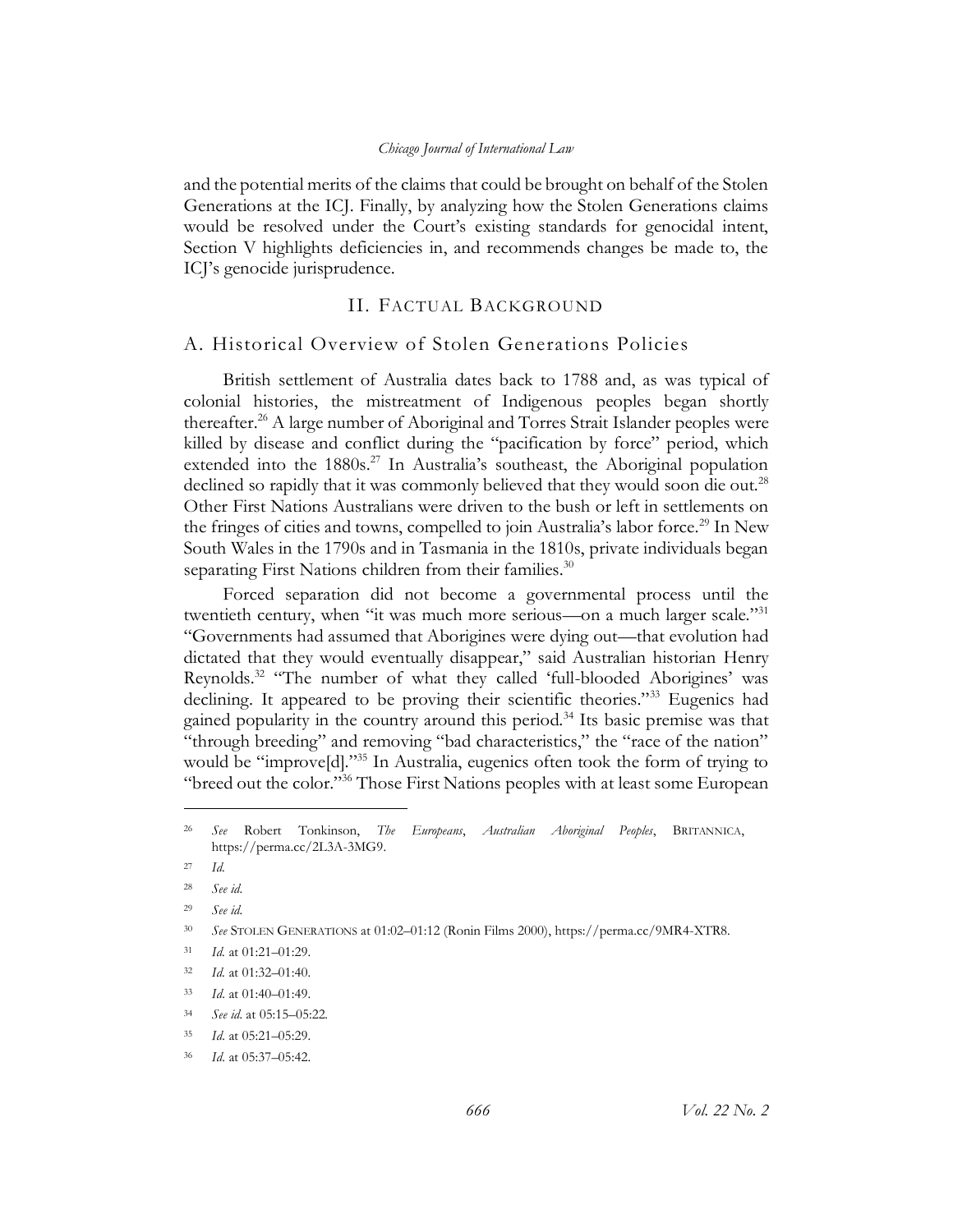"blood" were seen as having value to non-Indigenous society, particularly as a cheap labor source.<sup>37</sup> If children of mixed descent could be removed from their families and communities and sent to white communities, it was thought that over time the mixed-descent population would "merge" with the non-Indigenous population.<sup>38</sup>

Eugenics took hold in high levels of Australian political society. In 1937, A. O. Neville, Western Australia's Chief Protector of Aborigines,<sup>39</sup> believed "the pure black" would be extinct within the century but that the "half-caste problem" referencing those with mixed Indigenous and European heritage—was only increasing year over year.<sup>40</sup> Neville reportedly viewed "[t]he pure blooded Aboriginal [as] not a quick breeder, ... [but the] half-caste was."<sup>41</sup> Neville's solution, according to Brisbane's *Telegraph* newspaper, was to segregate "pure blacks," who were beyond saving, and "absorb the half-castes," who could shed their Aboriginal identity and be accepted into white society.<sup>42</sup> In 1933, Dr. Cecil Cook, the Chief Protector of Aborigines for the Northern Territory,<sup>43</sup> said:

Generally, by the fifth and invariably by the sixth generation, all native characteristics of the Australian aborigine are eradicated. The problem of our half-castes will quickly be eliminated by the complete disappearance of the black race, and the swift submergence of their progeny in the white . . . . The

<sup>38</sup> *Id*.

<sup>42</sup> *Id.*

<sup>37</sup> BRINGING THEM HOME REPORT, *supra* not[e 6,](#page-3-3) at 24.

<sup>39</sup> The Chief Protector of Aborigines—an official position that existed in Western Australia from 1898 until 1936—served as the legal guardian of every Aboriginal child under the age of sixteen in the state. *Chief Protector of Aborigines (1898 – 1936)*, FIND & CONNECT RES. PROJECT COMMONWEALTH AUSTL. (Jan. 8, 2019), https://perma.cc/6MTK-3RW2. The Chief Protector had the power to remove Aboriginal children from their homes to place them in group homes or in "service" (work). *Id.* The role became the Commissioner for Native Affairs in 1936, and then Commissioner of Native Welfare in 1954, before being abolished in 1972. *Commissioner of Native Welfare (1954 – 1972)*, FIND & CONNECT RES. PROJECT COMMONWEALTH AUSTL. (Jan. 21, 2019), https://perma.cc/H9Z8-QQBJ. Neville served as the state's Chief Protector and then Commissioner for Native Affairs for thirty-five years, from 1915 to 1940. *Auber O. Neville*, EUGENICS ARCHIVE, https://perma.cc/K2M9-9PPD.

<sup>40</sup> BRINGING THEM HOME REPORT, *supra* note [6,](#page-3-3) at 24.

<sup>41</sup> *Id.*

<sup>43</sup> The Chief Protector of Aborigines was an official position in the Northern Territory from 1911 to 1939, before being replaced by the Director of Native Affairs in 1939 and then the Director of Welfare in 1953. *Chief Protector of Aborigines, Northern Territory (1911 – 1939)*, FIND & CONNECT RES. PROJECT COMMONWEALTH AUSTL. (May 9, 2014), https://perma.cc/P58G-HNRR; *Director of Welfare (1953 – 1970)*, FIND & CONNECT RES. PROJECT COMMONWEALTH AUSTL. (Oct. 11, 2017), https://perma.cc/3NNG-QA4Q. The Protector was the legal guardian of every Aboriginal child in the State. *Chief Protector of Aborigines, Northern Territory (1911 - 1939)*, FIND & CONNECT RES. PROJECT COMMONWEALTH AUSTL. (May 9, 2014), https://perma.cc/P58G-HNRR. Dr. Cecil Cook served as the Chief Protector for twelve years, from 1927 to 1939. Tony Austin, *Cecil Cook, Scientific Thought and 'Half-Castes' in the Northern Territory 1927-1939*, *in* 14 ABORIGINAL HISTORY 1 (1990).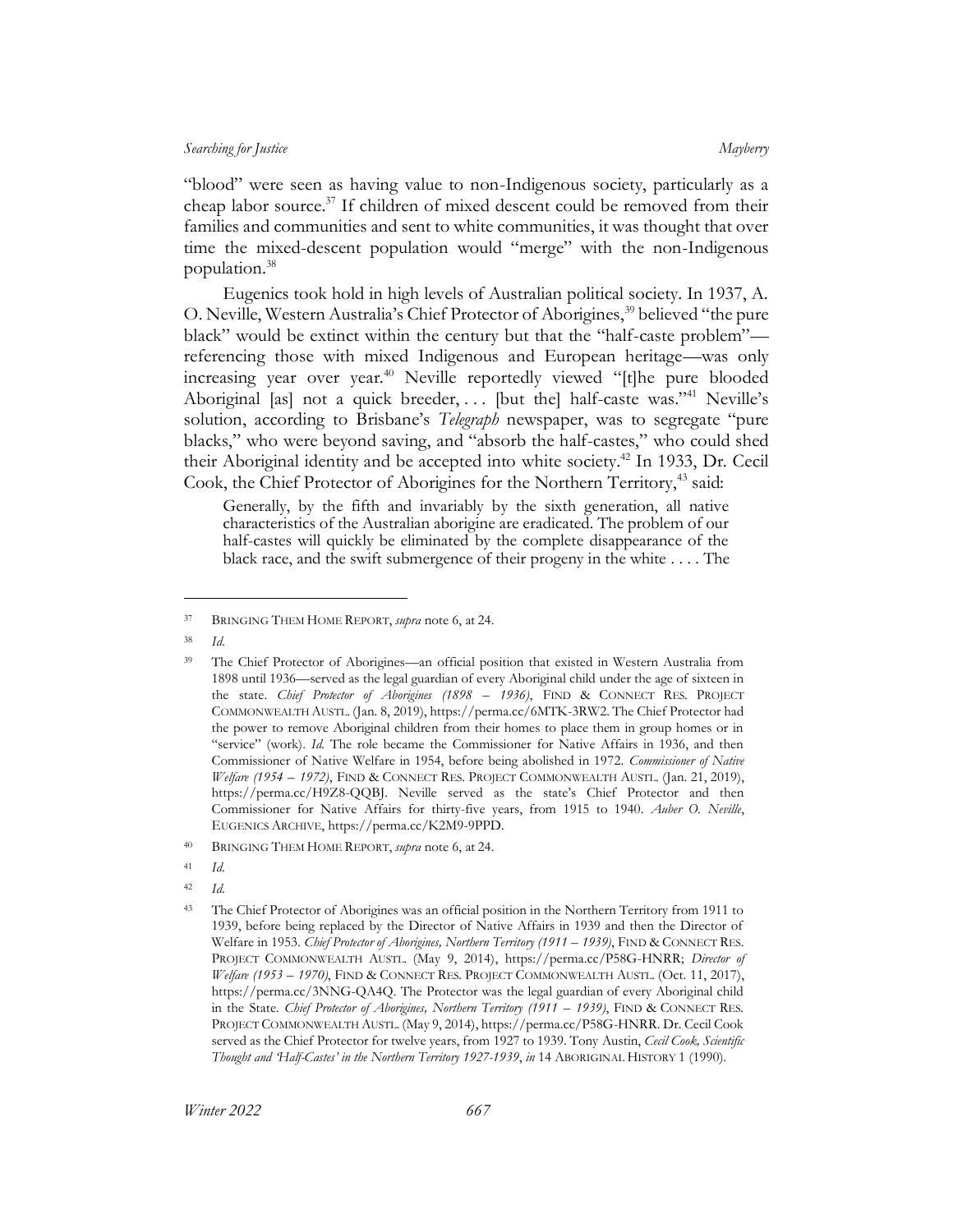Australian native is the most easily assimilated race on earth, physically and mentally.<sup>44</sup>

By 1911, almost all Australian states had protectionist legislation that granted the state's Chief Protector or Aboriginal Protection Board extensive powers to control First Nations peoples. <sup>45</sup> Some states—including Western Australia and the Northern Territory—granted the Chief Protector legal guardianship over all Aboriginal children, displacing the rights of parents.<sup>46</sup> Other states, such as New South Wales, allowed First Nations children to be removed from their homes without the state proving what was typically required under general welfare legislation: the child's "neglect," "destitut[ution]," or "uncontrollab[ility]."<sup>47</sup>

State governments strictly regulated First Nations marriage rights, employment decisions, and movements within and outside of reserves.<sup>48</sup> Government-appointed managers or missionaries ran reserves, and police officers enforced protectionist policies at the local level.<sup>49</sup> First Nations children were housed in dormitories, and their contact with their families was strictly limited as states attempted to distance children from their First Nations "lifestyles" and encourage them to convert to Christianity.<sup>50</sup> One Aboriginal woman, Sheila Humphries, told her story of being placed in a Catholic orphanage by her mother at age four.<sup>51</sup> Sheila's mother believed the orphanage would be the best place for Humphries and her six-year-old sister to be educated.<sup>52</sup> When Sheila was eight

<span id="page-8-0"></span><sup>44</sup> BRINGING THEM HOME REPORT, *supra* not[e 6,](#page-3-3) at 118. *See also Caught up in a Scientific Racism Designed to Breed out the Black*, SYDNEY MORNING HERALD (Feb. 14, 2008), https://perma.cc/9LTY-7XSV.

<sup>45</sup> BRINGING THEM HOME REPORT, *supra* note [6,](#page-3-3) at 23. Tasmania, which did not have this specific kind of legislation, effectively segregated First Nations families from white society, having removed most First Nations families to Cape Barren Island before the turn of the twentieth century. *Id.* First Nations families living on the Island were left relatively undisturbed until the 1930s, when the state began using general child welfare legislation to remove First Nations children from the islands and send them to non-Indigenous institutions and foster families. *Id.* at 26. Until the 1960s, the Tasmanian government denied even having an Aboriginal population, claiming to have only had some "half-caste people." *Id.* at 23.

<sup>46</sup> *See* Starr & Brilmayer, *supra* not[e 2,](#page-3-1) at 235. BRINGING THEM HOME REPORT, *supra* not[e 6,](#page-3-3) at 23.

<sup>47</sup> BRINGING THEM HOME REPORT, *supra* note [6,](#page-3-3) at 27. Some states—like Victoria—changed the definition of "Aboriginal." By increasing the threshold proportion of First Nations "blood" for someone to qualify as Aboriginal, Aboriginals with sufficiently European heritage were excluded from the right to live on reservations. As a result, a number of mixed-race children were cut off from their communities. *Id.* at 25.

<sup>48</sup> *See id.* at 23.

<sup>49</sup> *See id.*

<sup>50</sup> *Id.*

<sup>51</sup> *See* Sheila Humphries, *My Stolen Childhood, and a Life to Rebuild*, TEDX PERTH (Nov. 2017), https://perma.cc/9DN6-SNMZ; Lucy Jarvis, *Nyoongar Artist Sheila Humphries Shares Stories of the Stolen Generations with Mindarie Students*, N. COAST TIMES (Aug. 17, 2016), https://perma.cc/E4XM-SSYR.

<sup>52</sup> *See* Humphries, *supra* note [51.](#page-8-0)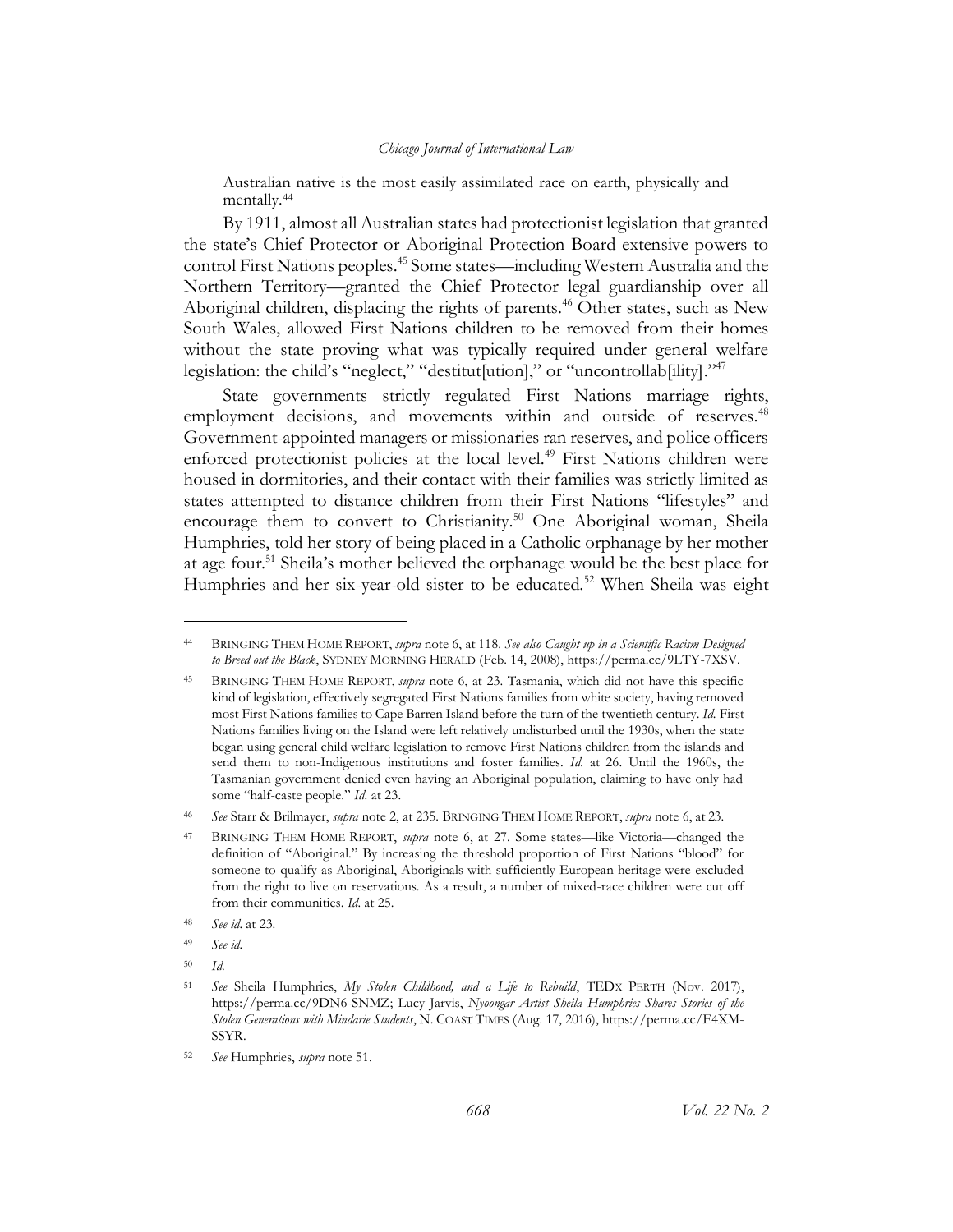years old, her mother, no longer believing the education to be adequate, attempted to pull Sheila and her sister out of the orphanage.<sup>53</sup> The moment Sheila and her sister left the orphanage, the Western Australian police issued a state alert calling for their arrest.<sup>54</sup> Sheila and her sister were eventually seized by the police and taken back to the orphanage.<sup>55</sup> Sheila, like many First Nations children during this period, never saw her mother again.<sup>56</sup>

Assimilation went from being an ad hoc state-by-state policy to an official national policy during the first Commonwealth-State Native Welfare Conference in 1937.<sup>57</sup> The Conference concluded that the "destiny of the natives of aboriginal origin, but not of the full blood, lies in ultimate absorption . . . with a view to their taking their place in the white community on an equal footing with the whites."<sup>58</sup> Where "merging" was essentially a passive process of nudging Aboriginal and Torres Strait Islander peoples towards integration and denying their communities government assistance communities, assimilation<sup>59</sup> was a "highly intensive process necessitating constant surveillance" until First Nations peoples could be ensured to be sufficiently European.<sup>60</sup>

At the third Native Welfare Conference in September of 1951, Paul Hasluck, the newly appointed federal Minister for Territories, acknowledged that Australia's treatment of First Nations peoples was making a mockery of Australia's promotion of human rights at the international level.<sup>61</sup> Australian states agreed to take a more unified approach to their welfare policies.<sup>62</sup> In a seemingly revisionist manner, they agreed that the goal of "native welfare measures" was assimilation: "[a]ssimilation means, in practical terms, that, in the course of time, it is expected

<sup>53</sup> *See id.*

<sup>54</sup> *See id.*

<sup>55</sup> *See id.*

<sup>56</sup> *See id.*

<sup>57</sup> *See* BRINGING THEM HOME REPORT*, supra* not[e 6](#page-3-3), at 26 (the conference resolved that "efforts of all State authorities should be directed towards the education of children of mixed aboriginal blood at white standards, and their subsequent employment under the same conditions as whites with a view to their taking their place in the white community on an equal footing with the whites").

<sup>58</sup> *Id.* Neville's model of "absorption" referred to biological integration of Aboriginal and Torres Strait Islander Australians into white Australian society. *Id.* at 27.

<sup>&</sup>lt;sup>59</sup> Assimilation refers to a social-cultural model of integrating First Nations peoples into white society. *Id.* at 27.

<sup>60</sup> *Id.*

<sup>61</sup> *Id.* at 28.

<sup>62</sup> *See* Verbatim Record of Proceedings, Native Welfare Conference, 177 (Jan. 26–27, 1961) (Austl.), https://aiatsis.gov.au/sites/default/files/catalogue\_resources/20782.pdf (the conference concluded the need for the adoption of national policies and closer cooperation among Australian Governments in all aspects of native welfare).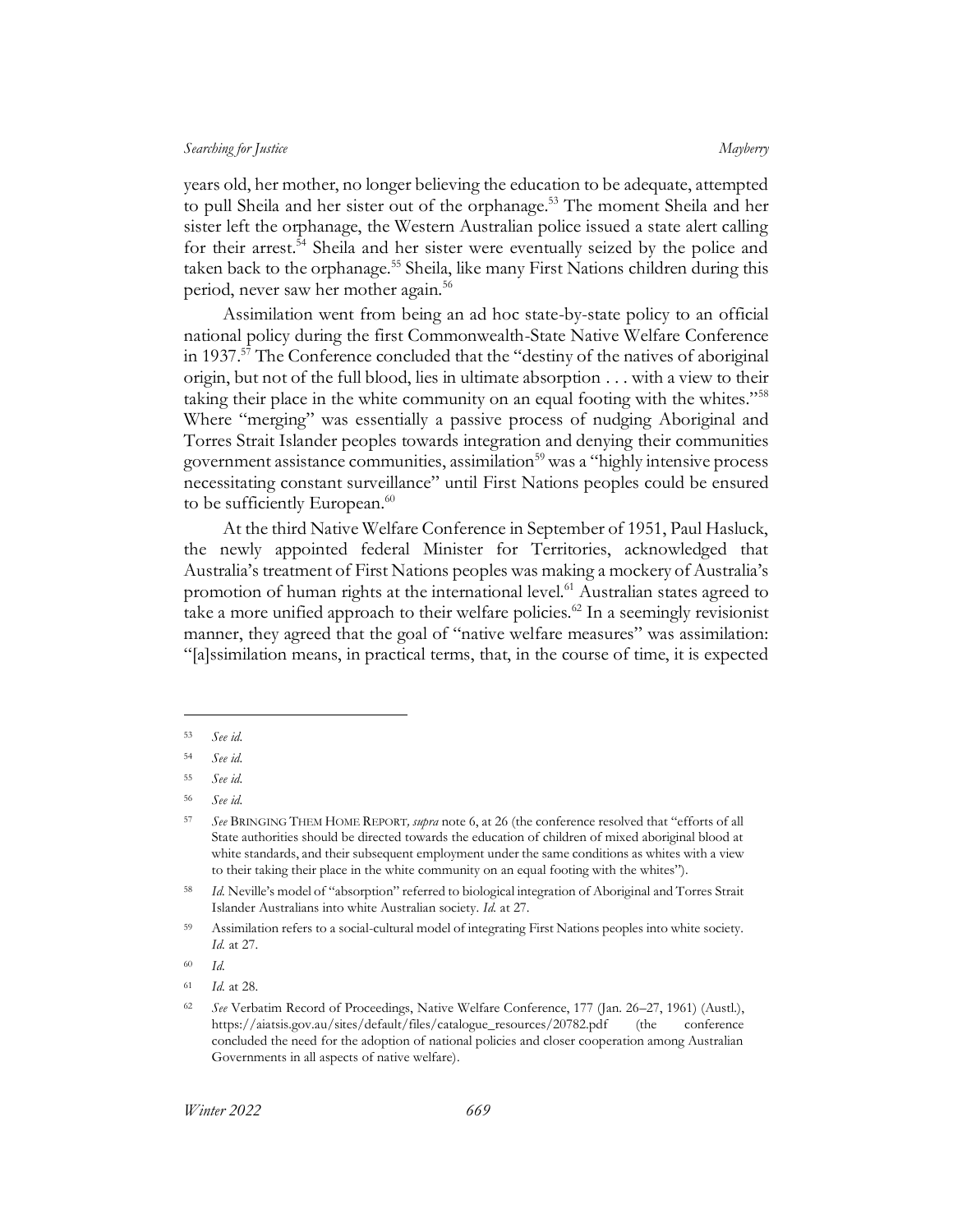that all persons of aboriginal blood or mixed blood in Australia will live like other white Australians do."<sup>63</sup>

Other states adopted New South Wales's 1940s approach to Indigenous welfare: instead of removing Aboriginal and Torres Strait Islander children without cause, children were to be removed according to general child welfare laws, which required a court's determination of neglect, destitution, or uncontrollability of the child. <sup>64</sup> In practice, "[s]tate government child welfare practice[s] [were] marked more by continuity than change."<sup>65</sup> Perhaps counterintuitively, even *more* Aboriginal and Torres Strait Islander children were removed from their families under the guise of assimilation in the 1950s and 1960s than were removed in prior decades.<sup>66</sup> So many children were removed from their homes that institutions housing First Nations children could not keep up with the influx.<sup>67</sup> As a result, these children were increasingly placed with non-Indigenous foster families, where their identities were further denied or disparaged.<sup>68</sup>

By the 1960s, assimilation was clearly not occurring, in spite of government efforts to encourage it.<sup>69</sup> Discrimination by non-Indigenous individuals and the resilience of First Nations peoples in maintaining their cultures thwarted efforts at assimilation and cultural erasure.<sup>70</sup> The political landscape had also changed.<sup>71</sup> In 1967, the Constitution was amended to include Aboriginal and Torres Strait Islander peoples in the census for the first time and grant the Commonwealth joint control with states over Aboriginal affairs.<sup>72</sup> The Commonwealth increased funding for First Nations welfare programs and established a national Office of Aboriginal Affairs.<sup>73</sup> With greater access to funding and the support of legal

<sup>69</sup> *See id.*

<sup>63</sup> BRINGING THEM HOME REPORT*, supra* not[e 6,](#page-3-3) at 28.

<sup>64</sup> *See id.* at 27.

<sup>65</sup> *Id.*

<sup>66</sup> *See id.* at 28.

<sup>67</sup> *See id.*

<sup>68</sup> *See id.*

<sup>70</sup> *See id.* at 29.

<sup>71</sup> *See, e.g.*, Commonwealth, Native Welfare Conference, House of Representatives, 20 April 1961 (George Nelson, Representative for the Northern Territory) (Austl.), https://perma.cc/EK6R-WEDT ("[T]he eyes of the world are shifting from the South African episode [which was in the midst of Apartheid] to our own country and its policies. In particular, we want to see, at this stage, something concrete emerging from conferences of this nature, so that we can reassure not only our own people in Australia but also the rest of the world, that we are in earnest when we say we are doing our utmost as a nation to assist our native people.").

<sup>72</sup> BRINGING THEM HOME REPORT*, supra* not[e 6,](#page-3-3) at 29; The 1967 Referendum, Australians Together (Nov. 17, 2020), https://australianstogether.org.au/discover/australian-history/1967 referendum/ (last visited Dec. 20, 2021).

<sup>73</sup> *See* BRINGING THEM HOME REPORT, *supra* not[e 6,](#page-3-3) at 29.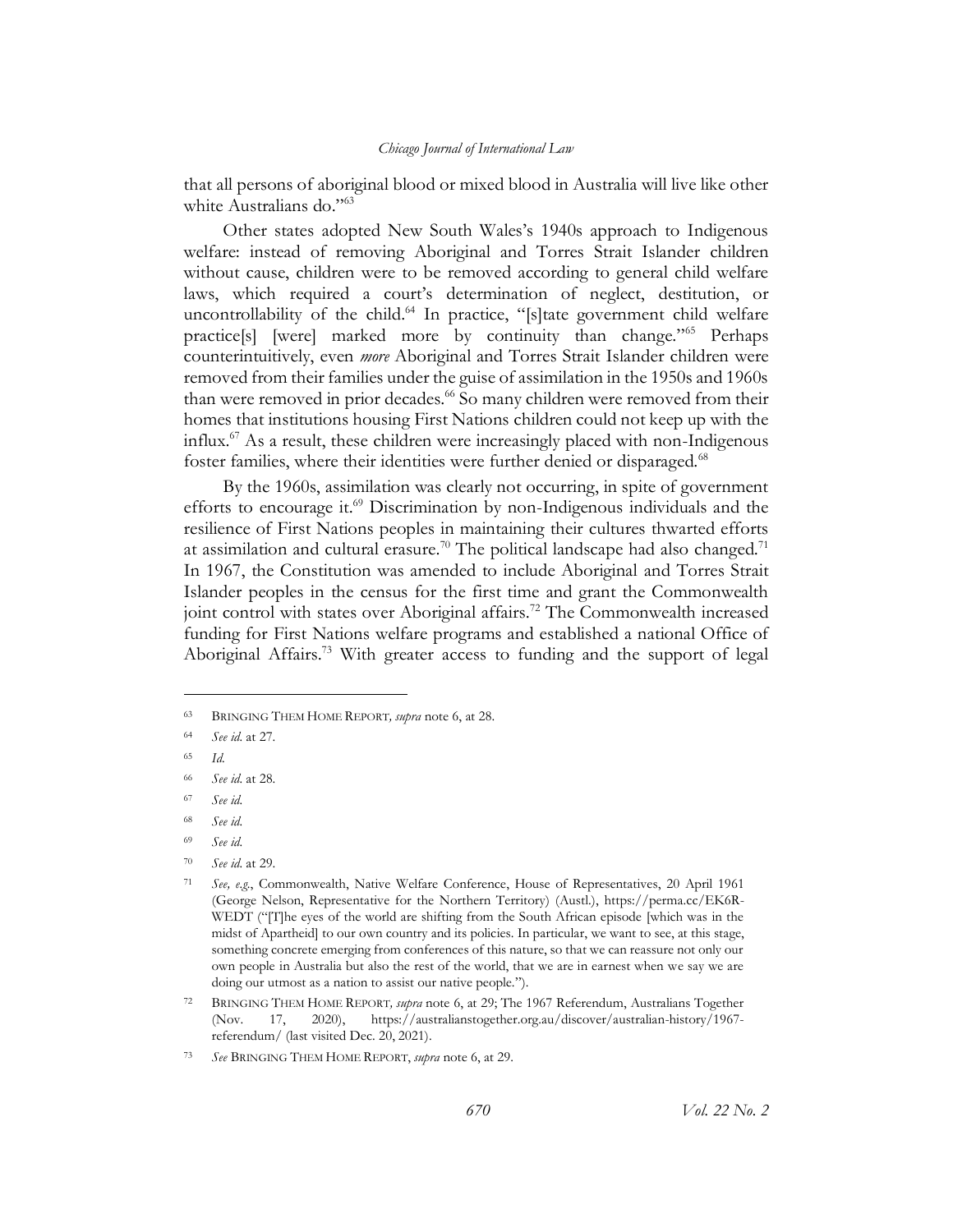services, First Nations communities began to challenge removal orders, which restricted the number of forced removals that otherwise would have been able to take place.<sup>74</sup> By 1969, all states had repealed their statutes that allowed for the permissive removal<sup>75</sup> of First Nations children from their homes.

Between one-tenth and one-third of First Nations children are estimated to have been forcibly removed from their families and their communities from 1910 to  $1970.^{76}$  The effects of removal have been devastating. A study conducted in Melbourne during the 1980s found that those removed were much less likely than First Nations children who were raised by their families or communities to have stable living conditions, were three times as likely to say that they had no one to call in a crisis and were twice as likely to report current use of illicit substances.<sup>77</sup> They also were "less likely to have a strong sense of their Aboriginal cultural identity, were more likely to have discovered their Aboriginality later in life[,] and [were] less likely to [have] know[n] [] their Aboriginal cultural traditions."78

A national study conducted by the Australian Bureau of Statistics in 1994 found that First Nations peoples who had been separated as children, compared with those who had not, were significantly more likely to have been arrested and to report having worse health outcomes.<sup>79</sup> The study suggested that institutionalization had measurable damaging effects on the emotional development and sense of self-worth of those who had been separated.<sup>80</sup>

In 1997, the Australian Human Rights Commission, an independent body established by the Australian Government, delivered the landmark *Bringing Them*  Home Report.<sup>81</sup> The report was the result of a national inquiry into the Stolen Generations policies and was a "significant milestone" in recording the testimonies of members of Stolen Generations.<sup>82</sup> The report notably concluded that:

<sup>74</sup> *See id.*

<sup>75</sup> That is, administrative removal pursuant to broad grants of discretion, see id*.* at 226 (listing statutory sources granting agents fiduciary obligations that allowed them to remove children for, among other things, their "moral, intellectual, and physical welfare," and "care, custody, and education"), and sometimes not even subject to prior judicial scrutiny, see id. at 220–21.

<sup>&</sup>lt;sup>76</sup> The number of Indigenous children who were forcibly removed is difficult to estimate with precision. Records have been lost or destroyed, and many surviving records fail to document the Aboriginality of the removed children. *Id.* at 30–31.

<sup>77</sup> *Id.* at 12.

<sup>78</sup> *Id.*

<sup>79</sup> *Id.* at 12–14.

<sup>80</sup> *See id.*

<sup>81</sup> *See generally* BRINGING THEM HOME REPORT, *supra* note [6.](#page-3-3) *See also About*, AUSTRALIAN HUM. RTS. COMM'N, https://humanrights.gov.au/about (last visited Dec. 14, 2021).

<sup>82</sup> ABORIGINAL AND TORRES STRAIT ISLANDER HEALING FOUNDATION, BRINGING THEM HOME 20 YEARS ON: AN ACTION PLAN FOR HEALING 4, 6 (2017).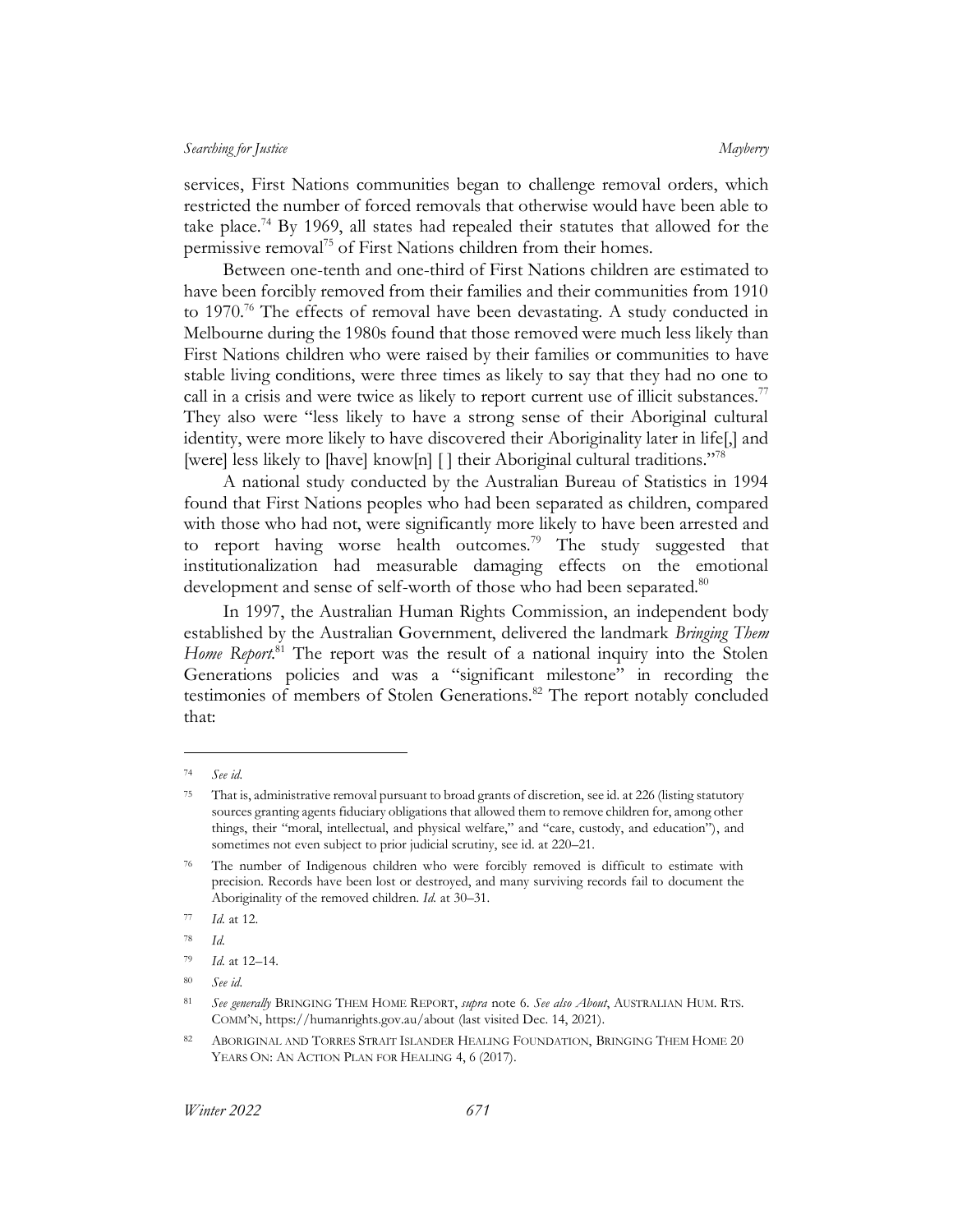The Australian practice of Indigenous child removal involved both systematic racial discrimination and genocide as defined by international law. Yet it continued to be practised as official policy long after being clearly prohibited by treaties to which Australia had voluntarily subscribed.<sup>83</sup>

The finding of genocide has attracted particular controversy and will be further examined in Section IV.B.

# <span id="page-12-0"></span>B. Disappointing Results of Stolen Generations Claims in Australian Courts

Australia's highest court, the High Court of Australia, deliberated on a genocide claim in *Kruger v Commonwealth*. <sup>84</sup> The 1997 case was the first brought by members of the Stolen Generations in Australian courts.<sup>85</sup> *Kruger* concerned a constitutional challenge to the Northern Territory's Aboriginals Ordinance of 1918.<sup>86</sup> The ordinance allowed the Northern Territory's Chief Protector to forcibly remove "Aboriginal or half-caste" children from their families and place them in Aboriginal institutions and reserves. $87$  Child removals pursuant to the Aboriginals Ordinance of 1918 occurred between 1925 and 1949, with the last Aboriginal detention ending in 1960.<sup>88</sup> The plaintiffs, who were children or the parents of children removed from their homes, challenged the ordinance's constitutional validity on various grounds, including the implied constitutional right to be free from genocide.<sup>89</sup>

<span id="page-12-2"></span><span id="page-12-1"></span>The High Court rejected the claims on all grounds.<sup>90</sup> On the right to be free from genocide, only three of the six judges addressed the existence of such a right, with one judge finding that the right existed and the other two reaching the opposite conclusion.<sup>91</sup> But all judges, relying on the definition of genocide provided by the Genocide Convention, held that the Ordinance did not authorize acts of genocide.<sup>92</sup> Specifically, the Court found that the powers bestowed by the

<sup>83</sup> BRINGING THEM HOME REPORT, *supra* not[e 6,](#page-3-3) at 231.

<sup>84</sup> (1997) 146 ALR 126 (Austl.).

<sup>85</sup> *See* Starr & Brilmayer, *supra* note [2,](#page-3-1) at 238.

<sup>86</sup> *Kruger,* 146 ALR at 133, 266.

<sup>87</sup> *Id.* at 133.

<sup>88</sup> *Id.* at 143.

<sup>89</sup> *See id.* at 172. *See also* Chris Cunneen & Julia Grix, *The Limitations of Litigation in Stolen Generations Cases,* 15 AUSTL. INST. ABORIGINAL & TORRES STRAIT ISLANDER STUD. RSCH. DISCUSSION PAPER 1, 7 (2004).

<sup>90</sup> *See Kruger*, 146 ALR at 245–46.

<sup>91</sup> Sarah Joseph, Kruger v Commonwealth: *Constitutional Rights and the Stolen Generations*, 24 MONASH U. L. REV. 487, 495–96 (1998).

<sup>92</sup> *See* Cunneen & Grix, *supra* not[e 89,](#page-12-1) at 12. The Genocide Convention will be discussed in depth in Section [IV.](#page-23-0)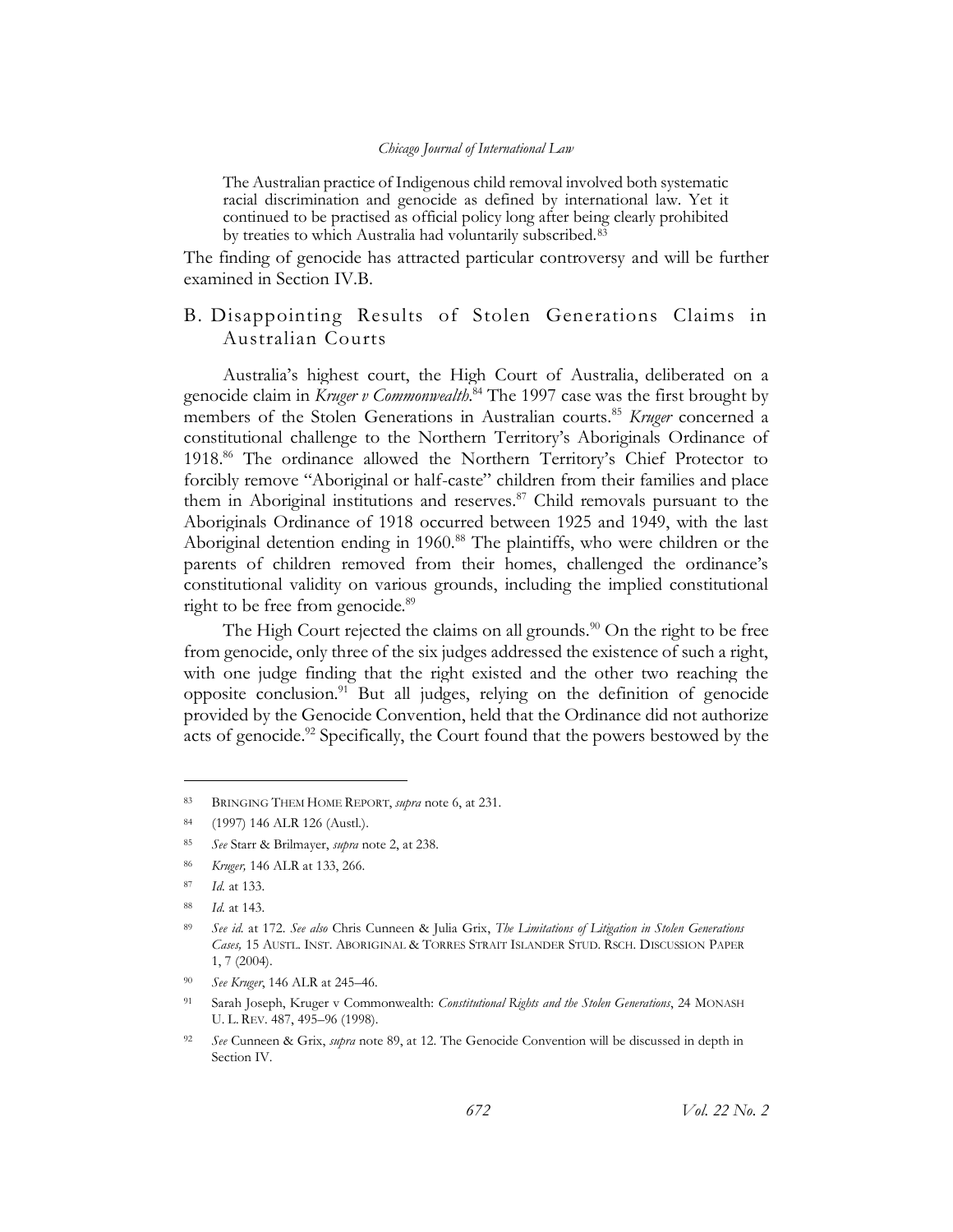Ordinance were required to be exercised in the best interests of those concerned and the Aboriginal population more broadly.<sup>93</sup> Therefore, genocidal intent was not met.<sup>94</sup> The Court concluded that:

<span id="page-13-1"></span>the measures contemplated by the legislation of which the plaintiffs complain would appear to have been ill-advised or mistaken, particularly by contemporary standards. However, a shift in view upon the justice or morality of those measures taken under an Ordinance which was repealed over 40 years ago does not itself point to the constitutional invalidity of that legislation.<sup>95</sup>

*Kruger* faced criticism. The policies at issue had continued well past World War II. Genocide, including forced child transfer, was contrary to international law even "according to the prevailing contemporary legal values of the time."<sup>96</sup> Eugenic practices were especially rejected as legally valid after World War II, when the horrors justified by the theory were on full display. <sup>97</sup> Therefore, the Court's finding that the Northern Territory's government had acted with good intentions according to prevailing moral views at the time was arguably misguided—the policy was considered wrong, and could be considered illegal, even when it was enacted.<sup>98</sup> The Court privileged a history of justification, a defense of colonial history, over the history of harm experienced by First Nations Australians.<sup>99</sup>

Regarding the Court's legal interpretation, some have criticized the High Court as misunderstanding the Genocide Convention's group protections in this case:

<span id="page-13-0"></span>[T]he Genocide Convention does not just protect individuals or the racial groups to which they belong; it protects groups "as separate and distinct entities." . . . [G]roup destruction can never be in the interests of the affected group itself, which according to the Genocide Convention holds a right of and interest in its own existence.<sup>100</sup>

<sup>93</sup> *See Kruger*, 146 ALR at 111.

<sup>94</sup> *See id.*

*Id.* at 147.

<sup>96</sup> Cunneen & Grix, *supra* note [89,](#page-12-1) at 25. *See, e.g.*, United States v. Greifelt (the RuSHA case), 5 TRIALS OF WAR CRIMINALS BEFORE THE NUREMBERG MILITARY TRIBUNALS UNDER CONTROL COUNCIL LAW NO. 10, at 674 (1950) (Military Tribunal, Nuremburg, Germany, Oct. 1946–Apr. 1949) [hereinafter *Greifelt*]; In re Greiser, 13 ANN. DIG. & REPORTS OF PUBLIC INT'L L. CASES 387, 389 (H. Lauterpacht ed., 1946) (decision of the Supreme National Tribunal, Posman, Poland) (first international convictions for genocide, including acts of forcible child transfer).

<sup>97</sup> *Cf.* Cunneen & Grix, *supra* not[e 89,](#page-12-1) at 25.

<sup>98</sup> *See id.*

<sup>99</sup> *See id.*

<sup>100</sup> Kurt Mundorff, *Other Peoples' Children: A Textual and Contextual Interpretation of the Genocide Convention, Article 2(e)*, 50 HARV. INT'L L.J. 61, 118–19 (2009).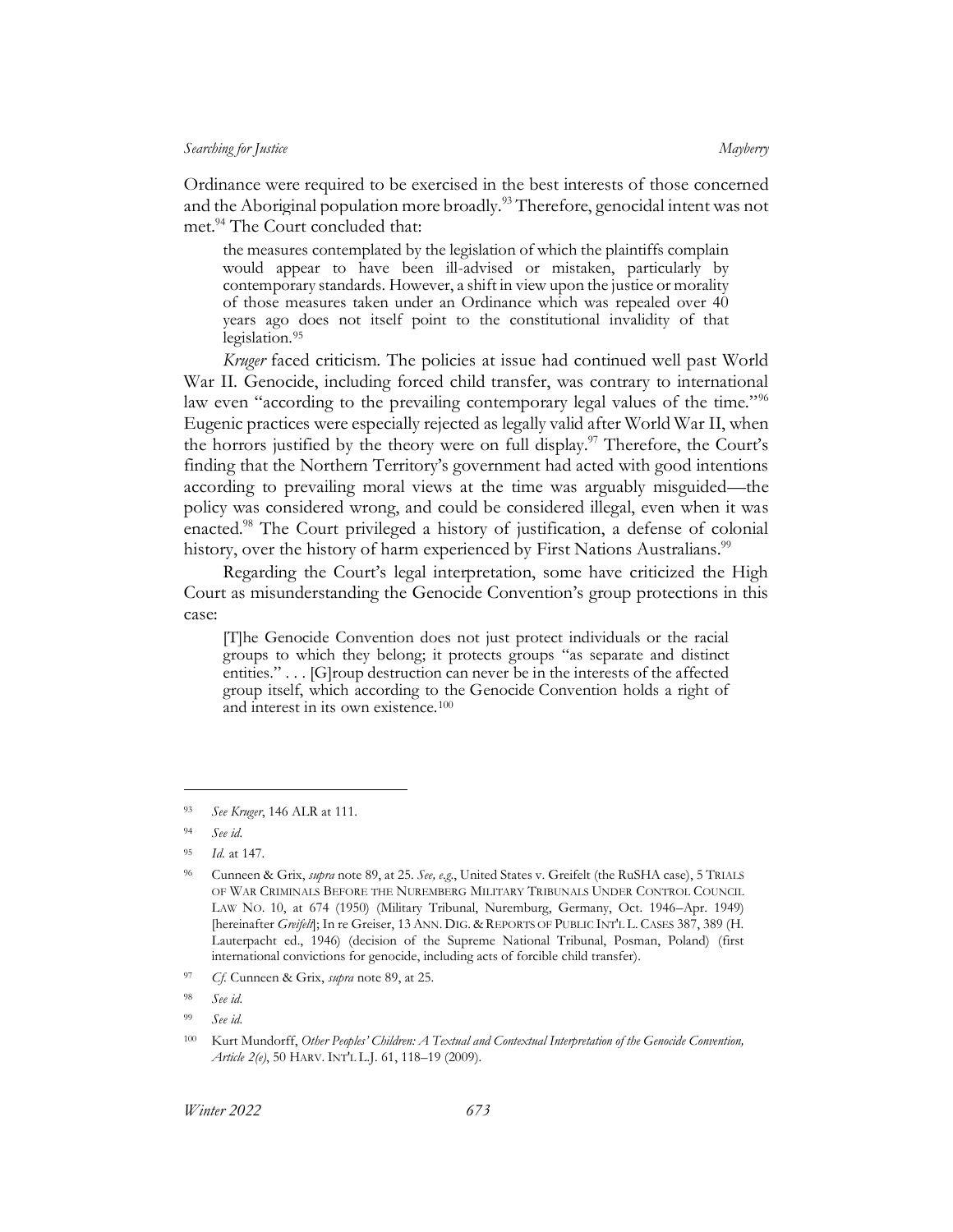While *Kruger* was disappointing, its dampening effect on Stolen Generations litigation was limited: the case only decided the specific validity of the Ordinance and not the validity of similar governmental exercises of power in practice.<sup>101</sup>

In *Nulyarimma v Thompson*<sup>102</sup> in 1999, the Federal Court of Australia<sup>103</sup> held that "in the absence of appropriate legislation, [genocide is not] cognisable in an Australian court."<sup>104</sup> The Federal Court, however, agreed that genocide gave rise to a "non-derogatable obligation by each nation State to the entire international community." <sup>105</sup> Furthermore, it concluded that Australia is bound under international law for the crime of genocide through its treaty obligations and responsibility not to commit *jus cogens* violations.<sup>106</sup>

With genocide being ruled incognizable in Australian courts, later claims have had to rely on state tort claims rather than on the Genocide Convention.<sup>107</sup> Courts continue to foreclose remedies for victims by failing to hold governments liable for Stolen Generations policies—the basic finding that these policies were enacted under good intentions remains undisturbed. <sup>108</sup> Moreover, actions in tort give rise to statute of limitations issues that compound the evidentiary, financial, and emotional barriers claimants face in bringing suits.<sup>109</sup>

*Cubillo v Commonwealth*<sup>110</sup> was the first civil damages suit brought on Stolen Generations claims.<sup>111</sup> Like *Kruger*, it was based on the 1918 Aboriginals Ordinance. Lorna Cubillo and Peter Gunner, the plaintiffs,

were removed as young children from their families and communities. They were taken hundreds of kilometers from the countries of their birth. They were prevented from returning. They were made to live among strangers, in a strange place, in institutions which bore no resemblance to a home. They lost, by the actions of the Commonwealth, the chance to grow among the

<sup>104</sup> *Nulyarimma*, 165 ALR at 627.

- <sup>109</sup> *See* Maithri Panagoda, *The Stolen Generations: A Struggle for Justice*, MONDAQ (Feb. 9, 2017), https://perma.cc/GJP2-U68L.
- <sup>110</sup> *[No. 2]* (2000) 174 ALR 97 (Austl.).

<sup>101</sup> *See* Joseph, *supra* not[e 91,](#page-12-2) at 495.

<sup>102</sup> (1999) 165 ALR 621 (Austl.).

<sup>103</sup> The Federal Court is a superior court of record and sits below the High Court in the hierarchy of Australia's federal courts.

<sup>105</sup> *Id.* at 627. *See also id.* at 655 ("[A]lthough the ratification of the treaty does not incorporate it into Australian domestic law as such, it is nevertheless confirmation of Australia's recognition of the status of genocide as a universal crime under international law.").

<sup>106</sup> *See id.* at 632, 655.

<sup>107</sup> *See generally* Cunneen & Grix, *supra* note [89,](#page-12-1) at 5.

<sup>108</sup> *See* Amelia E. Noble, *An Unnecessary Hindrance? A Critical Examination of the Appropriateness of Statutory Limitation Periods in Stolen Generations Compensation Claims*, 8 ANU UNDERGRADUATE RSCH. J. 105 (2016). Julie Cassidy, *Unhelpful and Inappropriate?: The Question of Genocide and the Stolen Generations*, 13 AUSTL. INDIGENOUS L. REV. 114, 119 (2009).

<sup>111</sup> *See* Starr & Brilmayer, *supra* not[e 2](#page-3-1)*,* at 239.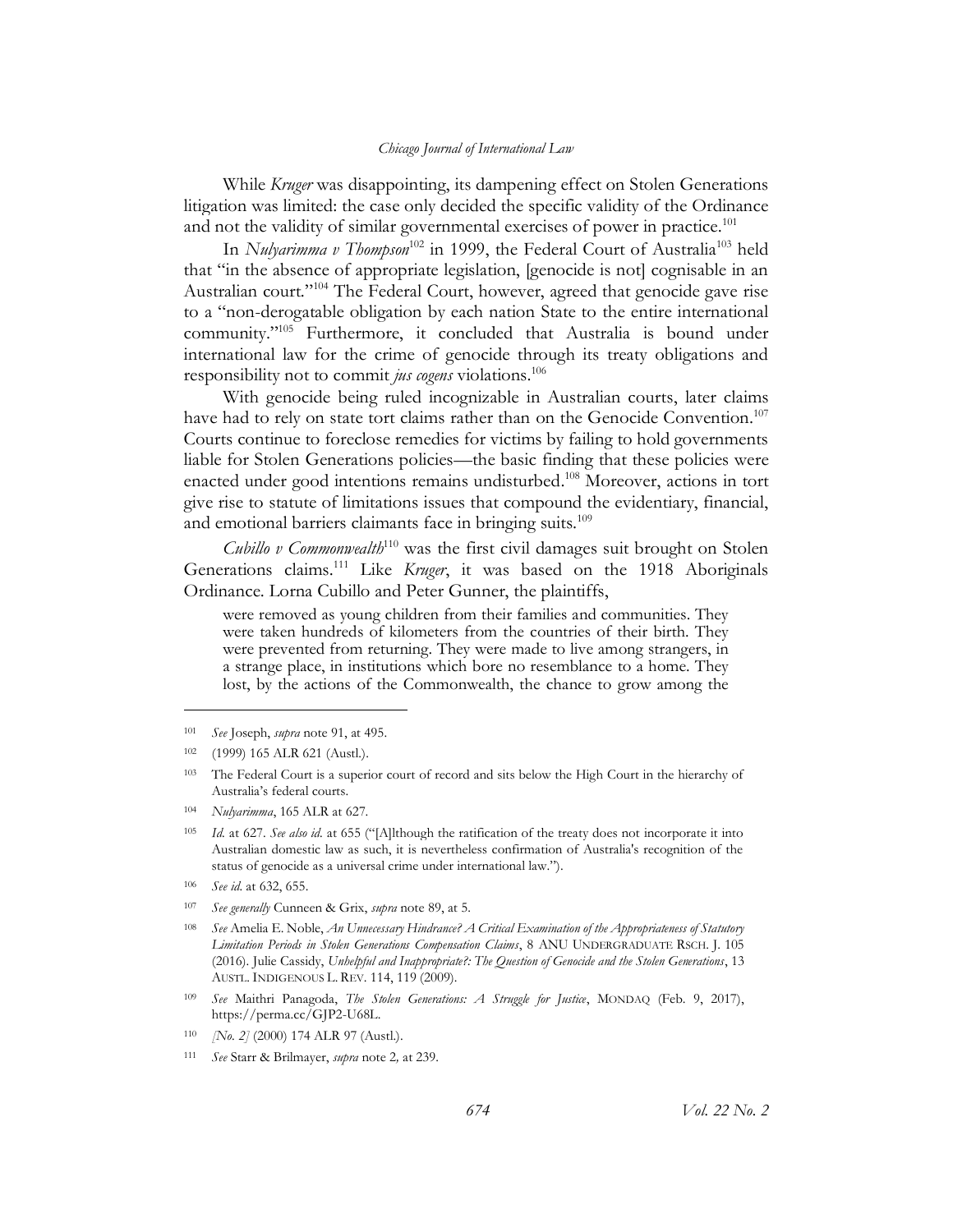warmth of their own people, speaking their people's languages and learning about their country. They suffered lasting psychiatric injury. They were treated as orphans when they were not orphans. They lost the culture and traditions of their families.<sup>112</sup>

Cubillo and Gunner claimed that their removals amounted to wrongful imprisonments and deprivations of liberty.<sup>113</sup> They alleged that the statutory duties, duties of care, and fiduciary duties owed to them by the Commonwealth and the Northern Territory Director of Native Affairs had been breached.<sup>114</sup> The Federal Court did not sway from the Australian judiciary's original position, referring to the removals as serving a legitimate "welfare and protection" policy that, though "badly misguided," was "well-meaning."<sup>115</sup>

<span id="page-15-0"></span>Even in *Trevorrow v South Australia*,<sup>116</sup> a 2007 case in which the state government was held vicariously liable in tort for the harm it had caused the plaintiff by its removal policy, South Australia's Supreme Court accepted the benevolent intent of the lawmakers.<sup>117</sup>

*Trevorrow* did not mark a new era in providing compensation for Stolen Generations plaintiffs. A few years later, in what was considered a "landmark Stolen Generations test case," the Collards, a Western Australian couple who had nine children removed from their care in the 1950s and 60s, lost their bid for compensation.<sup>118</sup> The Supreme Court of Western Australia held that the "evidence did not support the conclusion that when the Children were made wards, that that action was carried out in the pursuit of a policy of assimilation, of the kind

<sup>112</sup> *Cubillo*, 174 ALR at 114.

<sup>113</sup> *See id.* at 102.

<sup>114</sup> *See id.* at 101–02.

<sup>115</sup> *Id.* at 154, 484, 581. *See also Williams v Minister, Aboriginal Land Rights Act 1983* [1994] 35 NSWLR 497 (Austl.); *Claim of Valerie Linow* (Victims of Crime Compensation Tribunal, New South Wales, File Reference 73123, 15 February 2002) (Austl.).

<sup>116</sup> *[No. 5]* [2007] SASC 285 (Austl.). In this case, the plaintiff, Bruce Allan Trevorrow, was removed from his parents at one years old by the Aborigines Protection Board of South Australia (APB) and sent to live with a foster family until the age of ten. His biological mother repeatedly requested that the APB return her son. Eventually, the APB complied. The plaintiff remained with his family for the next fourteen months, before spending the remainder of his childhood in and out of State institutions to treat a range of emotional and physical problems associated with his separation. The removal of Trevorrow from his parents was held to have been *ultra vires*, and the State was held responsible vicariously for the misfeasance and wrongful imprisonment perpetrated by its agents, as well as directly for breaching its fiduciary duties and the standard of care owed to Trevorrow. *Id.* 

<sup>117</sup> *See id.* ¶ 53; Randall Kune, *The Stolen Generations in Court: Explaining the Lack of Widespread Successful Litigation by Members of the Stolen Generations*, 30 U. TASMANIA L. REV. 32, 43 (2011).

<sup>118</sup> *Landmark Stolen Generations Test Case Begins in Perth*, ABORIGINAL LEGAL SERVICE OF WESTERN AUSTL. (Feb. 4, 2013), https://perma.cc/VWY9-SAC3. *Collard v State of Western Australia [No. 4]* [2013] WASC 455 (2013) (Austl.).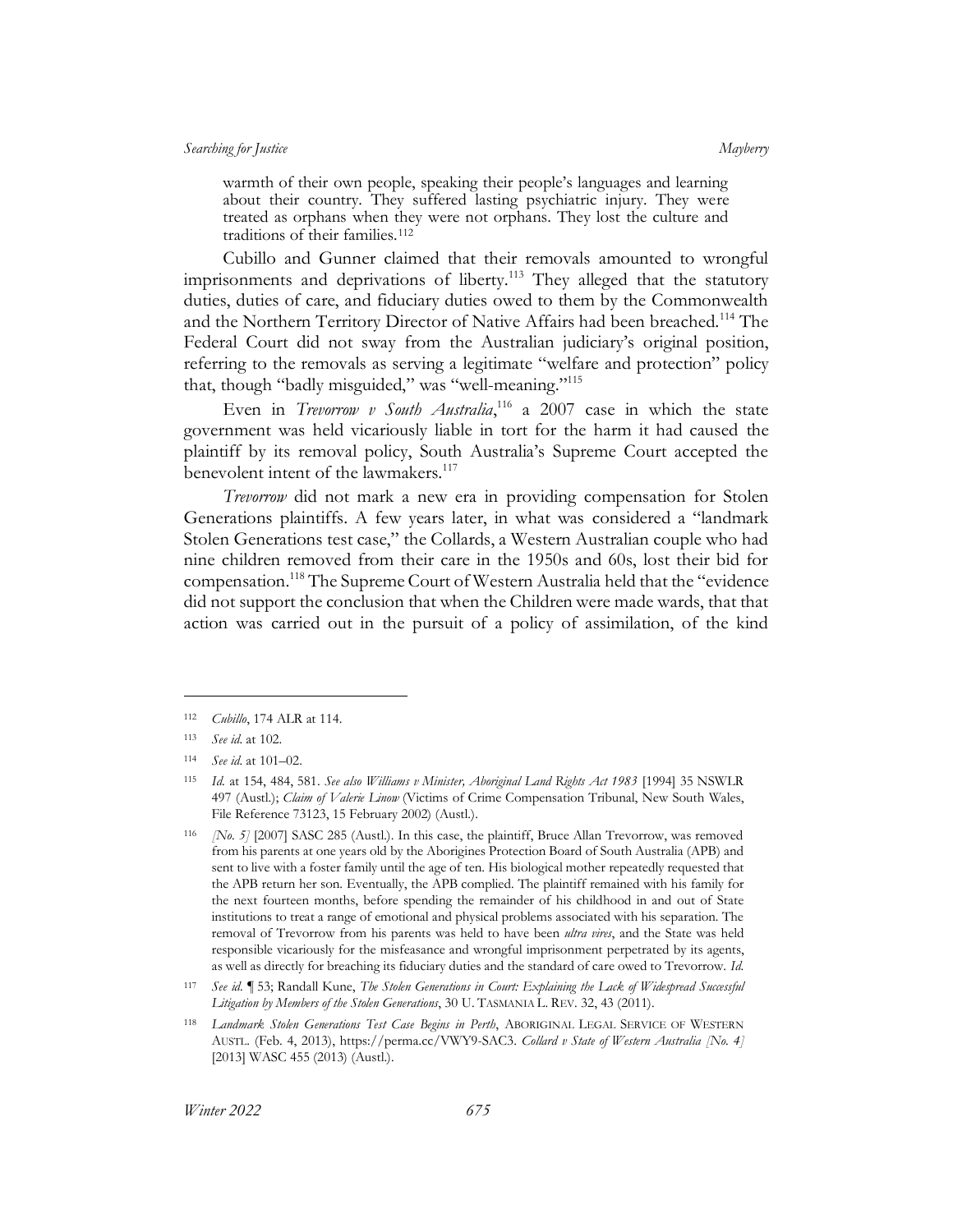described by counsel for the plaintiffs."<sup>119</sup> Instead, the removal decisions had been based on a finding of neglect in accordance with general child welfare legislation.<sup>120</sup>

<span id="page-16-1"></span>Litigation efforts remain ongoing.<sup>121</sup> With limited success to date, and with the time horizon between the Stolen Generations policies and domestic adjudication only widening, First Nations Australians have effectively exhausted domestic judicial remedies.

# <span id="page-16-0"></span>C. Late Public Apologies and Reparation Attempts

The *Bringing Them Home* report<sup>122</sup> recommended that Australian state parliaments officially acknowledge and apologize for the forcible removal policies and actions of their predecessors and make reparations to the Stolen Generations.<sup>123</sup>

Though states and territories swiftly issued formal apologies, $124$  the national response was disheartening. Prime Minister John Howard, in his own words, "apologise[d] in a sense" by delivering a statement of regret to Parliament.<sup>125</sup> But Howard refused to accept the conclusion of the report that a genocide had occurred against Aboriginal and Torres Strait Islander peoples. "I didn't believe genocide had taken place," Howard said in 2014, adding, "I still don't."<sup>126</sup>

It wasn't until 2008, twenty-one years after the release of the *Bringing Them Home* report, that the federal government issued a formal apology. Prime Minister Keven Rudd apologized for the "profound grief, suffering and loss" inflicted on Aboriginal and Torres Strait Islander peoples by the laws and policies of Australian governments, especially apologizing for the removal of children from

<sup>119</sup> *Id.* at ¶ 14.

<sup>120</sup> *See id.* But see *supra* Section [II.A,](#page-6-1) which discusses how Indigenous children were more permissively removed from their homes under general child welfare policies than non-Indigenous children.

<sup>121</sup> *See, e.g.*, Cameron Gooley, *Northern Territory Stolen Generations Compensation Calls Grow Ahead of Possible Class Action*, ABC NEWS (Oct. 6, 2020), https://perma.cc/5WTJ-9YMS.

<sup>122</sup> *See* discussion *supra* Section [II.A.](#page-6-1) 

<sup>123</sup> BRINGING THEM HOME REPORT, *supra* not[e 6,](#page-3-3) at 246.

<sup>124</sup> *See Bringing Them Home: Apologies by State and Territory Parliaments 2008*, AUSTL. HUM. RTS. COMM'N, https://humanrights.gov.au/our-work/bringing-them-home-apologies-state-and-territoryparliaments-2008 (last visited Mar. 16, 2021).

<sup>125</sup> Helen Davidson, *John Howard: There Was No Genocide Against Indigenous Australians*, GUARDIAN (Sept. 22, 2014), https://perma.cc/FN48-CFAT ("'I did apologise in a sense; I delivered a statement of regret to the parliament,' Howard said. 'But it's very easy to apologise for other people's mistakes.'").

<sup>126</sup> *Id*. *See also* Shuba Krishnan, *John Howard Has Criticized Kevin Rudd's 2008 Apology to the Stolen Generations*, SBS NEWS (Jan. 1, 2022), https://perma.cc/A9WM-FHEN ("Former prime minister John Howard says the national apology to the Stolen Generations was 'meaningless' and he stands by his decision not to consider a treaty with Indigenous Australians").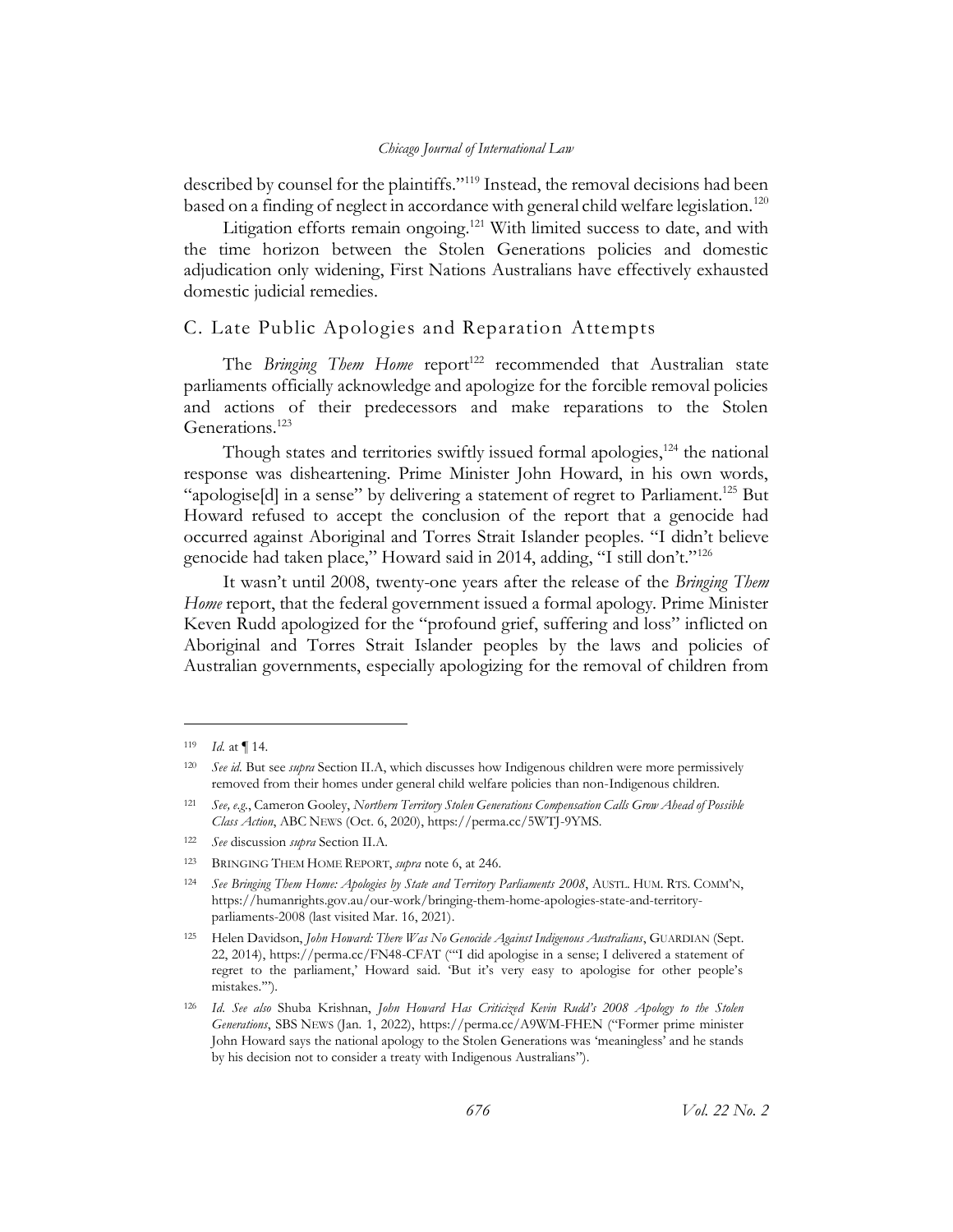<span id="page-17-2"></span>their families.<sup>127</sup> He did not address the issue of genocide, or even "cultural genocide."<sup>128</sup> The apology was an important step in national reconciliation, but the long delay between the end of forcible removals and meaningful government acknowledgement, as well as the lack of full acknowledgement of the genocidal nature of these policies, left much to be desired. Moreover, progress since this apology by way of concrete policy changes has been modest.<sup>129</sup>

<span id="page-17-1"></span><span id="page-17-0"></span>For example, reparations have largely not been implemented, even though their distribution would indicate to many victims "a genuine commitment to addressing the harm propagated by the government, more so than the public apology."<sup>130</sup> The federal government has largely deflected responsibility for compensation to churches and state government welfare agencies.<sup>131</sup> Some states—Tasmania, South Australia, New South Wales, and Victoria—have adopted some redress for members of the Stolen Generations.<sup>132</sup> However, these schemes have been slow to start and have generally made "patchy offerings."<sup>133</sup> Victoria, which created its first compensation scheme in 2020, offered AUD \$10 million for the approximately 1,000 survivors in the state—about AUD \$10,000 per person; <sup>134</sup> this is deficiently low. For context, Bruce Trevorrow, the plaintiff in *Trevorrow*, <sup>135</sup> received an AUD \$525,000 compensation order for the harms the state had inflicted on him by his forced removal.<sup>136</sup>

<sup>127</sup> *National Apology*, NAT'L MUSEUM AUSTL. (Mar. 13, 2020), https://perma.cc/3MAC-UJYM.

<sup>128</sup> *Id.* Cultural genocide refers to a long-term, intergenerational process of destroying a human group, mainly through assimilationist and "dispersionist" policies. ELISA NOVIC, THE CONCEPT OF CULTURAL GENOCIDE: AN INTERNATIONAL LAW PERSPECTIVE 5 (2016). Though originally conceived by Raphael Lemkin—who coined the term genocide—as being "centre stage" to the crime of genocide, cultural genocide—after significant debate—was excluded from the Genocide Convention. *See* Leora Bilsky & Rachel Klagsbrun, *The Return of Cultural Genocide?*, 29 EUR. J. INT'L L. 2, 373–74, 376, 389 (2018). As such, cultural genocide is not prohibited by the Genocide Convention and does not induce liability under the Convention's provisions.

<sup>129</sup> *Cf.* Daniella Stoltz & Beth Van Schaack, *It's Never Too Late to Say "I'm Sorry": Sovereign Apologies Over the Years*, JUST SEC. (Mar. 16, 2021), https://perma.cc/6LMK-VFD8; *National Stolen Generations Reparations Scheme Needed*, AUSTL. HUM. RTS. COMM'N (Nov. 21, 2017), https://humanrights.gov.au/about/news/media-releases/national-stolen-generations-reparationsscheme-needed (last visited Dec. 20. 2021).

<sup>130</sup> Stoltz & Van Schaack, *supra* not[e 129.](#page-17-0)

<sup>131</sup> *See* Calla Wahlquist, *'Unfinished Business' of Stolen Generations Puts More Children at Risk – Report*, GUARDIAN (May 22, 2017), https://perma.cc/2JL7-QSS5.

<sup>132</sup> *See* James Rischbieth, *Redress for Stolen-Generations Victims in the State of Victoria, Australia*, LEUVEN TRANSITIONAL JUST. BLOG (July 1, 2020), https://perma.cc/X5TE-2T3Z; Gooley, *supra* note [121.](#page-16-1)

<sup>133</sup> Calla Wahlquist, *Rudd's Apology, 10 Years On: the Elusive Hope of a 'Breakthrough Moment*,' GUARDIAN (Feb. 11, 2018), http://perma.cc/5A5H-CXDV.

<sup>134</sup> Rischbieth, *supra* note [132.](#page-17-1) 

<sup>135</sup> *See supra* not[e 116](#page-15-0) and accompanying text.

<sup>136</sup> Rischbieth, *supra* note [132.](#page-17-1)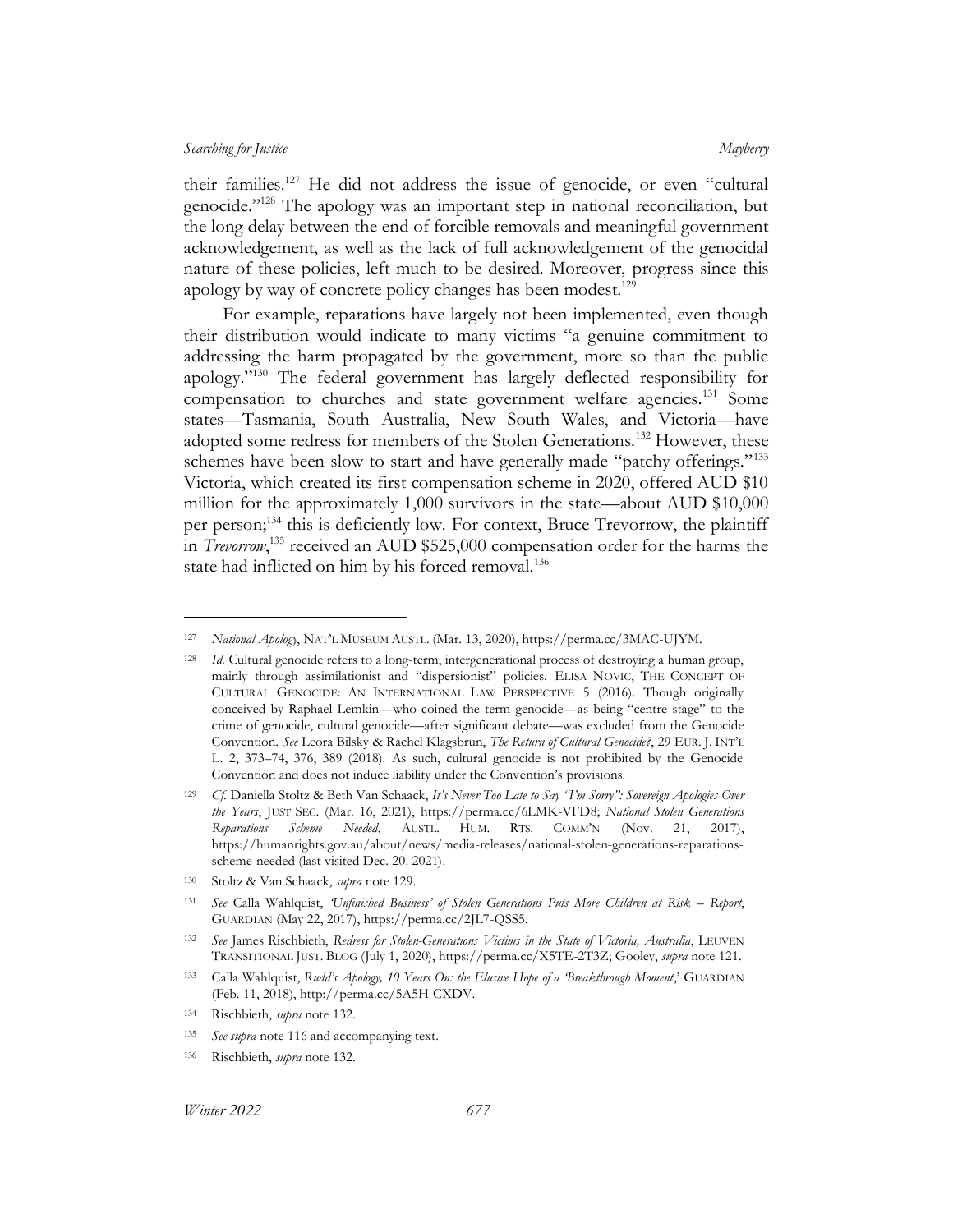Western Australia and Queensland provided general compensation funds for those subjected to child abuse while in state care, rather than the Stolen Generations specifically. In Western Australia, half the claimants for the scheme were members of the Stolen Generations.<sup>137</sup> Western Australia's scheme specifically was criticized as being "outrageously low" when it initially offered an AUD  $$80,000$  maximum per person.<sup>138</sup> The payout was then slashed to AUD \$45,000 per person in 2009 for budgetary reasons, "retraumatizing [] victims."<sup>139</sup>

The Northern Territory had no applicable compensatory system for members of the Stolen Generations until August 2021.<sup>140</sup> The scheme suffers the "same fatal flaw as similar schemes in other states in that not every eligible person will qualify"; most survivors, lacking state documentation of their custodial time, are estimated to be ineligible.<sup>141</sup> Additionally, it offers up to only AUD \$75,000 per person.<sup>142</sup>

The delay in declaratory and compensatory relief suggests the importance of turning to international fora for the full acknowledgement of the genocidal acts against the Stolen Generations. Moreover, turning to the international stage would draw attention to the need for the Australian government to financially compensate the still relatively recent, and still largely unremedied, harms of its forced removal policies.

# <span id="page-18-1"></span><span id="page-18-0"></span>III. JURISDICTION OF AND RELIEF CLAIMED AT THE INTERNATIONAL COURT OF JUSTICE

The domestic legal framework for bringing forth genocide claims is limited, litigation results have been disappointing, and the non-judicial remedies have been delayed and deficient. The Stolen Generations and their families have exhausted avenues for domestic recourse<sup>143</sup> and have yet to receive justice. Given that there

<sup>141</sup> *Id.* 

<sup>137</sup> Victoria Laurie, *Redress Payment Mistake Could Be Repeated, Stolen Generations Members Warn*, AUSTRALIAN (Dec. 20, 2017), https://perma.cc/QZF6-DGP3.

<sup>138</sup> *Id.*

<sup>139</sup> *Id.*

<sup>140</sup> Peter Read & Lizzie May, *The Government's Stolen Generations Redress Scheme is Piecemeal and Unrealistic*, CONVERSATION (Aug. 29, 2021), https://perma.cc/4SML-MYG2.

<sup>142</sup> Cameron Gooley, *Territory Stolen Generations Survivors to Share \$380 Million Reparation Scheme*, SYDNEY MORNING HERALD (Aug. 5, 2021), https://perma.cc/72L8-XFE2.

<sup>143</sup> The general requirement that local remedies be exhausted before a complaint be brought forth for international adjudication is not legally relevant for Stolen Generations claims brought at the ICJ. The applicant bringing the claims would be a nation state, and state-to-state claims are accepted as being excluded from the exhaustion requirement, *see* Tamás Kende, *Distant Cousins: The Exhaustion of Local Remedies in Customary International Law and in the European Human Rights Contexts*, ELITE L.J. 127, 130 (2020), as they cannot meaningfully be pursued in domestic courts.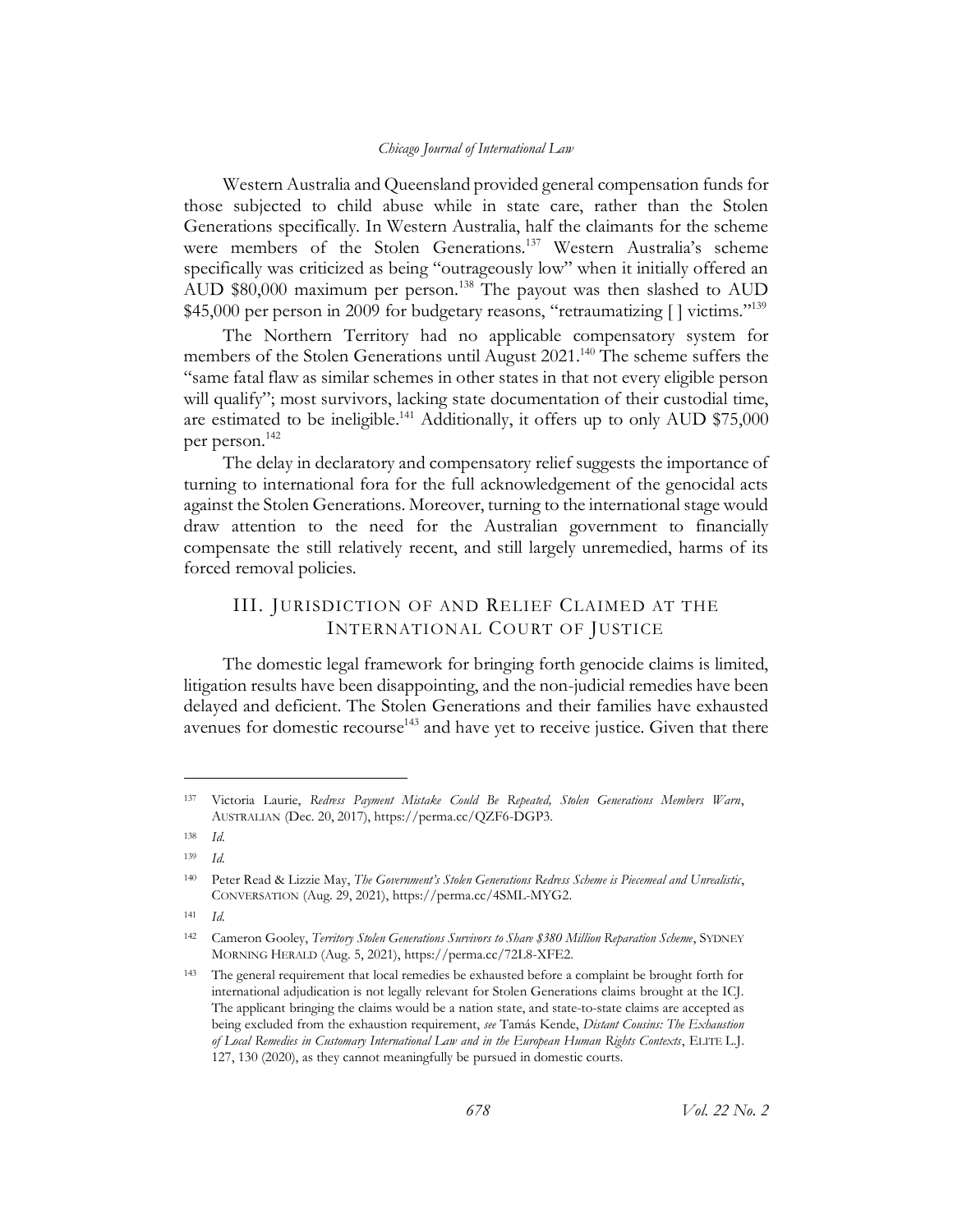is a plausible claim of genocide, the Stolen Generations should attempt to secure redress at the International Court of Justice.

# <span id="page-19-0"></span>A. The ICJ Has Jurisdiction to Hear Stolen Generations Claims

<span id="page-19-1"></span>Australia has broadly accepted the jurisdiction of the ICJ. Article 36 of the Statute of the International Court of Justice provides that States Parties may declare that they recognize as "compulsory ipso facto and without special agreement" the jurisdiction of the Court in all disputes concerning "the interpretation of a treaty," "any question of international law," "the existence of any fact which, if established, would constitute a breach of an international obligation," and "the nature or extent of the reparation to be made for the breach of an international obligation."<sup>144</sup> Australia agreed to this provision without any reservations, understandings, or declarations (RUDs) from 1954 until 2002.<sup>145</sup> Before 1954, and even before the establishment of the ICJ in 1945, Australia recognized the compulsory jurisdiction of the Court and its predecessor, the Permanent Court of International Justice.<sup>146</sup> Since 2002, Australia has continued to recognize compulsory jurisdiction but has stipulated that countries bringing cases against Australia must demonstrate a commitment to the process of compulsory jurisdiction.<sup>147</sup> For an applicant state to demonstrate this commitment, Australia requires the applicant to have accepted compulsory jurisdiction for at least one year prior to the filing of the dispute's application and to have done so in whole rather than for the purposes of a particular dispute.<sup>148</sup> The seventy-four countries accepting the Court's compulsory jurisdiction would accordingly qualify to bring forth a claim against Australia.<sup>149</sup>

<span id="page-19-2"></span>The Court specifically has jurisdiction to hear claims arising from Australia's obligations under the Genocide Convention. The Genocide Convention was "intended to confirm obligations that already existed in customary international law";<sup>150</sup> however, jurisdiction of the Court may only be "based on the consent of

<sup>144</sup> Statute of the International Court of Justice art. 36, ¶ 2, June 26, 1945, 59 Stat. 1031, 33 U.N.T.S. 993 [hereinafter ICJ Statute].

<sup>145</sup> *See generally Australia's Declarations Recognizing as Compulsory the Jurisdiction of the International Court of Justice*, UNIV. OF MELB., https://perma.cc/CRY9-C3JN.

<sup>146</sup> *Id.*

<sup>147</sup> Declarations Recognizing the Jurisdiction of the Court as Compulsory: Australia, INT'L CT. OF JUST. (Mar. 21, 2002), https://perma.cc/A2PZ-MBEA.

<sup>148</sup> *See id.*

<sup>149</sup> Declarations Recognizing the Jurisdiction of the Court as Compulsory, INT'L CT. OF JUST., https://perma.cc/8NG2-YKZN.

<sup>150</sup> *See* Application of the Convention on the Prevention and Punishment of the Crime of Genocide (Croat. v. Serb.), Judgment, 2015 I.C.J. Rep. 3, ¶ 95 (Feb. 3) [hereinafter *Croatia*-*Serbia Genocide* case].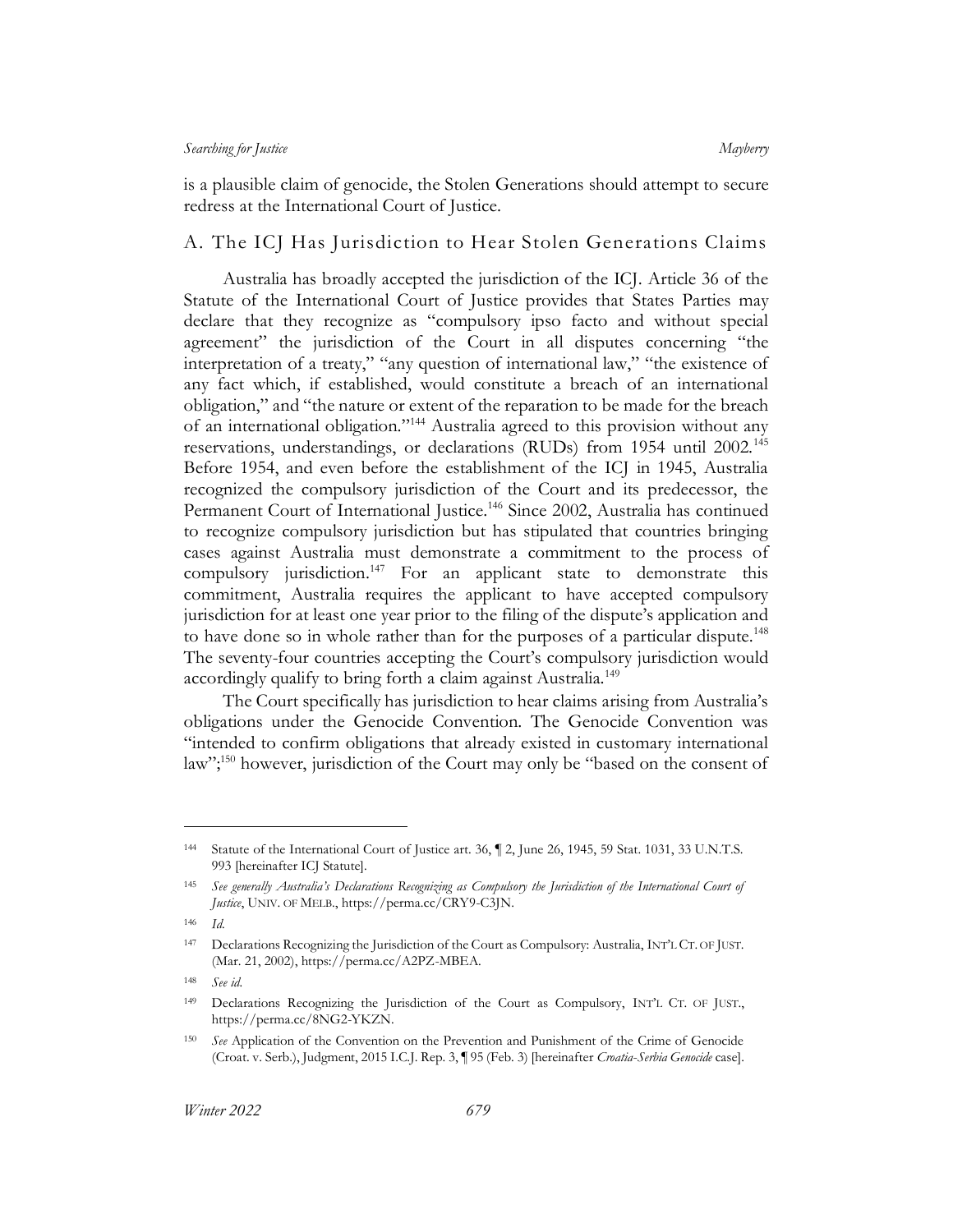the parties."<sup>151</sup> The ICJ can only hear genocide claims if the respondent state has provided for jurisdiction through Article IX of the Genocide Convention.<sup>152</sup> Australia ratified the Convention without any RUDs that would otherwise interfere with the ICJ's ability to adjudicate a genocide dispute.<sup>153</sup> Australia was an early supporter of the Convention; it ratified the Genocide Convention on July 8, 1949,<sup>154</sup> and the Convention officially entered into force on January 12, 1951.<sup>155</sup> In sum, because Australia is bound to uphold the Genocide Convention, and Australia has consented to ICJ jurisdiction in general and for Convention claims specifically, the Court has the jurisdictional basis to hear claims against Australia arising under the Convention.

# <span id="page-20-0"></span>B. An Applicant State Would Have Standing

The Stolen Generations would need an applicant state to sponsor their claims as only states may be parties in cases before the ICJ. <sup>156</sup> A state that meets Australia's requirements for bringing suit against Australia—acceptance of compulsory jurisdiction for a sufficient amount of a time and in whole<sup>157</sup>—would have standing to bring a claim on behalf of the Stolen Generations.

<span id="page-20-2"></span><span id="page-20-1"></span>States parties have standing to bring claims for violations of *erga omnes* ("towards all") obligations, even in the absence of direct harms.<sup>158</sup> States typically, as a matter of practice, bring claims when directly injured.<sup>159</sup> However, this is not a legal requirement.<sup>160</sup> An example of a case in which an applicant state challenged an *erga omnes* violation is the *Gambia-Myanmar Genocide* case, which, at the time of this writing, is pending before the ICJ.<sup>161</sup> Gambia brought a claim against

<sup>151</sup> *Id.* ¶ 88.

<sup>152</sup> Genocide Convention, *supra* not[e 24,](#page-5-0) art. IX.

<sup>153</sup> *See supra* not[e 143](#page-18-1) and accompanying text.

<sup>154</sup> Status of the Convention on the Prevention and Punishment of the Crime of Genocide, U.N.T.S. (Dec. 30, 2020), https://perma.cc/Q6ZF-ET3F.

<sup>155</sup> *Id.*

<sup>156</sup> ICJ Statute, *supra* note [144,](#page-19-1) art. 34.

<sup>157</sup> *See* Section [III.A.](#page-19-0) 

<sup>158</sup> Application of the Convention on the Prevention and Punishment of the Crime of Genocide (Gam. v. Myan.), Provisional Measures, 2020 I.C.J. 8, ¶ 41 (Jan. 23) [hereinafter *Gambia-Myanmar Genocide*  case].

<sup>159</sup> *See* Craig Eggett & Sarah Thin, *Clarification and Conflation: Obligations of* Erga Omnes *in the Chagos Opinion*, EJIL:TALK! (May 21, 2019), https://perma.cc/ASW9-FNDR. *Cf.* Priya Urs, *Obligations*  Erga Omnes *and the Question of Standing Before the International Court of Justice*, 34 LEIDEN J. INT'L L. 505 (Mar. 1, 2021).

<sup>160</sup> *See* Eggett & Thin, *supra* not[e 159.](#page-20-1)

<sup>161</sup> *Application of the Convention on the Prevention and Punishment of the Crime of Genocide (The Gamia v. Myanmar*) I.C.J., https://perma.cc/GH8L-CBRV (last visited Dec. 28, 2021).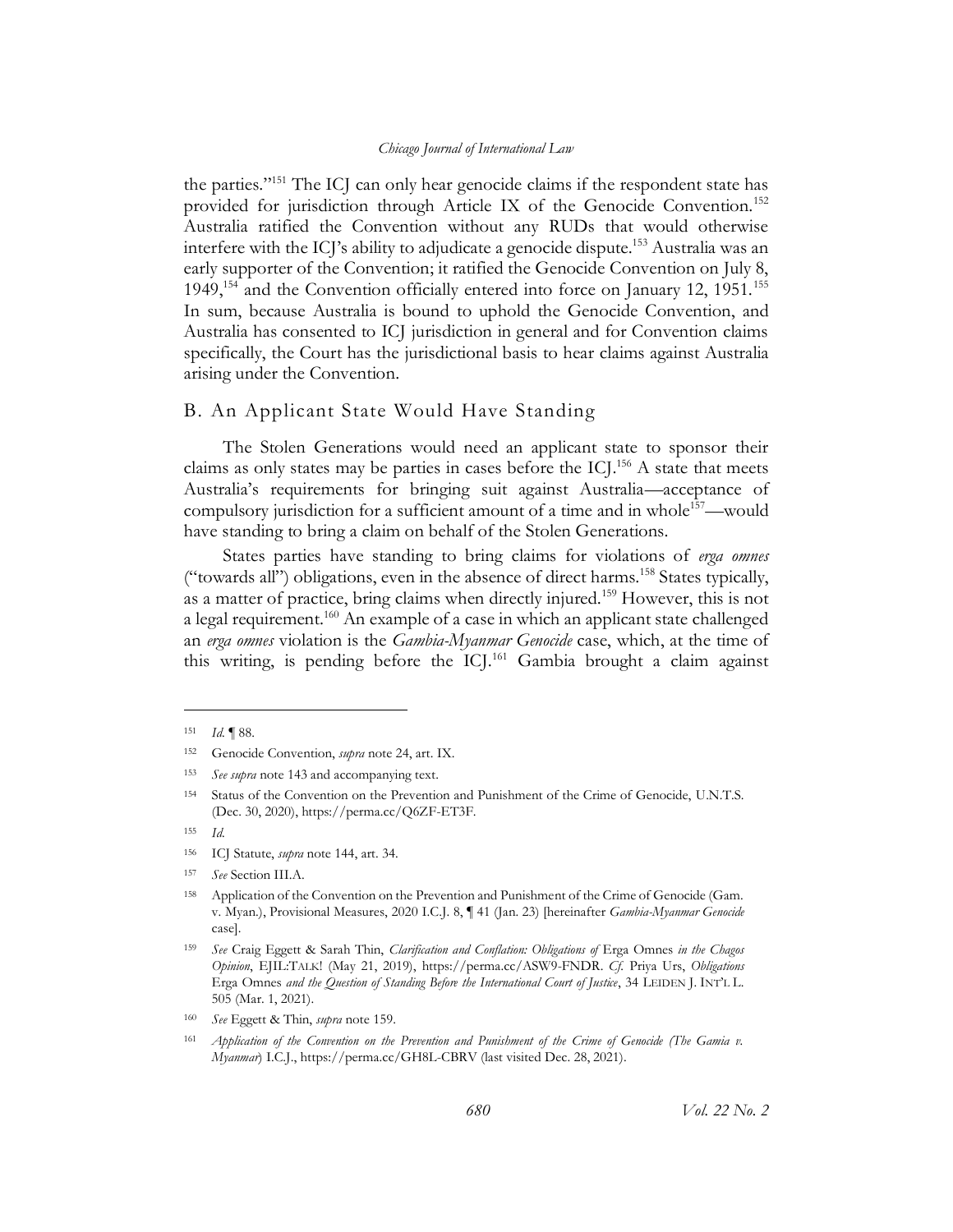Myanmar for Myanmar's alleged genocide against the Rohingya people.<sup>162</sup> The Court, in response to Gambia's request for the indication of provisional measures, emphasized that the absence of direct harm is not a bar to bringing an *erga omnes* claim for a breach of the Genocide Convention:

[A]ll the States [P]arties to the Genocide Convention have a common interest to ensure that acts of genocide are prevented and that, if they occur, their authors do not enjoy impunity. That common interest implies that the obligations in question are owed by any State party to all the other States parties to the Convention . . . It follows that any State party to the Genocide Convention, and not only a specially affected State, may invoke the responsibility of another State party with a view to ascertaining the alleged failure to comply with its obligations *erga omnes partes* [under the Genocide Convention], and to bring that failure to an end.<sup>163</sup>

It is possible that the *Gambia-Myanmar Genocide* case will proffer a feasible path for more states to seek the enforcement of international law by bringing claims of indirect harm. With the Court underscoring that direct injury need not be present, the barriers to bringing forth *erga omnes* claims are now strictly political. Given the right international relations conditions, a state's calculus may tip in favor of bringing a genocide claim on behalf of the Stolen Generations.

# <span id="page-21-0"></span>C. Declaratory and Monetary Relief Should Be Sought

The applicant state pursuing claims on behalf of the Stolen Generations should seek reparation in the forms of satisfaction and compensation.

Satisfaction is a relatively straightforward form of relief: so long as Australia is found to have breached its obligations under the Genocide Convention, the Court will likely provide "a declaration in the [ ] Judgment that the Respondent [ ] failed to comply with the obligation imposed by the Convention to prevent the crime of genocide."<sup>164</sup>

<span id="page-21-1"></span>Securing compensation for the violation of a state's responsibilities under the Genocide Convention is a more difficult task. In principle, damages can and

<sup>162</sup> *See Gambia-Myanmar Genocide*, *supra* not[e 158.](#page-20-2) "[A]gainst the backdrop of longstanding persecution and discrimination," in October 2016, Myanmar's military and other security forces began widespread and systematic "'clearance operations'—the term Myanmar uses—against the Rohingya group. The genocidal acts included mass murder, rape, and other forms of sexual violence, as well as the systematic destruction by fire of their villages." Application Instituting Proceedings and Request for the Indication of Provisional Measures (Gam. v. Myan.), Application, 2019 I.C.J. 2, ¶ 6 (Nov. 11). Since 2016, hundreds of thousands of Rohingya have fled across the border into Bangladesh in what the U.N. has labeled a "textbook example of ethnic cleansing." *Myanmar Rohingya: What You Need to Know About the Crisis*, BBC NEWS (Jan. 23, 2020), https://perma.cc/CY9P-3X8N.

<sup>163</sup> *Gambia-Myanmar Genocide*, *supra* not[e 158,](#page-20-2) ¶ 41.

<sup>164</sup> *See* Case Concerning Application of the Convention on the Prevention and Punishment of the Crime of Genocide (Bosn. & Herz. v. Serb. & Montenegro), Judgment, 2007 I.C.J. Rep. 43, ¶ 463 (Feb. 26) [hereinafter *Bosnia-Serbia Genocide* case].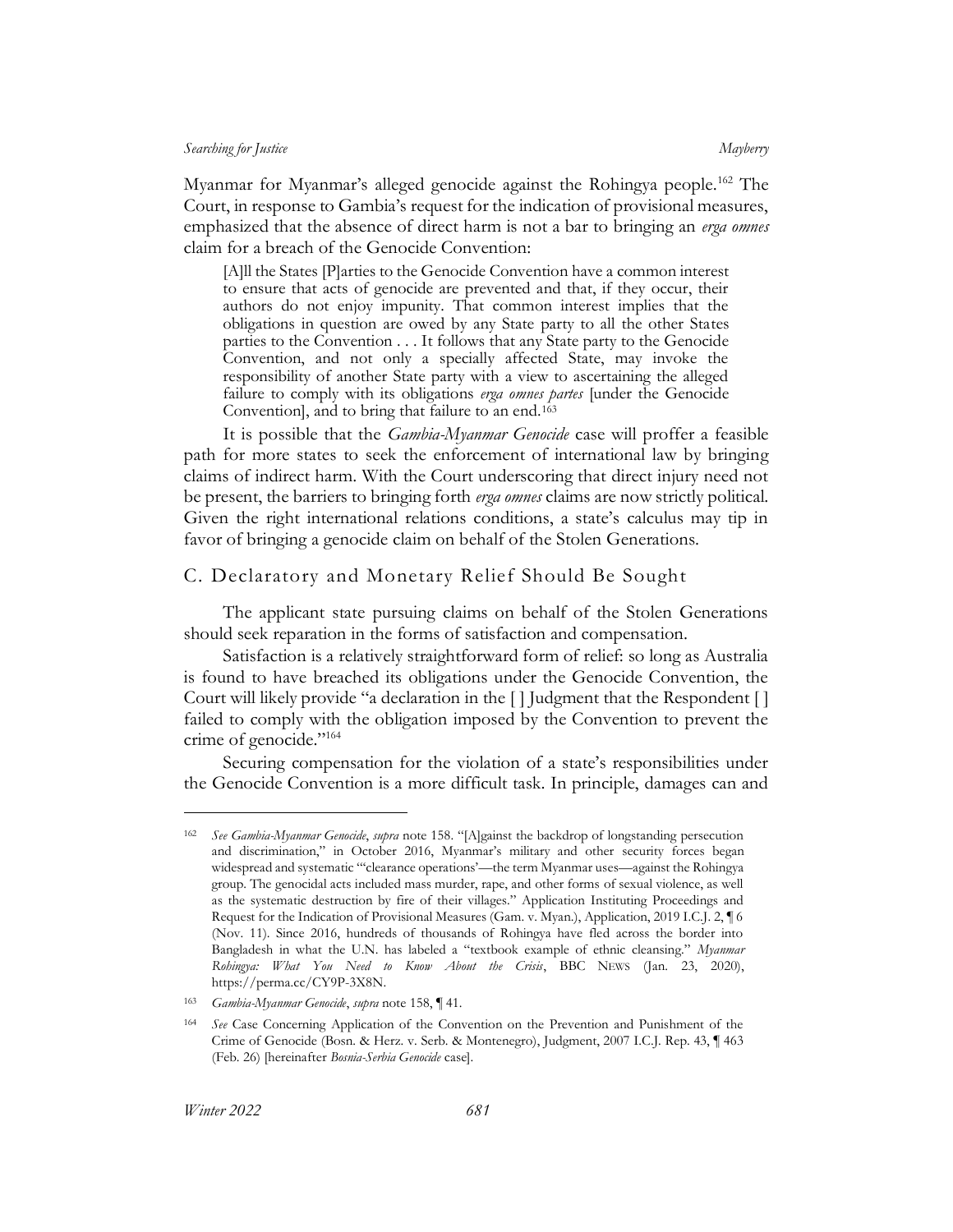should be awarded for breaches of the Genocide Convention. The Court acknowledges that "reparation must, so far as possible, wipe out all the consequences of the illegal act and reestablish the situation which would, in all probability, have existed if the act had not been committed."<sup>165</sup> If restitution is not possible, the Court should award an injured state monetary compensation for the damages inflicted by a state that has engaged in an internationally wrongful act.<sup>166</sup>

But the Court has yet to award damages for breaches of obligations under the Genocide Convention and imposes an additional requirement that must be met before an applicant is to be awarded monetary compensation. The Court requires a "sufficiently direct and certain causal nexus between the wrongful act, the Respondent's breach of the obligation to prevent genocide, and the injury suffered by the Applicant ... caused by the acts of genocide."<sup>167</sup> In effect, applicants have the burden of establishing that genocide would not have occurred but for the respondent state's noncompliance with its legal obligations.<sup>168</sup> If the respondent state did not have the sufficient means to influence the direct genocidal actor, a causal nexus is not proven and financial compensation is considered inappropriate.<sup>169</sup> The Court applied this reasoning to the *Bosnia-Serbia Genocide* case, and concluded that while Serbia bore responsibility for failing to prevent the Srebrenica massacre, Bosnia was not entitled to monetary compensation as Serbia lacked "significant means of influencing the Bosnian Serb military and political authorities"—the direct perpetrators of the massacre.<sup>170</sup>

Stolen Generations policies, Australia's breach of the Convention in failing to prevent genocide, and the injuries associated with forced removal likely meet the nexus requirement. The direct perpetrators of forced removals were clearly acting under the color of state and federal law, which likely violated Australia's obligations under the Convention. But for the systematic removal policies, First Nations Australians would not have been separated from their families at as large

<sup>165</sup> *Id.* ¶ 460.

<sup>166</sup> *See id.*

<sup>167</sup> *Id.* ¶ 462.

<sup>168</sup> *See id.*

<sup>169</sup> *See id.*

<sup>170</sup> *See id.* The Court's application of the nexus requirement has faced criticism. Notably, Christian Tomuchat—a Professor of International Law at Humboldt University, former member of the U.N. Human Rights Committee, and former Chairman of the U.N. International Law Commission argues that the ICJ should have shifted the standard of proof onto Serbia to prove that it was not responsible for the actions of the Bosnian Serb Army of the Republika Srpska. Christian Tomuschat, *Reparation in Cases of Genocide*, 5 J.INT'L CRIM. JUST. 905 (2007). As the genocidal actions were not unforeseen, Serbia should have taken initiative to prevent or otherwise avert the tragedy. *Id.* at 908. Moreover, the relationship between the Government of the Former Republic of Yugoslavia and the Republika Srpska authorities was shrouded in secrecy, so it would be unfair to require the Applicant to prove that Serbia's compliance with its Genocide Convention obligations would have affected the outcome in Srebrenica. *Id.*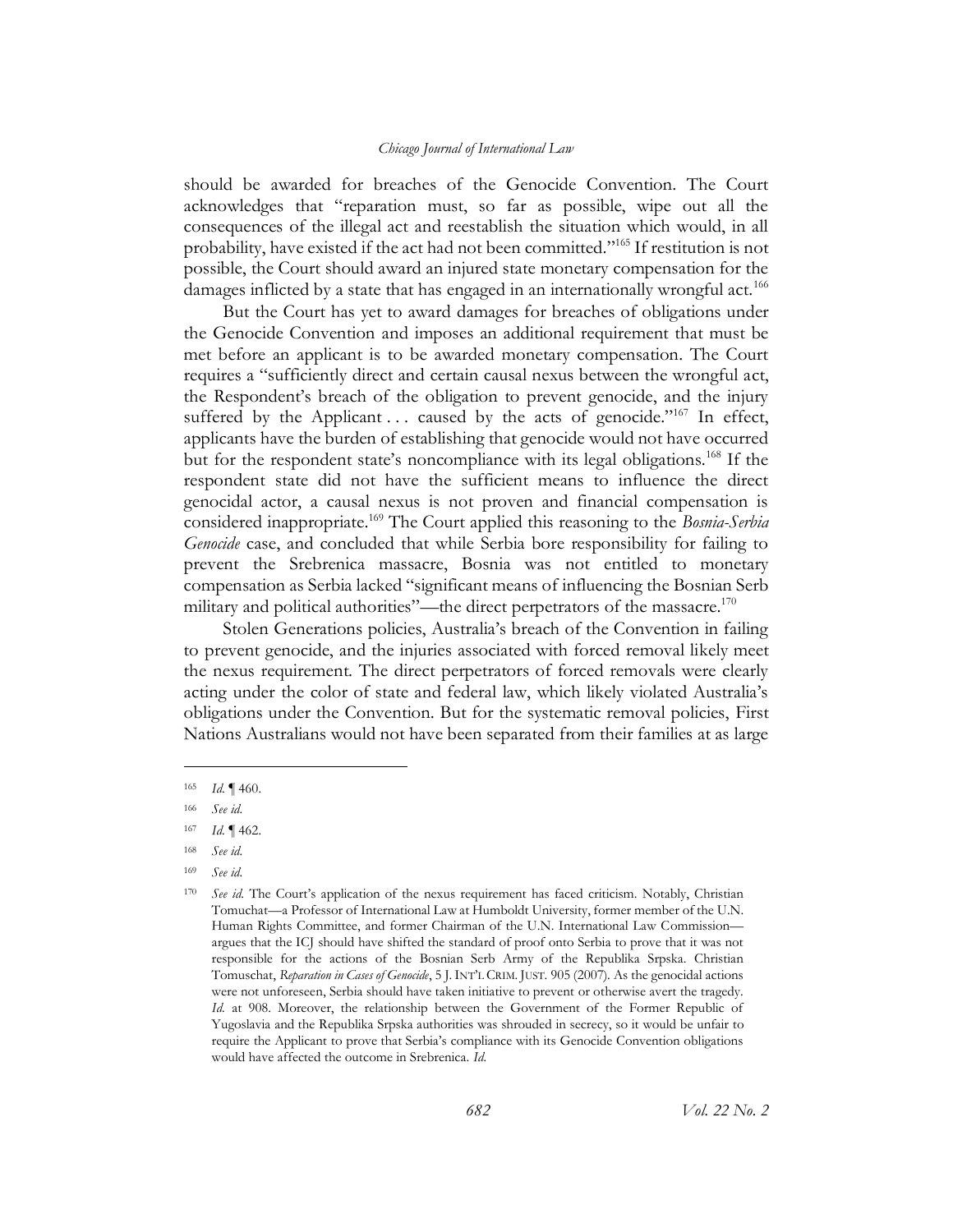a scale—a scale that threatened the very existence of Aboriginal and Torres Strait Islander peoples. Therefore, an applicant state can and should seek declaratory and monetary relief.

# <span id="page-23-0"></span>IV. MERITS OF CLAIMS AGAINST AUSTRALIA UNDER THE GENOCIDE CONVENTION

The Genocide Convention defines genocide as:

[A]ny of the following acts committed with intent to destroy, in whole or in part, a national, ethnical, racial or religious group, as such:

(a) Killing members of the group;

(b) Causing serious bodily or mental harm to members of the group;

(c) Deliberately inflicting on the group conditions of life calculated to bring about its physical destruction in whole or in part;

(d) Imposing measures intended to prevent births within the group;

(e) Forcibly transferring children of the group to another group.<sup>171</sup>

<span id="page-23-1"></span>A. The *Actus Reus* of Article II(e) Has Been Met

Australia's Stolen Generations policies incontrovertibly led to the forced transfer of a substantial number of First Nations children to non-Indigenous households and communities, which is prohibited by Article  $II(e)$  of the Genocide Convention.

Article II(e) claims have yet to be brought before the ICJ, and some scholars have argued that the provision is a "legal anachronism."<sup>172</sup> In early drafts of the Convention, genocide was conceived as having physical, biological, and cultural components.<sup>173</sup> After significant debate, cultural genocide provisions, including one prohibiting forced child transfer, were cut during the drafting process.<sup>174</sup> Forced child transfer, however, was added back into the Convention's final draft.<sup>175</sup> Some scholars have argued that forced child transfer was "strangely out of place"<sup>176</sup> and added "almost as an afterthought, with little substantive debate or consideration."<sup>177</sup>

<span id="page-23-3"></span><span id="page-23-2"></span>However, forced child transfer, like other acts included in the Convention, is an integral component of genocide. The Genocide Convention is intended to

<sup>171</sup> Genocide Convention, *supra* not[e 24,](#page-5-0) art. 2.

<sup>172</sup> Mundorff, *supra* not[e 100,](#page-13-0) at 62.

<sup>173</sup> *See id.* at 75–77. *See also supra* not[e 128](#page-17-2) and accompanying text.

<sup>174</sup> *See id.*

<sup>175</sup> *See id.*

<sup>176</sup> LAWRENCE J. LEBLANC, THE UNITED STATES AND THE GENOCIDE CONVENTION 115 (1991).

<sup>177</sup> WILLIAM A. SCHABAS, GENOCIDE IN INTERNATIONAL LAW 175 (2000).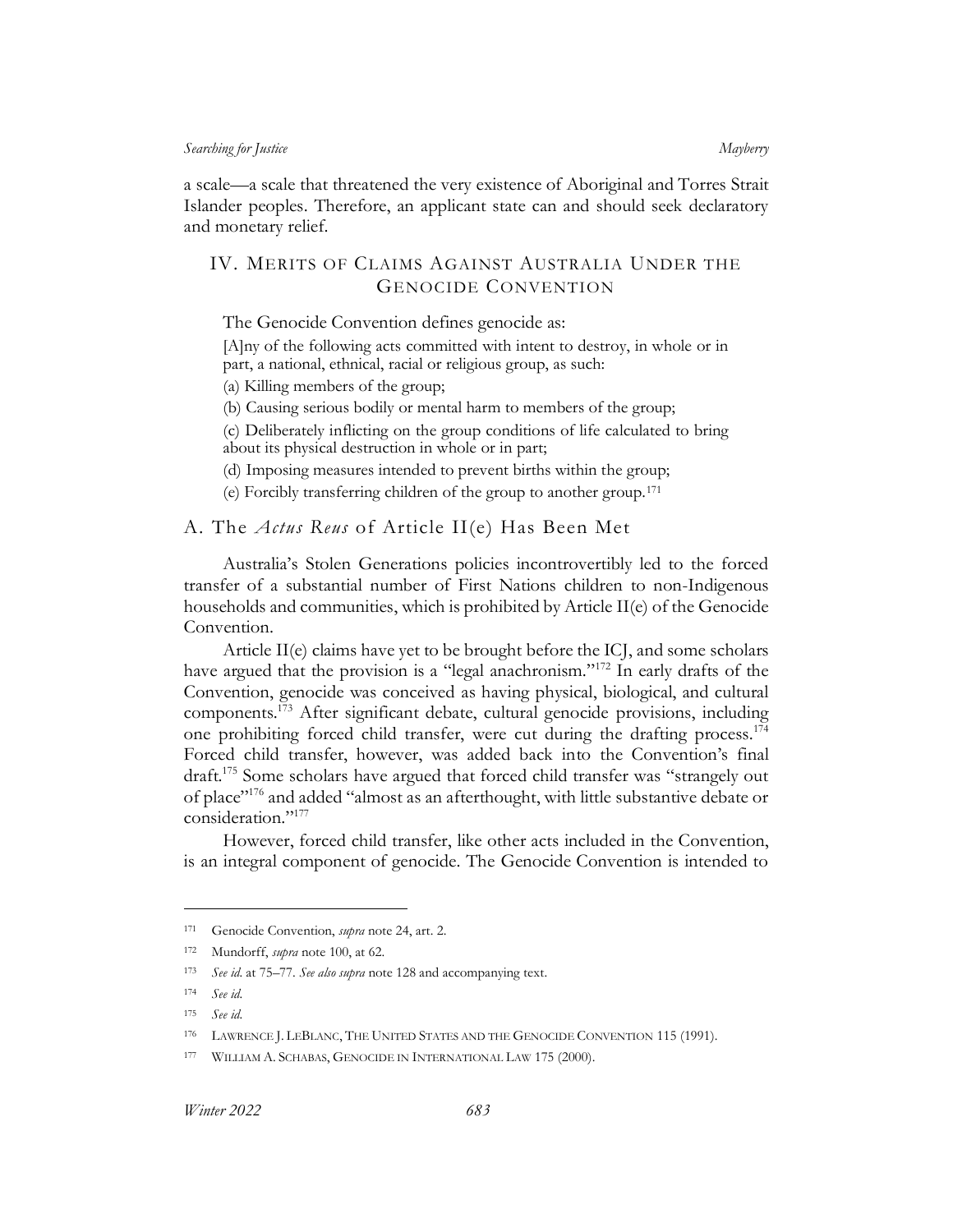provide broad, "affirmative protections for group viability."<sup>178</sup> It does more than just stigmatize mass killings; four of the five acts of genocide the Convention prohibits may be accomplished without the killing of a single individual.<sup>179</sup>

<span id="page-24-0"></span>The forced child transfer provision was also thoroughly evaluated before its adoption in the Convention's final draft. A significant margin of delegates adopted the amendment to re-include forced child transfer.<sup>180</sup> The Greek delegate who lobbied in favor of the amendment<sup>181</sup> during the Sixth Committee of the U.N. General Assembly<sup>182</sup> persuasively argued that forcible child transfer was "not primarily an act of cultural genocide . . . it could be perpetrated[ ] with the intent to destroy or to cause serious physical harm to members of the group."<sup>183</sup> The French and American delegates, who had opposed the Convention's inclusion of cultural genocide, were amongst those voting in the amendment's favor. According to the French delegation, the forced transfer of children was a "serious" and "barbarous" act with "physical and biological effects since it imposed on young persons conditions of life likely to cause serious harm or even death."<sup>184</sup> The American delegation felt that forced transfer was a "special case ... exception" to the exclusion of acts of cultural genocide.<sup>185</sup>

Forced child transfer also went against the weight of contemporary international morality and law. At the Convention's drafting, "awareness of the importance of groups remained high," and memories of Heinrich Himmler's campaign to steal and "Germanize" "racially valuable [Polish] children" had "not yet faded."<sup>186</sup> One of the first convictions for the crime of genocide, in *United States v. Greifelt* <sup>187</sup>at Nuremberg, involved allegations against Nazi officials of

<sup>178</sup> Mundorff, *supra* not[e 100,](#page-13-0) at 66.

<sup>179</sup> *See* Genocide Convention, *supra* note [24,](#page-5-0) art. II(b)–(d) (providing for genocidal liability where members of a group are caused serious "mental harm," intentionally subjected to destructive life conditions, or prevented from conceiving or giving birth to children.).

<sup>180</sup> U.N. GAOR, 6th Comm., 3d. Sess. 182, 190, U.N. Doc. A/C.6/SR.82 (Oct. 23, 1948).

<sup>181</sup> At the time Greece had lobbied for the re-addition of the forced child transfer provision, Greece was embroiled in a diplomatic struggle to secure the repatriation of thousands of Greek children who had been taken by communist forces to the Balkans at the close of World War II. Greece envisioned the charge of genocide would serve as a useful bargaining chip in ensuring the return of these children. LEBLANC, *supra* not[e 176.](#page-23-2)

<sup>&</sup>lt;sup>182</sup> The two committees that did the most important work on the Convention included the Ad Hoc Committee of the Economic and Social Council, and the Sixth Committee of the General Assembly. Lawrence LeBlanc, *The United Nations Genocide Convention and Political Groups: Should the United States Propose an Amendment?*, 13 YALE J. INT'L L. 268, 270–71 (1988).

<sup>183</sup> U.N. GAOR, *supra* not[e 180,](#page-24-0) at 188 (statement of Mr. Vallindas of Greece).

<sup>184</sup> *Id.* at 186.

<sup>185</sup> *Id.*

<sup>186</sup> Mundorff, *supra* not[e 100,](#page-13-0) at 64, 79. *See also* SCHABAS, *supra* note [177.](#page-23-3)

<sup>187</sup> *Greifelt*, supra note [96.](#page-13-1)

<sup>188</sup> *Id.* at 674.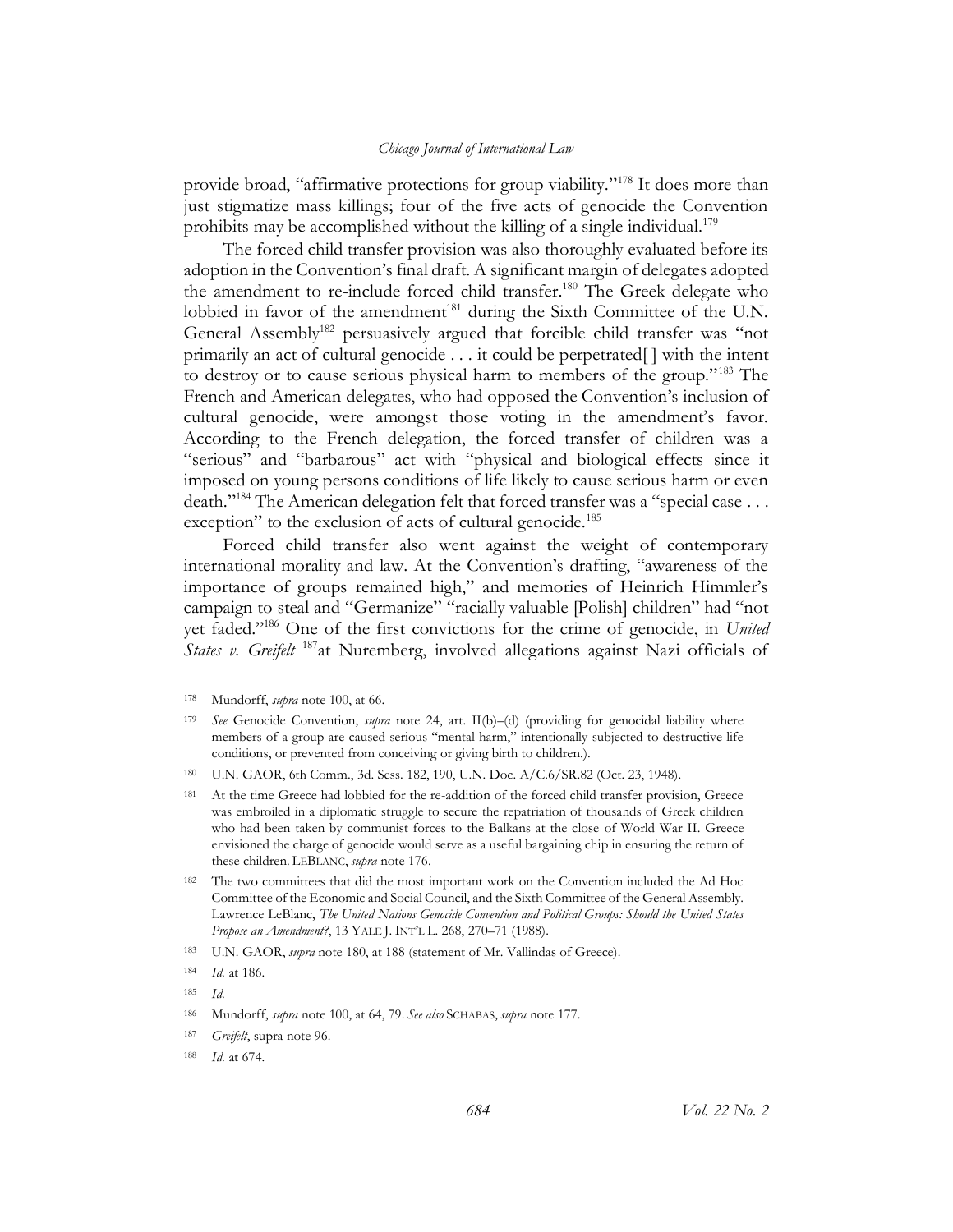forced child transfer. In *Greifelt*, Prosecutor Neely remarked that "[t]he outrages committed by the Nazis against the inhabitants of occupied countries" were incredible: "the mass killing of the Jews, the atrocities in concentration camps, the savage medical experiments, and many more ruthless forms of torture and extermination practiced by the Nazi fanatics."<sup>188</sup> He continued, "[b]ut now we turn to a crime which in many respects transcends them all . . . the crime of kidnap[p]ing children."<sup>189</sup>

Therefore, despite the relative underutilization of Article II(e) in practice, forced child transfer, like that which occurred under the Stolen Generations policies, is enough to confer genocidal liability.

### <span id="page-25-0"></span>B. Australia Likely Had Genocidal Intent

With the *actus reus* of genocide established, the next issue is whether Stolen Generations policies were enacted with the intent to destroy First Nations Australians. The *mens rea* for genocide is the intent to destroy a group in whole or in substantial part—also referred to as the *dolus specialis*. 190

Australian scholars arguing against the genocide hypothesis have focused on the assimilative aims of government policies: because forced child transfers were not intended to destroy Aboriginal and Torres Strait Islander peoples, the Australian government lacked the requisite genocidal intent. Dirk Moses, a genocide scholar, argued that "[c]onservative commentators and the current federal government . . . absolve[ ] the colonial and national governments of responsibility, and [ ] insist[ ] that while the policies of child removal may have been misguided by today's standards, they were well intentioned."<sup>191</sup> Robert Manne is one such conservative commentator. Manne, a professor of politics and culture at La Trobe University, claimed that forced removal policies were not genocidal: "assimilation has never been regarded in law as equivalent to genocide."<sup>192</sup> Bain Attwood, a leading scholar in cross-cultural history, concurred, arguing that "Aboriginal children were not separated by governments pursuing a policy of genocide"—instead, assimilation efforts were "premised on the

<sup>188</sup> *Id.* at 674.

<sup>189</sup> *Id.*

<sup>190</sup> *See Bosnia-Serbia Genocide* case, *supra* not[e 164,](#page-21-1) ¶¶ 198–99. *Croatia-Serbia Genocide* case, *supra* not[e 150,](#page-19-2) ¶ 132.

<sup>191</sup> Nuriyeni Kartika Bintarsari, *The Cultural Genocide in Australia: A Case Study of the Forced Removal of Aborigine Children from 1912-1962*, 54 SHS WEB OF CONFS. 1, 4 (2018).

<sup>192</sup> Sorensen & Wilson, *supra* note [11](#page-4-1) (quoting Robert Manne). *See generally* Robert Manne, *In Denial: The Stolen Generations and the Right*, 1 Q. ESSAY 1 (2001); Ron Brunton, *Betraying the Victims: The 'Stolen Generations' Report* (IPA Backgrounder Vol. 10/1, 1998).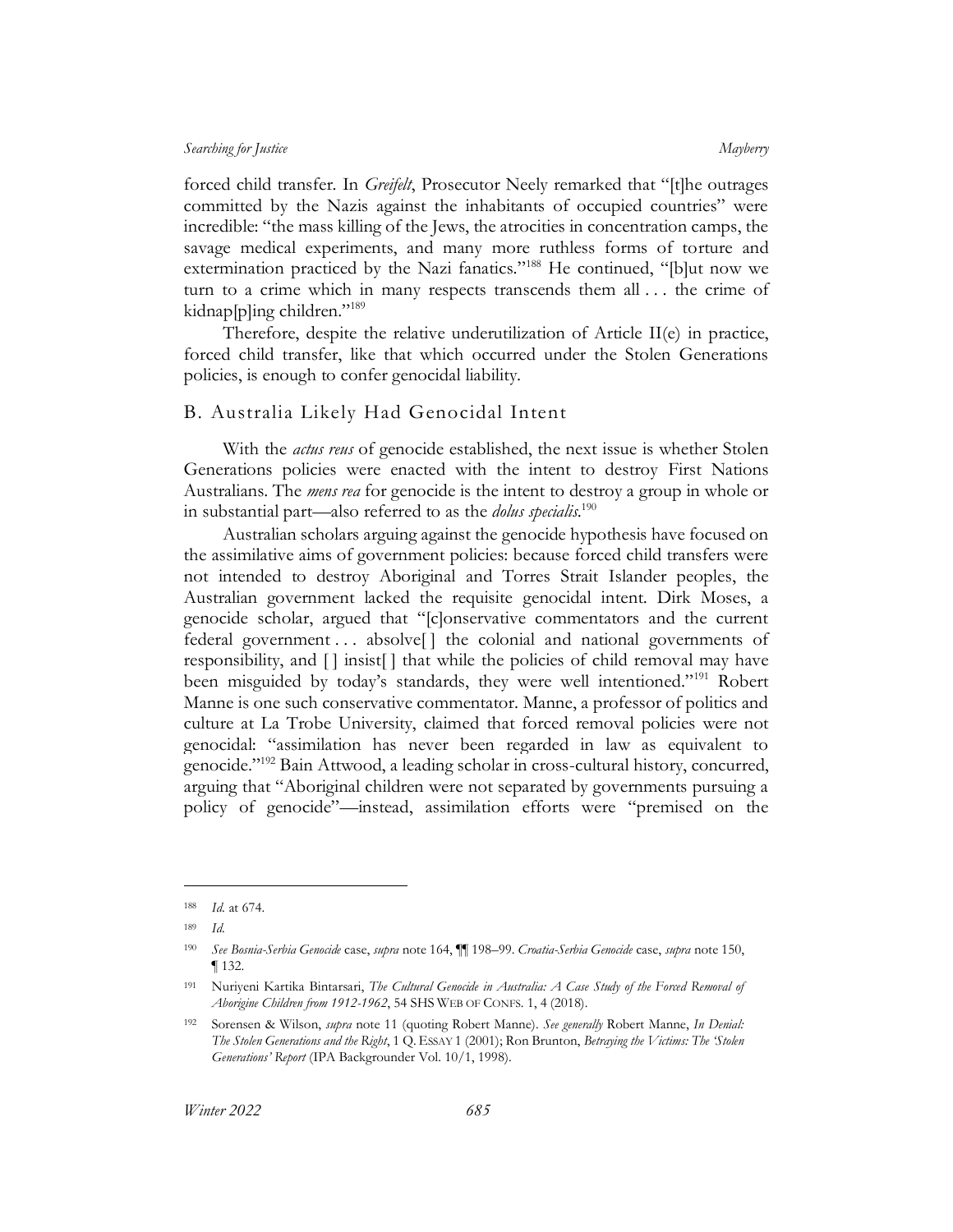assumption that this was for the good of Aboriginal people, an assumption that is still prevalent in much of settler Australian culture today."<sup>193</sup>

But many genocidal policies are shrouded in "benevolent intentions." Just because a perpetrator is able to frame a policy as having an intent other than to destroy a group does not negate the genocidal quality of the perpetrator's actions. Perpetrators of genocide use euphemistic language to:

<span id="page-26-0"></span>make their evil respectable and, in part, to reduce their personal responsibility for it. By camouflaging their evil in innocuous ways or sanitizing jargon, the evil loses much of its moral repugnancy. In this way, language can obscure, mystify, or otherwise redefine acts of evil.<sup>194</sup>

In the prototypical example of genocide, Nazis during the Holocaust cloaked their barbarous actions in good intentions. The Holocaust was premised on principles of eugenics—literally *eu-*(good) and -*genos* (birth).<sup>195</sup> Rather than acknowledging their actions as a campaign to massacre particular groups of peoples, Nazis often claimed that their actions were targeted at reducing human suffering through "'breeding out' . . . so-called undesirable characteristics from the human population"—for example, one's Jewish, Roma, Slavic or "Asiatic" ethnicity. <sup>196</sup> During the Holocaust, Nazis rarely used express genocidal language for their Article II(a) acts; mass killing was labeled as "the final solution," "special treatment," "evacuation," "spontaneous actuations," "resettlement," and "special installations."<sup>197</sup> Historian Raul Hilberg examined tens of thousands of Nazi documents without ever encountering the word "killing." <sup>198</sup> But just because some Nazis may have been able to articulate a "benevolent intent"—that is, one other than the destruction of a group—does not mean that the intent to wipe out various populations was not present or predominant. The drafters of the Genocide Convention must have intended for the horrific acts committed during the Holocaust to qualify as genocide under the Convention; the Convention was created in response to the Holocaust to ensure that such heinous acts would unambiguously violate international law, and legal consequences would stem as a

<sup>193</sup> Cristopher Cook, *The Stolen Generations: Competing Histories*, 4 EMERGING SCHOLARS AUSTL. INDIGENOUS STUD. 27 (2018), https://perma.cc/NL3L-TPXE.

<sup>194</sup> JAMES WALLER, BECOMING EVIL: HOW ORDINARY PEOPLE COMMIT GENOCIDE AND MASS KILLING 211 (2007).

<sup>195</sup> *Eugenics (n.)*, ONLINE ETYMOLOGY DICTIONARY, https://perma.cc/SG5Y-HWRQ.

<sup>196</sup> *Mosaic of Victims: In Depth*, HOLOCAUST ENCYCLOPEDIA, https://perma.cc/8783-68ER. Nazis rarely used express genocidal language for their Article II(a) acts; mass killing was labeled as "the final solution," "special treatment," "evacuation," "spontaneous actuations," "resettlement," and "special installations." WALLER, *supra* note [194,](#page-26-0) at 211–12.

<sup>197</sup> WALLER, *supra* note [194,](#page-26-0) at 211–12. *But see* Marko Milanović, *State Responsibility for Genocide*, 17 EUR. J. INT'L L. 3, 553, 572–73 (2006) (sampling language expressing the intent to kill by Julius Streicher, a Nazi sentenced to death by the International Tribunal at Nuremburg for crimes against humanity).

<sup>198</sup> Years later, he eventually discovered the word, but in reference to an edict concerning dogs. WALLER, *supra* not[e 194,](#page-26-0) at 212.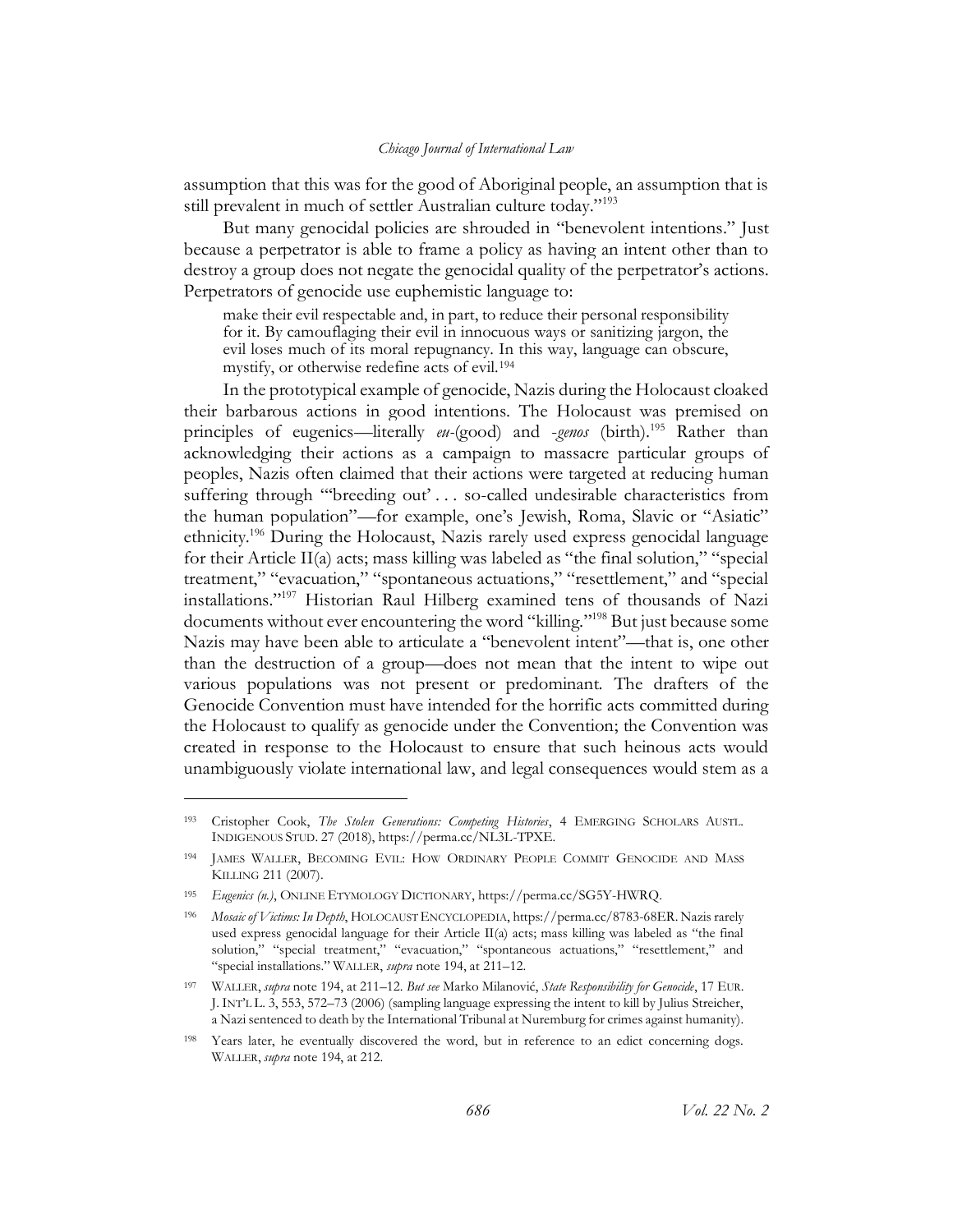result. Thus, alone, whether perpetrators thought they were doing a "good" thing in perpetrating genocidal acts cannot reasonably obviate genocidal intent.

The Stolen Generations policies had similar express goals to the Holocaust: if "undesirable characteristics"—color—could be "bred" out of Australian society, the nation would "improve." <sup>199</sup> Extending the above analysis, the fact that some Australians may have had "good intentions"<sup>200</sup> does not exclude or excuse the presence of a barbarous and "deliberate plan to breed the Aborigines out."<sup>201</sup>

A more crucial issue is whether genocidal intent existed in Australia after the Genocide Convention had taken effect; the answer implicates whether the Court has jurisdiction to hear Stolen Generations claims. Given the statements of high officials such as Neville and Cook, genocidal intent plainly appears in the 1930s.<sup>202</sup> According to Henry Reynolds, this intent likely continued through the 1940s.<sup>203</sup> Paul Bartrop, the co-author of the Dictionary of Genocide, agreed.<sup>204</sup> According to Bartrop, "the use of the term genocide can be 'sustained relatively easily' when describing the Stolen Generations," both during and after the 1940s.<sup>205</sup>

Australia's 1950s adoption of a national assimilation policy during the third Native Welfare Conference<sup>206</sup> should not be found to sever genocidal intent finding the contrary would defeat the object and purpose of the Convention. If a statement suggesting an alternative intent for genocidal actions was sufficient to transform acts of genocide into assimilation, then genocidal actors would always have the option of retroactively obfuscating their intent to evade liability. If erasing genocidal intent were this easy, the Genocide Convention would cease to effectively constrain the reprehensible acts the Convention targets. The Convention's drafters could not have intended such a result. Instead, requiring a

- <sup>201</sup> *Id.*
- <sup>202</sup> *See* Section [II.A.](#page-6-1)

<sup>199</sup> *See* Section [II.](#page-6-0)

<sup>200</sup> Some Australians thought light-colored children "should be brought into white society and their level of civilization raised"; other Australians felt the conditions in camps were bad, "as they were," so they reasoned that Aboriginal and Torres Strait Islander children would benefit by being removed from reservations. STOLEN GENERATIONS, *supra* not[e 30,](#page-6-2) 04:34–04:22.

<sup>203</sup> *See* STOLEN GENERATIONS, *supra* not[e 30,](#page-6-2) 04:23–04:35.

<sup>204</sup> *See* Sorensen & Wilson, *supra* not[e 11](#page-4-1) (quoting Paul Bartrop).

<sup>205</sup> *Id. See also* Paul Bartrop, *The Holocaust, the Aborigines, and the Bureaucracy of Destruction: an Australian Dimension of Genocide*, 3 J. GENOCIDE RSCH. 75, 83 (2001) ("I am not convinced that the policy was abandoned after 1940."); PAUL BARTROP &SAMUEL TOTTEN,DICTIONARY OF GENOCIDE 29 (2008) (finding that Australia's policies of forced transference of those of part-Aboriginal descent to non-Aboriginal environments which continued until the 1970s constituted genocide according to Article II(e) of the Genocide Convention); Michael Perry, *A Stolen Generations Cries Out*, REUTERS (May 20, 1997), https://perma.cc/CZG6-AMXB (quoting Ronald Wilson as having said that the Stolen Generations policies were attempted genocide as it was "believed that the Aboriginal people would die out").

<sup>206</sup> BRINGING THEM HOME REPORT, *supra* note [6,](#page-3-3) at 28. *See also* Section [II.A.](#page-6-1)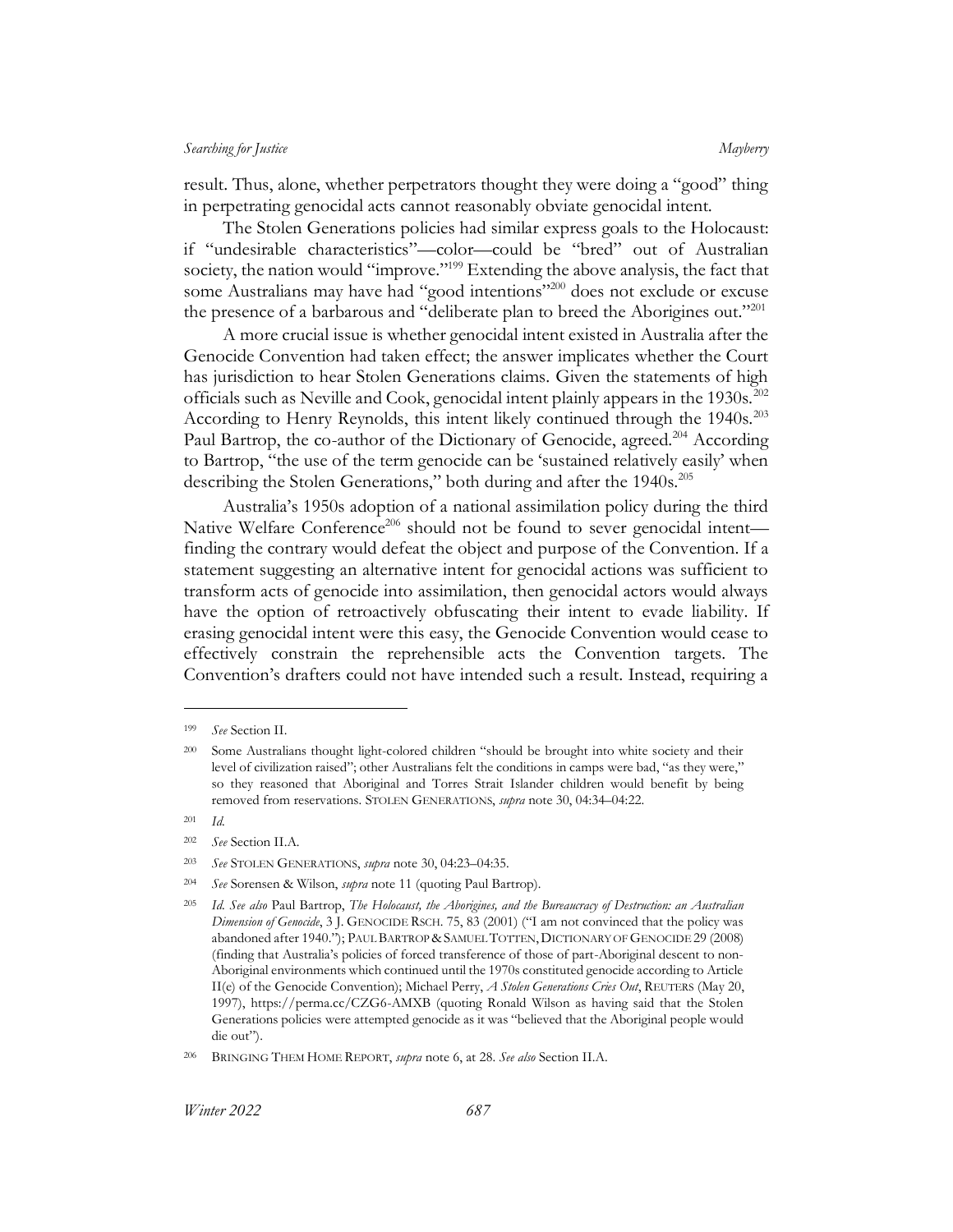more forceful renunciation to cut off genocidal intent would be more consistent with the Convention's object and purpose. An analogy to criminal law is instructive. Defendants are generally afforded a *locus poenitentiae*—an opportunity to abandon an attempted crime by voluntary and complete renunciation before the criminal act has occurred.<sup>207</sup> Here, the genocidal actions continued—and an assimilationist intent does not necessarily foreclose a genocidal intent. Therefore, absent Australia's clear denunciation of prior policies, the intent that existed prior to the Native Welfare Conference—genocidal intent—continued: renunciation was not complete.

<span id="page-28-1"></span>Further, even if the adoption of assimilation as a national policy in the third Native Welfare Conference amounted to complete renunciation, Australia could be held liable for genocide. In January of 1951, the Genocide Convention took effect, and Australia's specific obligations under the Convention began.<sup>208</sup> However, Australia was most likely obligated to refrain from acts which would defeat the object and purpose of the treaty, such as committing genocide, from the time it signed the Convention, in July of 1949.<sup>209</sup> The Native Welfare Conference—the first *locus poenitentiae* opportunity—took place in September of 1951.<sup>210</sup> Therefore, Australia is responsible for any acts of genocide that occurred from early 1951 (when the Genocide Convention took effect)—potentially even from mid-1949 (when Australia signed the Convention)—until late 1951 (when the third Native Welfare Conference took place).

Overall, there is a colorable claim that the Stolen Generations policies were effectuated with the necessary genocidal intent.

# <span id="page-28-0"></span>C. Australia Violated Its Responsibility to Refrain from Perpetrating Genocide

States must refrain from committing genocide. In 2007's *Bosnia-Serbia Genocide* case, the ICJ inferred that the Genocide Convention confers state

<sup>207</sup> *See, e.g.*, *Gollan v Nugent* (1988) 82 ALR 193, 205 (Austl.) ("[t]he law does not penalise intention. On the contrary, it recognises a locus poenitentiae and assumes that the opportunity for repentance may be exercised"). *See also* Taylor v. Bowers (1876), 1 QBD 291 (App. Cas.) (U.K.); *Perpetual Executors and Trustees Association of Australia Ltd. v Wright* (1917) 23 C.L.R. 185 (Austl.); Spring Co. v. Knowlton, 103 U.S. 49, 60 (1881); MPC § 5.01(4) (2019); Zimmerman v. Letkeman (1978) 79 D.L.R. (3d) 508, 522 (Can.); *Watson v. Miles* [1953] N.Z.L.R. 958, 969–71 (N.Z.).

<sup>208</sup> Genocide Convention, *supra* not[e 24.](#page-5-0)

<sup>209</sup> *See* Vienna Convention on the Law of Treaties, art. 18, May 23, 1969, 1155 U.N.T.S. 331 [hereinafter VCLT]. Though the Vienna Convention on the Law of Treaties (VCLT) entered into force in 1980, the VCLT is a persuasive reflection of the state of customary international law and an instructive tool in understanding and interpreting treaties. Australia has been a signatory to the VCLT since 1974. *Vienna Convention on the Law of Treaties*, U.N. TREATY COLLECTION, https://perma.cc/XU9U-Y6AY.

<sup>210</sup> BRINGING THEM HOME REPORT, *supra* note [6,](#page-3-3) at 28.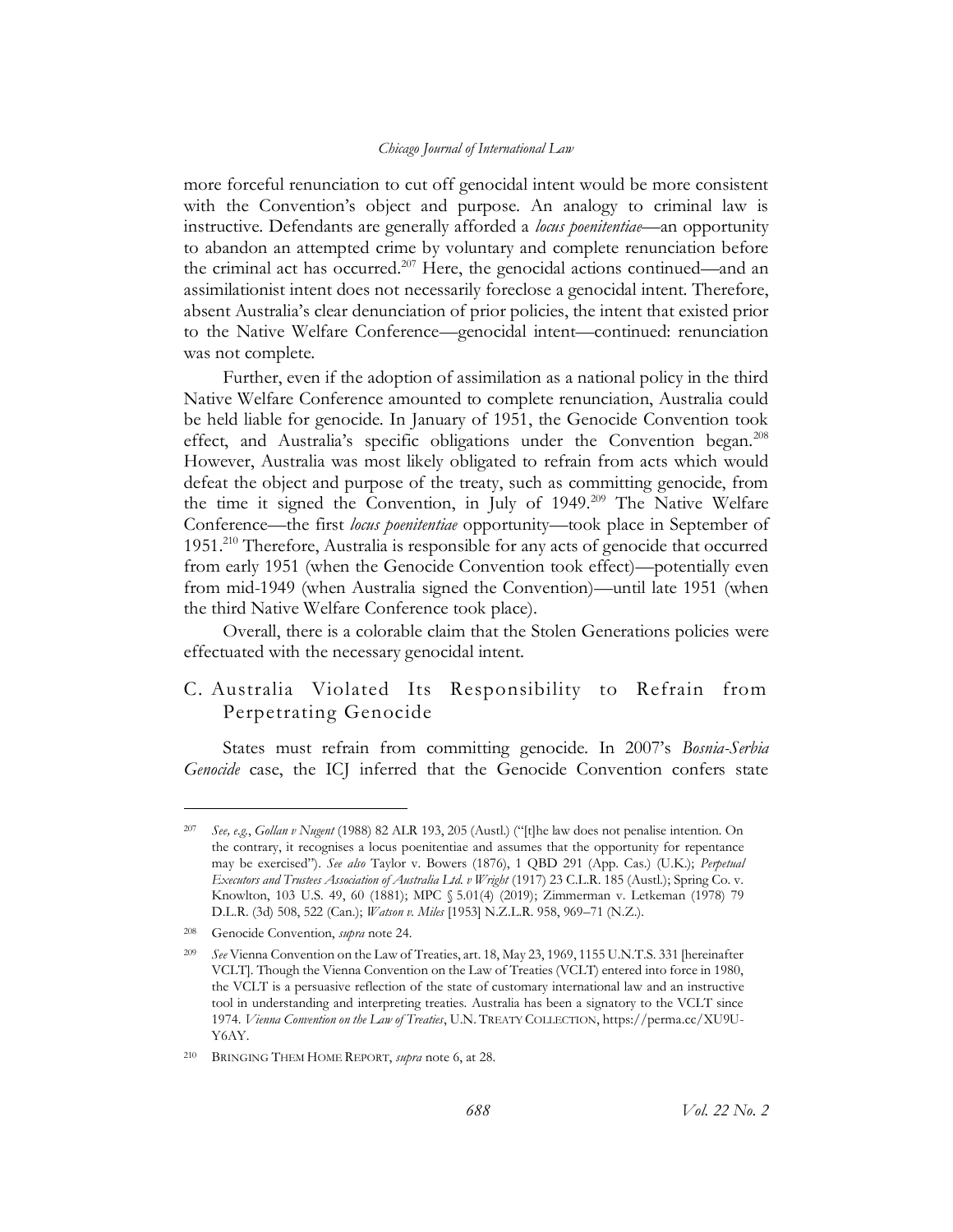responsibility for the crime of genocide, despite no express provision in the Convention establishing state responsibility. The *Bosnia-Serbia Genocide* case concerned Serbia's alleged attempts to exterminate Bosnia and Herzegovina's Muslim population during the Bosnian war.<sup>211</sup> Serbia contended that the Genocide Convention only prescribed duties to prevent and punish genocide when committed by non-state actors.<sup>212</sup>

The Court held that States Parties to the Genocide Convention are "bound not to commit genocide, through the actions of their organs or persons or groups whose acts are attributable to them."<sup>213</sup> The obligation of states to prohibit genocide stems from Article I, read in light of the Convention's purpose. Article I states that the "Contracting Parties confirm that genocide . . . is a crime under international law which they undertake to prevent and punish."<sup>214</sup> The Convention's preamble says that "The High Contracting Parties . . . [*h*]*ereby agree to prevent and punish the crime as hereinafter provided*."<sup>215</sup> The Court reasoned that because genocide is categorized as an international crime, the States Parties must be undertaking not to commit the act described.<sup>216</sup> Further, the obligation expressly stated in the Convention to prevent genocide must indicate that states are forbidden from committing genocidal acts through their own organs or through persons over whom the state exercises such firm control as to make those persons' conduct attributable to the state.<sup>217</sup> Essentially, the obligation to prevent genocide implies the prohibition of its commission.

Although the perpetrators of the Stolen Generations policies are long dead,<sup>218</sup> their actions represented Australian policy. Australia can continue to be held liable at the ICJ on a theory of state responsibility for its failure to refrain from committing, preventing, and prosecuting genocide.

<sup>211</sup> *Bosnia-Serbia Genocide* case, *supra* not[e 164.](#page-21-1)

<sup>212</sup> *Id.* ¶ 156.

<sup>213</sup> *Id.* ¶ 167.

<sup>214</sup> Genocide Convention, *supra* not[e 24,](#page-5-0) art. 1.

<sup>215</sup> *Bosnia-Serbia Genocide* case, *supra* not[e 164,](#page-21-1) ¶ 164 (emphasis in original).

<sup>216</sup> *Id.* ¶ 161.

<sup>217</sup> *Id.* ¶ 166.

<sup>218</sup> There would be no statutory limitations bar to bringing forth a genocide claim. As state responsibility is not itself criminal in nature, these claims are not subject to criminal procedural requirements. *Id.* ¶ 170. Further, as suspect rights are not of concern when the perpetrator of a wrongful act is a state, the conclusion that statutes of limitation do not apply is intuitive. One may wonder whether such a conclusion—indefinite state responsibility—would be fair, but there is in practice a limit for the occurrence of prosecution—the signing of the Genocide Convention. Though genocide is a *jus cogens* violation that was likely illegal at the time of the Convention's signing, a state may only be held liable at the ICJ from the point in which that state consented to be bound to the text of the Convention. *See Croatia-Serbia Genocide* case, *supra* note [150,](#page-19-2) ¶ 88.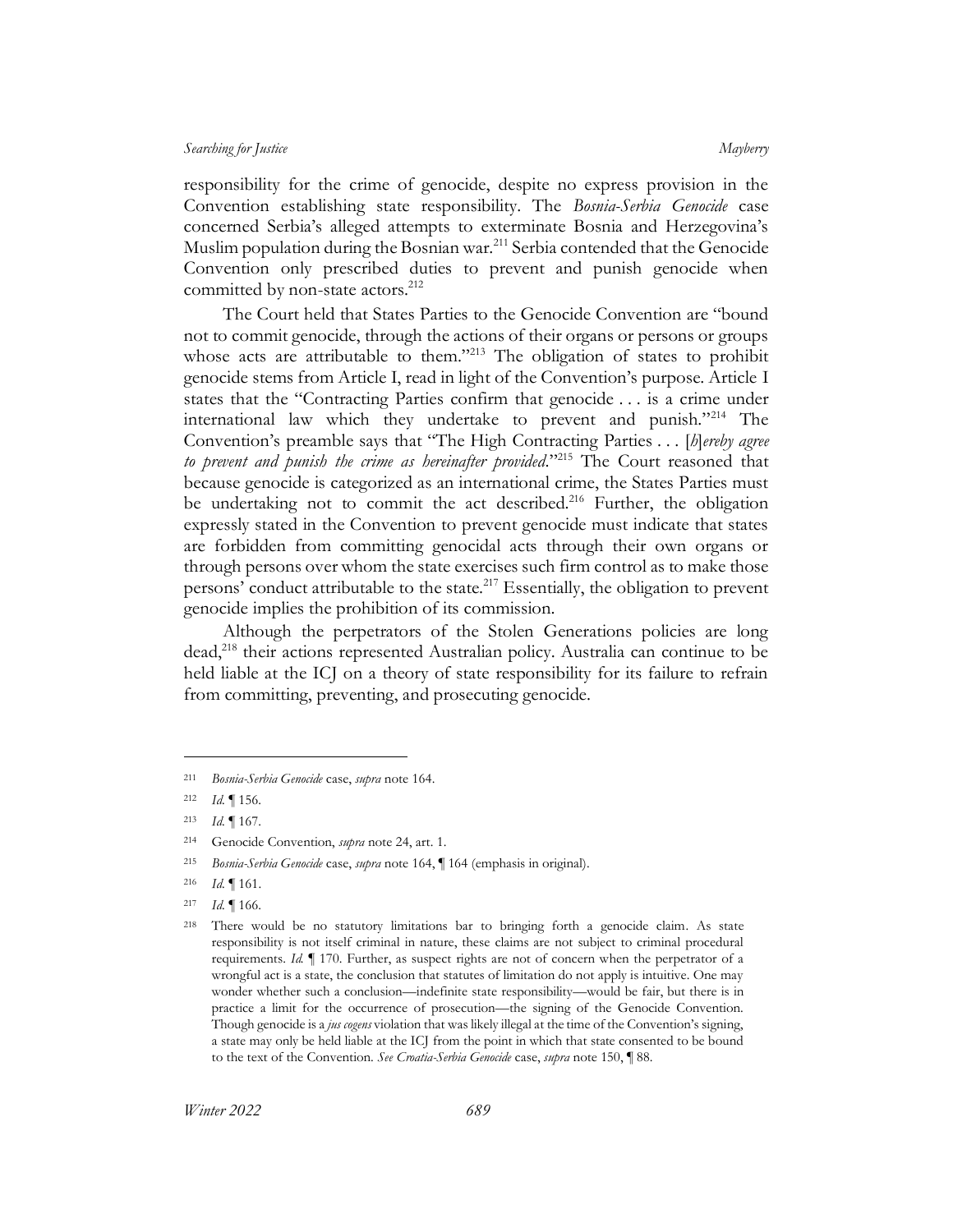# <span id="page-30-0"></span>D. The Lack of Domestic Implementing Legislation Is Irrelevant

Article V of the Genocide Convention requires States Parties to enact necessary legislation to give effect to the Convention's provisions, and "in particular, to provide effective penalties for persons guilty of genocide or any of the other acts enumerated in [A]rticle III."<sup>219</sup> Australia did not pass legislation making genocide a crime domestically until 2002. Some have argued that implementing legislation was necessary to give the Convention domestic effect.<sup>220</sup>

<span id="page-30-1"></span>Australia's delay in passing implementing legislation cannot circumvent Australia's obligations under the Genocide Convention. Australia's failure to pass implementing legislation is certainly a breach of the country's obligations under the Convention. A breach, however, does not imply the treaty's invalidity—which would render the treaty as never having had legal effect.<sup>221</sup> Instead, a breach generally only allows for the treaty to be terminated—which affects the state's prospective obligations—and only by *other* states: a breach may not be invoked by the breaching party to justify that state's unilateral termination or suspension of

<sup>219</sup> Genocide Convention, *supra* note [24,](#page-5-0) art. 5. Article III of the Convention specifies that acts of genocide, conspiracy to commit genocide, direct and public incitement to commit genocide, attempt to commit genocide, and complicity in genocide shall be punishable. *Id.* art. 3.

<sup>220</sup> Ben Saul suggested that the legislature, more concerned with domestic affairs than giving effect to an international treaty, prioritized a domestic legislative agenda over passing the Convention's implementing statute. Ben Saul, *The International Crime of Genocide in Australian Law*, 22 SYD. L. REV. 527, 540 (2000). On the other hand, Shirley Scott, a lecturer of international law and international relations at the UNSW Canberra, posited that Australia had not passed implementing legislation due to sensitivity surrounding the Commonwealth's constitutional power to implement treaties. Shirley Scott, *Why Wasn't Genocide a Crime in Australia? Accounting for the Half Century Delay in Australia Implementing the Genocide Convention*, 10 AUSTL. J. HUM. RTS. 22, 201 (2004). The Australian Constitution was unclear about whether the Commonwealth had the capacity to legislate to implement treaties, particularly those treaties with subject matters that typically fell within the jurisdiction of Australian states. *Id.* Moreover, the government felt that the Convention's definition of genocide was imprecise. *Id.* As a result, the government believed that it "would have to go beyond the Convention in order to get a definition adequate for the purposes of criminal law." *Id.* As time went on, the issue of implementing legislation simply became "too hard." *Id.* Domestic and international pressure mounted in the 1980s and 1990s, leading Australia to eventually pass the International Criminal Court (Consequential Amendments) Act 2000 to give effect to the crime of genocide. *Id.* The Act was passed to implement the Rome Statute, but the definition of genocide provided in the Rome Statute is the same as that given in the Genocide Convention. Accordingly, some have interpreted the Act to be the necessary implementing legislation for the Genocide Convention. *See id.*

<sup>221</sup> A treaty will be declared invalid if it violates fundamental internal law in an objectively evident way, the State is otherwise considered not to have consented to the treaty, there was an error in the basic premise of the treaty, the treaty was signed under fraudulent or coercive circumstances, or the treaty violated a *jus cogens* norm. A breach is not one of the bases for making a treaty void. *See* VCLT, *supra* note [209,](#page-28-1) arts. 46–53, 60.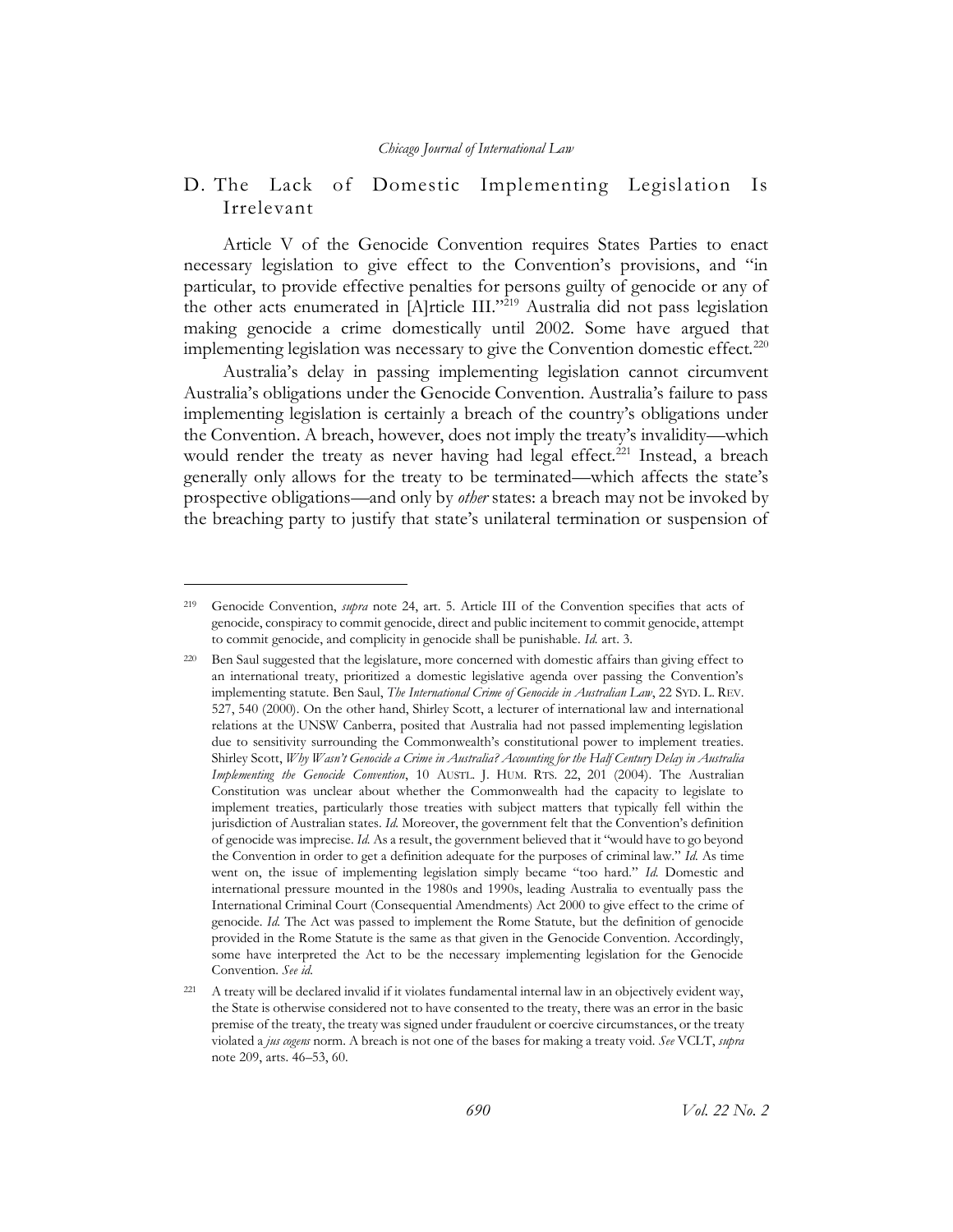the treaty. <sup>222</sup> No state, including Australia, has attempted to terminate or withdraw from the Genocide Convention because of any alleged breach by Australia of the treaty. Therefore, Australia's lack of implementing legislation is irrelevant to its obligations under the Convention.

Additionally, the Genocide Convention textually requires legislation be enacted only *if necessary* to give effect to the Convention, and implementing legislation was likely not necessary for Australia to be bound by the Convention.<sup>223</sup> A treaty is an instrument of international law; states may require statutes to give effect in domestic municipal law. However, a violation of state responsibility is an international law rather than municipal offense and constrains states themselves instead of private actors in domestic territories. Because obligations accrue to states (the same parties bound by the treaty) and apply everywhere (regardless of territory), implementing legislation is likely unnecessary to give effect to state responsibility obligations.

Furthermore, the Convention could be considered part of Australian law from its entry into force in the early 1950s until the High Court seemingly altered its domestic legal effect in 1999. At the time of the Convention's ratification, and for a long while after, the crime of genocide was widely considered to be incorporated into Australian law through common law and existing statutes; therefore, there was no perceived need to criminalize genocide domestically.<sup>224</sup> The Australian government appeared to adopt this position. When the Commonwealth Government was asked about Australia's stance on the domestic force of the Genocide Convention in 1952, and then again in 1992, the official response was that the laws already in force in Australia provided "substantially for the punishment of the classes of acts described in the Convention."<sup>225</sup> It was only

<sup>222</sup> *See id.* art. 60.

<sup>223</sup> Genocide Convention, *supra* not[e 24,](#page-5-0) art. 5.

<sup>224</sup> *See* Saul, *supra* not[e 220,](#page-30-1) at 541.

<sup>225</sup> Scott, *supra* note [220](#page-30-1) at 169. However, the departments of the Attorney General's and External Affairs expressed internal skepticism that genocide should be considered a domestic crime absent implementing legislation. *Id.* at 164. It is also possible that the government did not fully weigh the possibility of the Stolen Generations policies amounting to genocide, so took an uninformed stance in publicly stating the Convention had effect in Australian law. Australia was perceived as a "civilized country"—the notion that Australia would need to provide implementing legislation for genocide was an offensive suggestion. Saul, *supra* note [220](#page-30-1)*,* at 540. "Nazi type 'Final Solutions'" could not occur in Australia, it was thought, so there was no need to implement obligations of the Convention into domestic law. Timothy L. H. McCormack, *Selective Reaction to Atrocity: War Crimes and the Development of International Criminal Law*, 60 ALB. L. REV. 681, 723–24 (1997). Some, such as Shirley Scott, have also argued that "[t]he failure of the Australian government" to even consider that national and state governments had committed genocide through its Stolen Generations policies "confirms the shuttered vision and arrogance of White Australia towards Indigenous Australians in the 1940s and 1950s." Scott, *supra* not[e 220,](#page-30-1) at 174. Some have claimed that "[m]ore than likely, some governments were afraid that accusations of genocide would be made against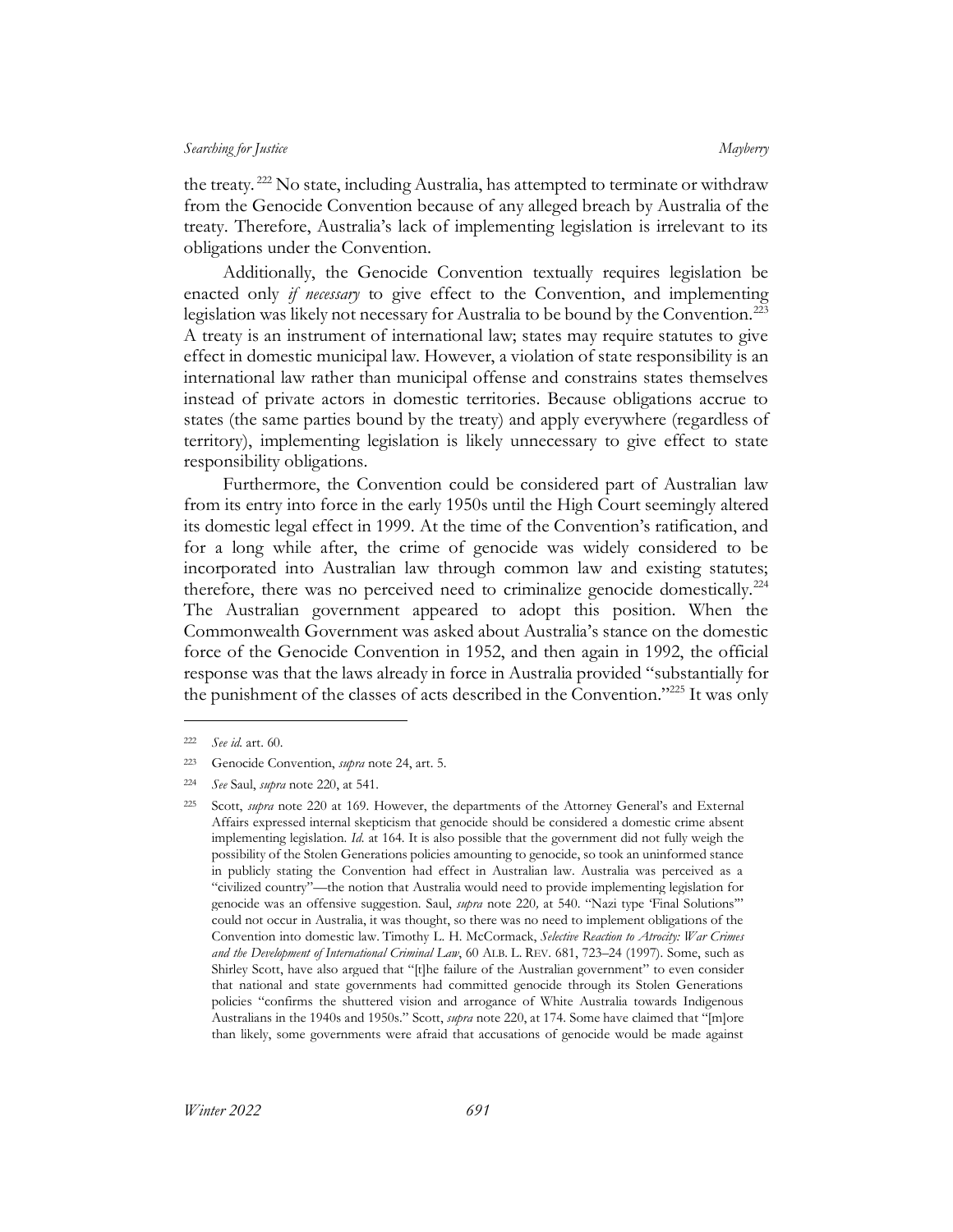in 1999 that the Australian High Court in *Nulyarimma* indicated a contrary view: that genocide was not incorporated into common law absent an implementing statute.<sup>226</sup> Judge Merkell, dissenting from the court in *Nulyarimma*, argued that the weight of Australian law supported the Convention being automatically incorporated into common law through Australia's ratification of the treaty; in his view, the Convention's did not require implementing legislation to be executed in Australia. <sup>227</sup> Therefore, the Convention should be considered to have had domestic effect during the relevant Stolen Generations period, before the High Court's abrupt shift away from the widespread, long-standing view of the irrelevance of implementing legislation for domestic effect.

## V. ISSUES WITH THE ICJ'S JURISPRUDENCE

<span id="page-32-0"></span>State responsibility is theoretically separate and distinct from criminal law, which the ICJ recognizes to an extent.<sup>228</sup> The Court states that "the responsibilities of States that would arise from breach of [Genocide Convention] obligations [ ] are obligations and responsibilities under international law. They are not of a criminal nature."<sup>229</sup> The Court also recognizes that while state responsibility for genocide can exist only if the predicate crime of genocide were committed, a criminal conviction of genocide is not required for state attribution.<sup>230</sup> If a conviction were required, the Court acknowledges that there would be no legal recourse in many conceivable circumstances of genocide—for example, where states, because of their complicity, refuse to prosecute their own individuals for genocide. $^{231}$ 

But the ICJ does not extend the distinction between the crime of genocide and state responsibility far enough. The Court has imposed procedural requirements on claims of state responsibility that should only apply in the criminal context. First, the Court imposes the same "certainty" standard of proof as is required in the criminal context; second, the Court establishes a test for genocidal intent which requires that genocidal intent be the only reasonable

them by First Nations Australians for 'child removal' policies, and wanted to avoid legal responsibility and compensation." Saul, *supra* not[e 220](#page-30-1)*,* at 541. *But see* Scott, *supra* not[e 220,](#page-30-1) at 174 (concluding that the absence of implementation for the Genocide Convention "did not stem from willful intent to commit with impunity acts of genocide against Indigenous Australians.").

<sup>226</sup> *See Nulyarimma v. Thompson* (1999) 165 ALR 621, 653 ¶ 131 (Austl.). *See also supra* Section [II.B.](#page-12-0) 

<sup>227</sup> *See id. See also generally* Hon. Jus. Michael Kirby, *The Growing Rapprochement Between International Law and National Law*, *in* VISIONS OF THE LEGAL ORDER IN THE 21ST CENTURY: ESSAYS TO HONOUR HIS EXCELLENCY JUDGE C. J. WEERAMANTRY (G. Sturgess & A. Anghie eds., 1995), https://perma.cc/8GEG-5EUA.

<sup>228</sup> *See Bosnia-Serbia Genocide* case, *supra* note [164,](#page-21-1) ¶ 173.

<sup>229</sup> *Id.* ¶ 170.

<sup>230</sup> *Id.* ¶ 182.

<sup>231</sup> *See id.*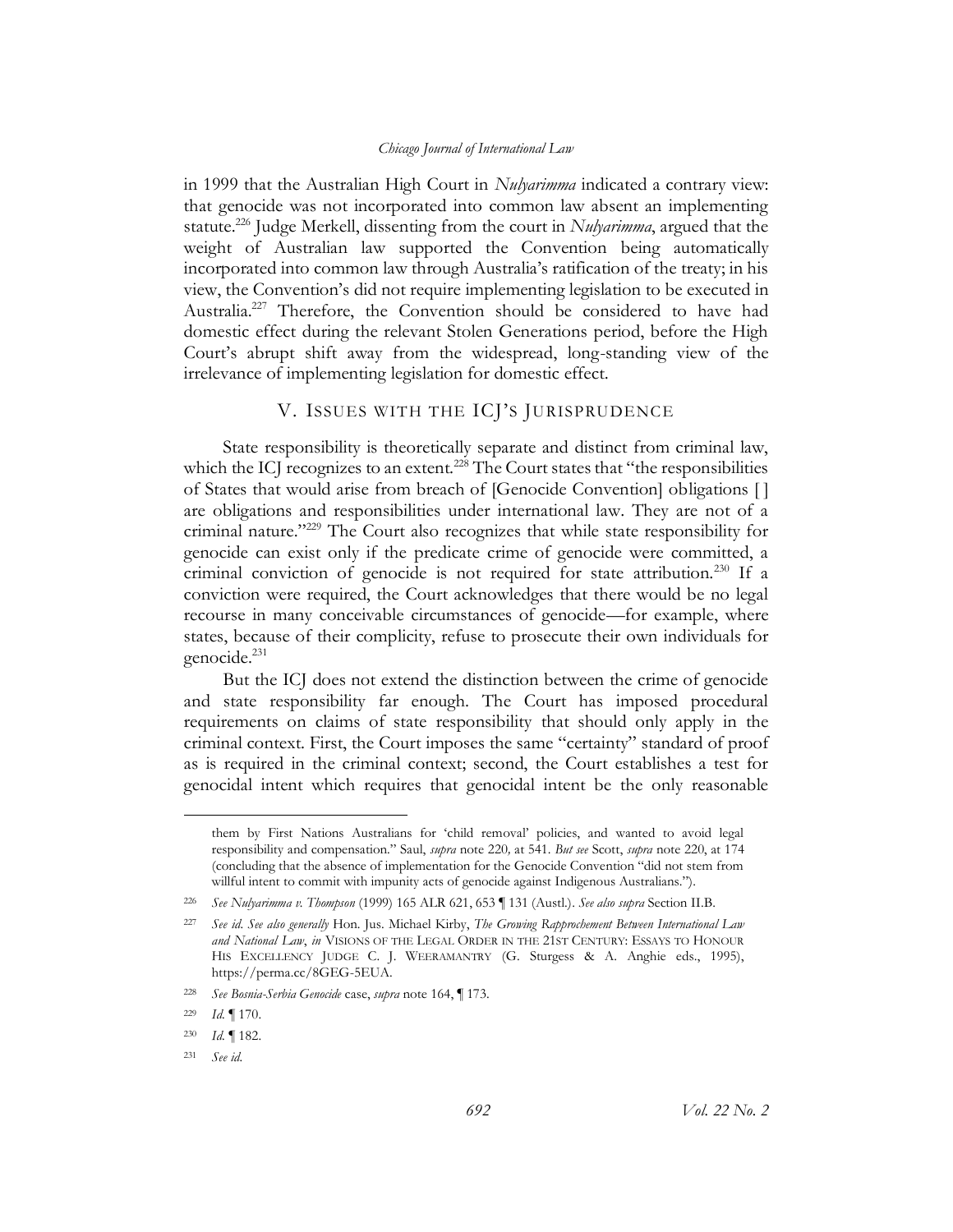inference that may be drawn from the pattern of conduct.<sup>232</sup> The requirements imposed by the ICJ make it difficult to bring forth genocide claims, particularly those reliant on Article II(e). In effect, the Court has, in the words of ICJ Judge Cançado Trindade, "reduc[ed] genocide to an almost impossible crime to determine, and the Genocide Convention to an almost dead letter."<sup>233</sup> The situation of lawlessness, and "shadow of impunity," is "contrary to the object and purpose of the Convention."<sup>234</sup>

"[T]here are reasons for the international criminal tribunals to adopt a restrictive approach to the definition [of the crime of genocide] which are not applicable when one considers State responsibility." <sup>235</sup> According to Judge Gaja in a separate opinion in the Court's *Croatia-Serbia Genocide* case, "certain aspects that are specific to State responsibility appear to be underrated."<sup>236</sup> State responsibility violations are of a civil nature, for example, warranting lower procedural protections than would exist in a criminal context. Additionally, state responsibility violations impose greater evidentiary burdens on applicants than claims of criminality, due to the heightened difficulties in discerning intent and accessing evidence on an equal basis with respondents.

This Comment argues that the ICJ should lower its standard of proof and do away with the "only reasonable inference" intent test for claims of state responsibility. Instead, the Court should implement a weight of the evidence test for proving genocide, and a "reasonable inference" test for genocidal intent.

In hearing a claim on behalf of the Stolen Generations, the Court has the opportunity to enact the recommended adjustments to its genocide jurisprudence. This is the paradigmatic Article II(e) state responsibility case. While the claim of genocide is contested,<sup>237</sup> express genocidal intent—which is exceedingly rare in genocide claims—clearly existed, unrebuked,<sup>238</sup> and the removals occurred on an extraordinary and unusually large scale.<sup>239</sup> The Court can use this case to remedy the shortcomings of its application of the Genocide Convention and expand its ability to decide Article II(e) claims, which the Convention's drafters envisaged as qualifying as genocide. Moreover, the Court can grant the Stolen Generations a chance to achieve recourse, symbolic or otherwise, for potentially genocidal

<sup>232</sup> *See id.* ¶¶ 208–09, 373*. See also Croatia-Serbia Genocide Case*, *supra* note [150,](#page-19-2) ¶ 407.

<sup>233</sup> *Croatia-Serbia Genocide* case, *supra* note [150,](#page-19-2) ¶ 143 (dissenting opinion of Judge Cançado Trindade).

<sup>234</sup> *Id.* ¶ 148 (dissenting opinion of Judge Cançado Trindade).

<sup>235</sup> *Croatia-Serbia Genocide* case, *supra* note [150,](#page-19-2) ¶ 2 (separate opinion of Judge Gaja).

<sup>236</sup> *Id.*

<sup>237</sup> For example, there are reasonable arguments that Australia lacked the requisite genocidal intent or that the evidence establishing such intent is time-barred. *See* Sectio[n IV.B.](#page-25-0)

<sup>238</sup> *See* Section [IV.B.](#page-25-0)

<sup>239</sup> *See* Starr & Brilmayer, *supra* note [2](#page-3-1)*,* at 236.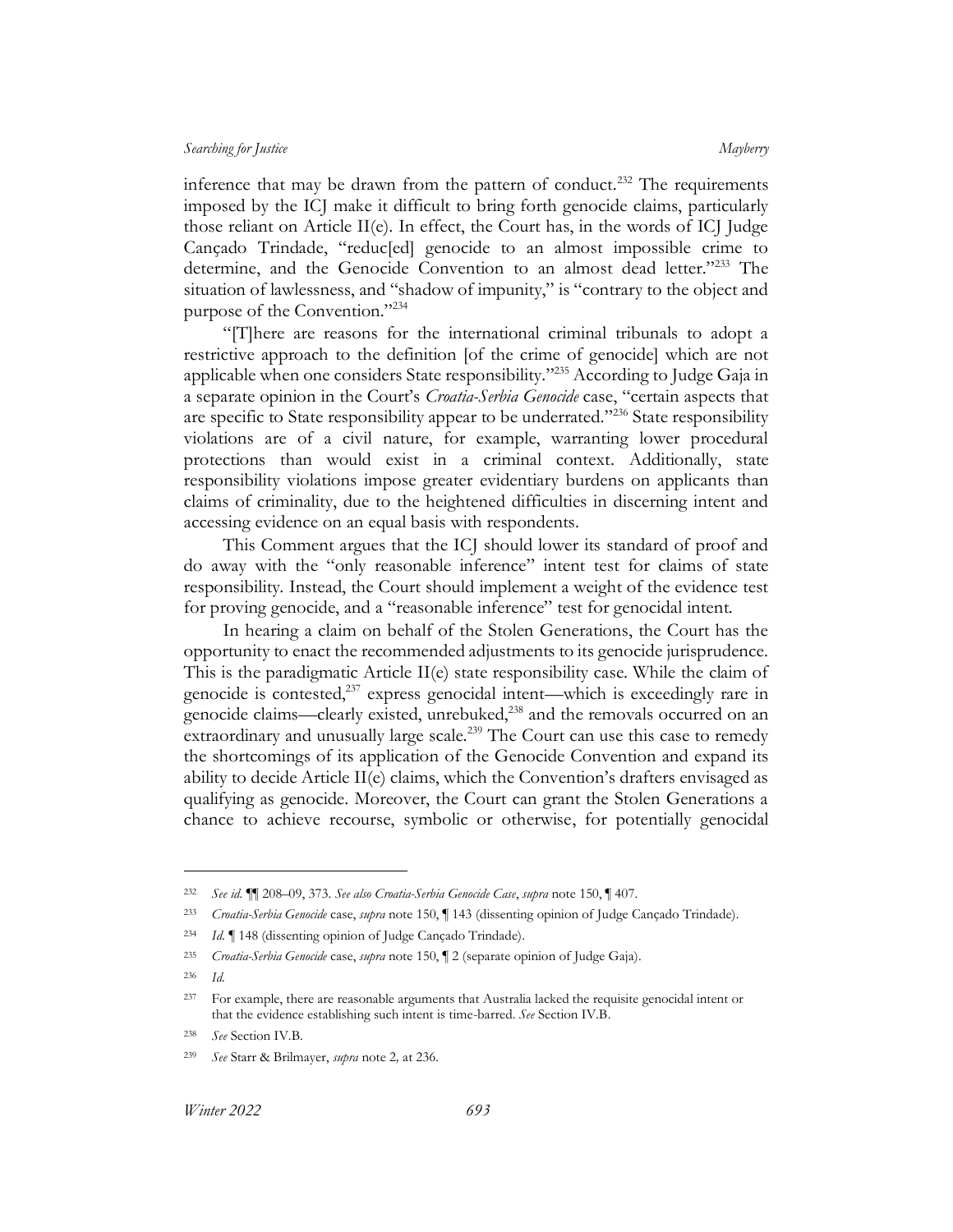policies. The Court would also signal a commitment to upholding the letter of the Convention and holding all states, no matter how "civilized," accountable.

# <span id="page-34-0"></span>A. Too High a Standard of Proof

Claims of Australia's Stolen Generations would likely fail to meet the standard of proof established by the ICJ. To prove state responsibility for genocide, the Court requires a "high level of certainty appropriate to the seriousness of the allegation."<sup>240</sup> Because of the "exceptional gravity" of the claim, the evidence must be "fully conclusive."<sup>241</sup> In effect, the ICJ requires that the applicant state prove "beyond any reasonable doubt" that the respondent state was responsible for genocide.<sup>242</sup>

Based on the evidence made publicly available, genocidal intent in the Stolen Generations context may be strongly inferred. As previously discussed, in the 1930s, Australian officials tasked with implementing Aboriginal welfare policies advocated for Aboriginals to be "bred out" of Australian society.<sup>243</sup> The continued removal of children in light of the government's failure to explicitly renounce prior-expressed genocidal intent<sup>244</sup> strongly suggests the existence of genocidal intent. However, the subsequent rhetorical shift of government actors in labeling the child removal policies "assimilative" significantly muddles the intent inference.

The high standard the ICJ requires applicants to meet to prove genocidal intent is not appropriate for state responsibility claims. State responsibility claims were never intended to be "accompanied either by the due process guarantees which must attach to findings of criminal responsibility or by the penal consequences that such responsibility ought to entail," according to James Crawford, a current judge on the Court and former Special Rapporteur on State Responsibility.<sup>245</sup> Enforcement procedures, special sanctions, and the punishment

<span id="page-34-1"></span><sup>240</sup> *Bosnia-Serbia Genocide* case, *supra* note [164,](#page-21-1) ¶ 210.

<sup>241</sup> *Id.* ¶¶ 208–09 (internal quotations omitted).

<sup>242</sup> Andrea Gattini, *Evidentiary Issues in the ICJ's Genocide Judgment*, 5 J. INT'L CRIM. JUS. 889, 889 (2007).

<sup>243</sup> *See* Section[s II.A,](#page-6-1) [III.B.](#page-20-0)

<sup>244</sup> *See* Section [IV.B.](#page-25-0)

<sup>245</sup> JAMES R. CRAWFORD, *State Responsibility*, *in* MAX PLANCK ENCYCLOPEDIAS OF INTERNATIONAL LAW (2006), https://perma.cc/7TR4-QHV2. Crawford was the International Law Commission's Special Rapporteur on State Responsibility from 1997–2001. During his tenure, in 2001, the ILC adopted the Articles on Responsibility of States for Internationally Wrongful Acts [hereinafter Articles on State Responsibility], a culmination of a 60-year project to codify this area of international law. James Crawford, *Articles on Responsibility of States for International Wrongful Acts: Historical Background and Development of Codification*, AUDIOVISUAL LIB.INT'L L., https://perma.cc/HLV8-S8NG. The ICJ has held at least some of the Articles to be customary international law. *See Bosnia-Serbia Genocide*  case, *supra* note [164,](#page-21-1) ¶ 385. The final 2002 ILC Articles on State Responsibility rejected a proposal to make an international crime of a "serious breach on a widespread scale of an international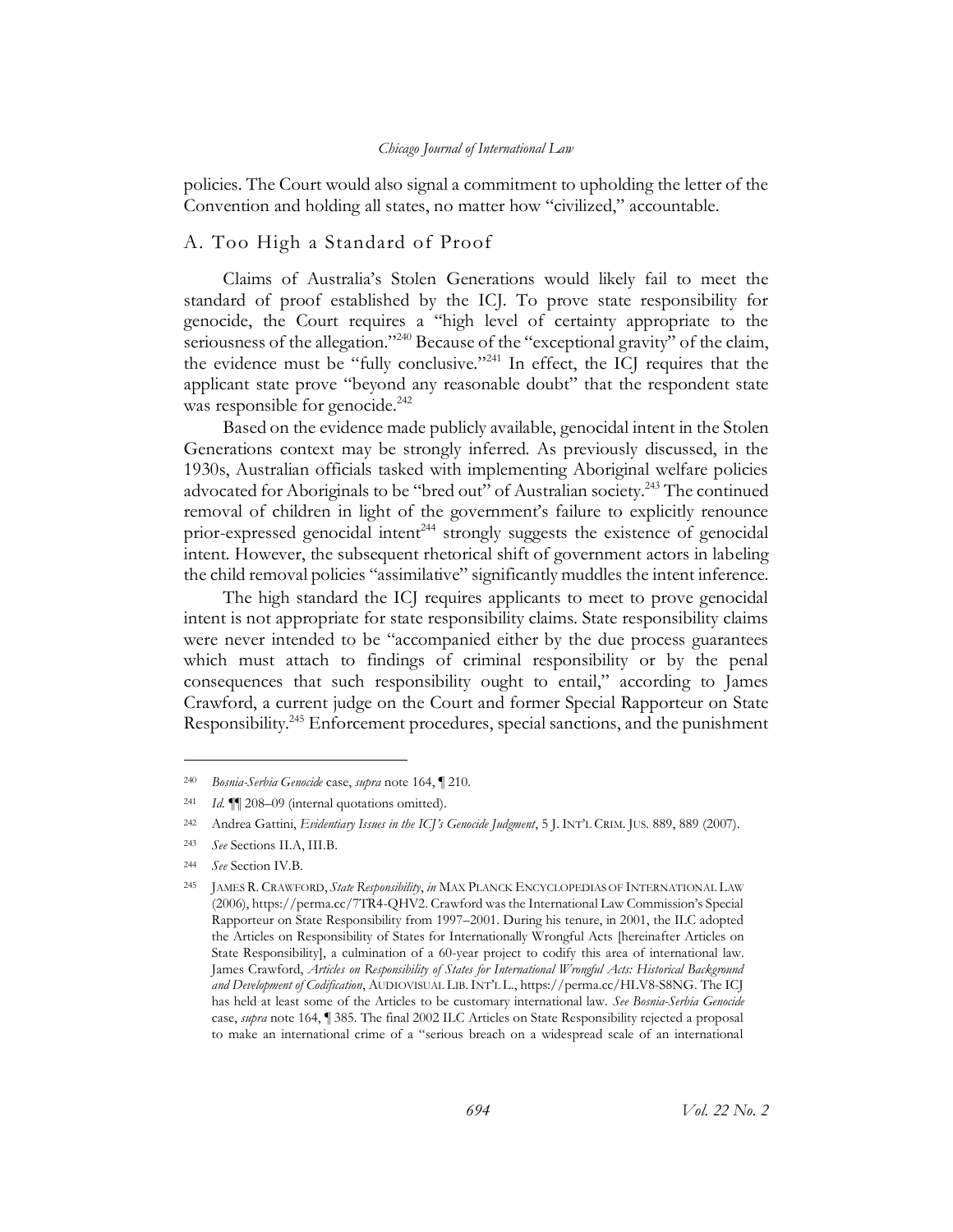<span id="page-35-0"></span>of offenders accompany criminal convictions. <sup>246</sup> The classification of state responsibility as a criminal offense would lead to untenable results. If convicted of a crime, states would need to surrender authority and sovereignty to an international court or other states serving the function of a "world police."<sup>247</sup> States might be required to pay sanctions above the amount required to restore an injured party to the prior state.<sup>248</sup> And states would be punished, which implies correction, reform, deterrence, and incapacitation. Correction, reform, and deterrence have clear corollaries in the state system, but incapacitation does not, absent an extraordinarily costly blockade against a state convicted of criminal behavior.<sup>249</sup> The international community, recognizing that international law functions better as a compensatory, rather than punitive, system, made state responsibility a civil, not criminal, offense.<sup>250</sup> Criminal law procedural protections, such as the "beyond a reasonable doubt" standard, are designed to counterbalance the high costs of criminal liability. Civil liability is relatively less costly, so criminal law protections are inapplicable to civil state responsibility claims.<sup>251</sup>

Moreover, evidentiary burdens are inherently more difficult to meet in the state responsibility context, warranting a lower standard of proof. In criminal law, the intent of individual defendants may be deduced directly from statements on the record. States, on the other hand, are inherently abstract actors, and evidence of a state's intent is often intangible and diffuse. More of a pattern of conduct is required to construe intent; the statements of one politician will not necessarily reflect the position of their government. States are also uniquely positioned to

obligation of essential importance for safeguarding the human being, such as those prohibiting slavery, genocide, and apartheid." Int'l Law Comm'n, Rep. on the Work of Its Twenty-Eighth Session, art. 19(3)(c), U.N. GAOR, 31st Sess., Supp. No. 10, U.N. Doc. A/31/10 (1976). Serbia, relying on this drafting history, argued it could not be found guilty of the crime of genocide because the Convention did not impose criminal liability for state responsibility violations. *Bosnia-Serbia Genocide* case, *supra* note [164,](#page-21-1) ¶ 170. While conceding Serbia's basic premise that state responsibility was not criminal, the ICJ stated that the lack of criminal responsibility would not negate the obligation of states not to commit genocide. *Id.*

<sup>246</sup> *See* Geoff Gilbert, *The Criminal Responsibility of States*, 39 INT'L & COMPAR. L. Q. 345, 350 (1990).

<sup>247</sup> *Id.* at 351–52.

<sup>248</sup> *See Report by Mr. R. Ago, Chairman of the Sub-Committee on State Responsibility,* [1963] 2 Y.B. Int'l L. Comm'n 227, 234, U.N. Doc. A/CN.4/152.

<sup>249</sup> *See* Gilbert, *supra* note [246,](#page-35-0) at 355.

<sup>250</sup> *See* F.V. Garcia-Amador (Special Rapporteur), *Rep. on International Responsibility* [1956] 2 Y.B. Int'l L. Comm'n 173, 182 ¶ 47, U.N. Doc. A/CN.4/96 (citing DIONISIO ANZILOTTI, 1 CORSO DI DIRITTO INTERNATIONALE 416 (Athenaeum, 3rd ed. 1929)). The ILC, in rejecting the criminal status of *jus cogens* violations, and lowering the costs on states for breaches, rejected the application of criminal procedural requirements to state responsibility claims. Crawford, *supra* note [245.](#page-34-1)

<sup>251</sup> *See* Ruth Wedgwood, *Bad Day for International Justice*, N.Y. TIMES (Mar. 8, 2007), https://perma.cc/V9QT-UUHL ("the International Court of Justice applies the demands of criminal proof to a civil case. The judges insist that even for civil liability, proof against Belgrade has to be 'fully conclusive' and 'incontrovertible,' with a level of certainty 'beyond any doubt.' This standard is well known when the jail door will shut, but it exceeds the demands of civil liability.").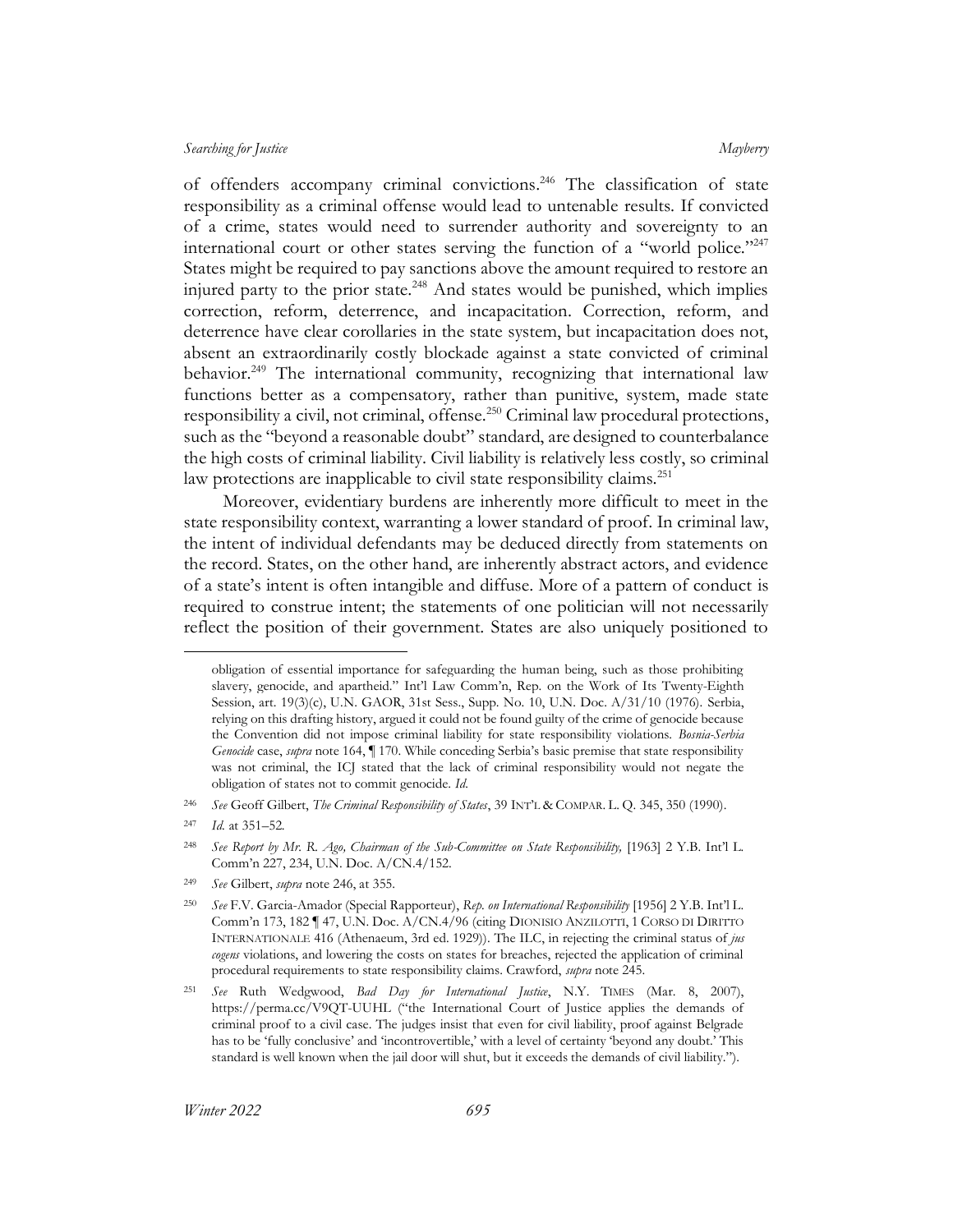effectively obscure evidence of their wrongful acts. For grave breaches of human rights, states have "control of the evidence or exclusive knowledge of some or all of the events that took place."<sup>252</sup> By reason of the "exclusive territorial control exercised by a State within its frontiers," the applicant state seeking to establish a breach of international law "is often unable to furnish direct proof of facts giving rise to responsibility."<sup>253</sup> As a result, as noted by Judge Cançado Trindade in a dissent in the *Bosnia-Serbia Genocide* case, the Court imposing as high a threshold of proof in state responsibility claims as criminal claims "discredit[s] the production of evidence."254

Further, the Court's evidentiary requirements for genocide were established without particular consideration of the unique challenges faced by applicants in domestic genocides. The ICJ's *Bosnia-Serbia Genocide* and *Croatia-Serbia Genocide*  cases, the only Genocide Convention judgments as of January 2022, considered allegations of transnational genocide.<sup>255</sup> The principal genocide allegations concerned acts committed in the applicant states' territories, so applicant states had uninhibited access to physical evidence and testimony of local residents, and could utilize their full domestic governmental apparatuses, to prepare their cases.<sup>256</sup> Moreover, the Yugoslav wars received extraordinary international attention, in part due to their international effects; this benefited the collection and preservation of evidence. The bloodshed spilled over into neighboring countries and had the potential to destabilize the region, which triggered international military intervention.<sup>257</sup> The U.N. Security Council, in response to the "threat to international peace and security,"<sup>258</sup> created the International Criminal Tribunal for the Former Yugoslavia (ICTY), providing for "extensive

<sup>252</sup> *Croatia-Serbia Genocide* case, *supra* note [150,](#page-19-2) ¶ 202 (dissenting opinion of Judge Cançado Trindade).

<sup>253</sup> *Bosnia-Serbia Genocide* case, *supra* note [164,](#page-21-1) ¶ 35 (dissenting opinion of Vice-President Al-Khasawneh) (citing Corfu Channel (U.K. v. Alb.), Judgment, 1949 I.C.J. 18).

<sup>254</sup> *Croatia-Serbia Genocide* case, *supra* note [150,](#page-19-2) ¶ 202 (dissenting opinion of Judge Cançado Trindade).

<sup>255</sup> At the time of this writing, the Court is considering its first "domestic" genocide case, though the international spill-over effects of this alleged genocide are substantial. *See Gambia-Myanmar Genocide* case, *supra* not[e 158.](#page-20-2)

<sup>256</sup> In the *Bosnia-Serbian Genocide* case, Bosnia claimed Serbia committed genocide against Bosnians in the Bosnian cities of Sarajevo and Srebrenica, as well as various detention camps set up in Bosnian territory. *Bosnia-Serbia Genocide* case, *supra* note [164,](#page-21-1) at 44–45. In the *Croatia-Serbia Genocide* case, Croatia claimed that Serbia committed genocide against Croatians in Croatia's Eastern Slavonia, Western Slavonia, Banovina, Kordun, Lika, and Dalmatia regions. *Croatia-Serbia Genocide* case, *supra* note [150,](#page-19-2) at 4–5. In contrast, Serbia's counterclaim concerned Croatia's actions against Serbians in what is now the Croatian region of Krajina. *Id.* at 6.

<sup>257</sup> *See Clinton Addresses Nation on Yugoslavia Strike*, CNN (Mar. 24, 1999), https://perma.cc/H7VG-38JV.

<sup>258</sup> S.C. Res. 827 (May 25, 1993).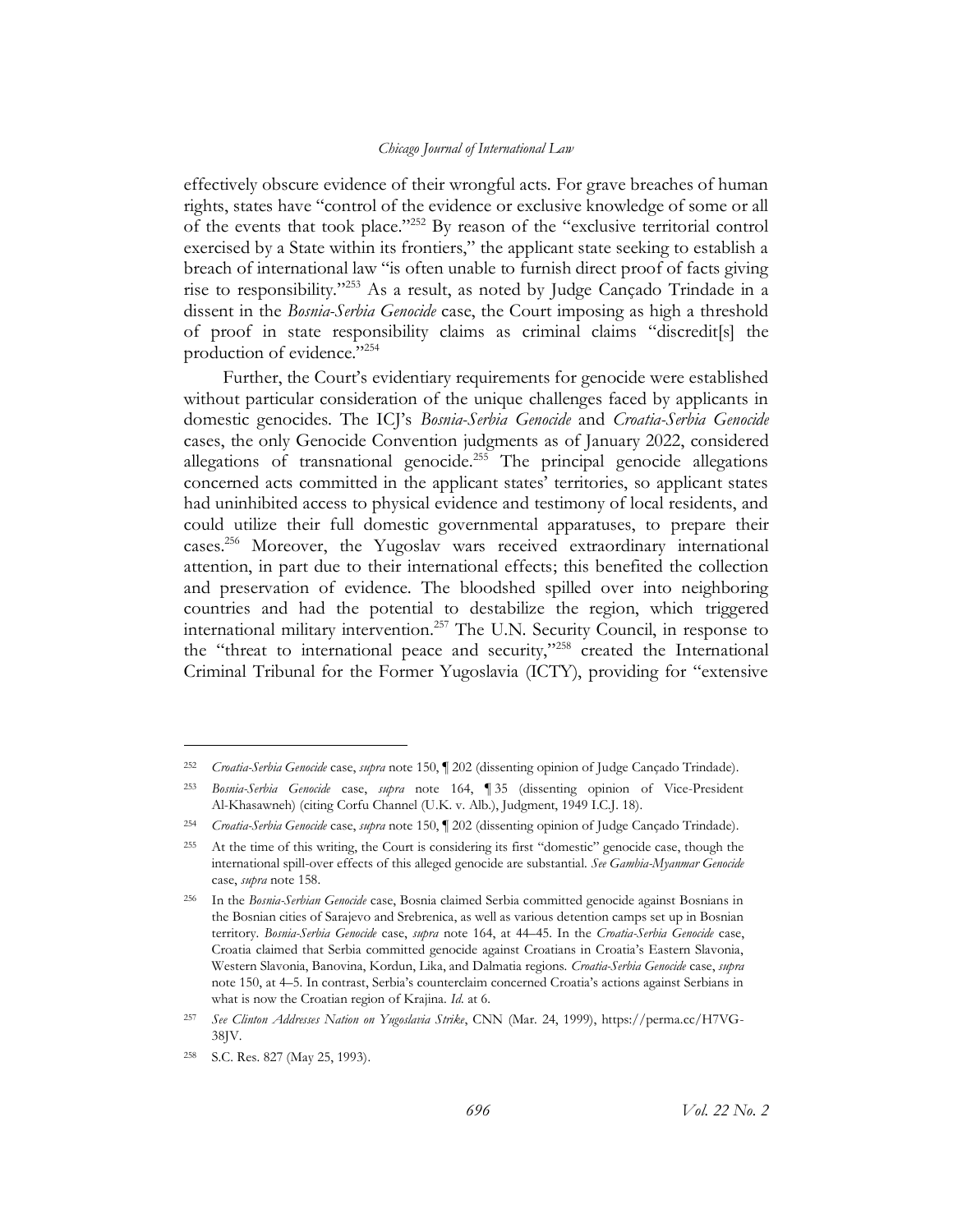documentation and other evidence" from which Bosnia, Croatia, and Serbia could bring claims and counterclaims.<sup>259</sup>

Domestic genocides, however, present greater barriers for gathering evidence. For domestic genocides, the applicant state represents, but is not itself, the directly injured party. The burden is likely to initially fall on the directly injured party, a group of individuals within a state, to gather strong evidence of genocidal intent. A group of individuals lacks the same capacity and resources as states to collect evidence. By the time the applicant state chooses to sponsor a group's claim—a risky endeavor given the political fallout and the relatively unprecedented nature of alleging *erga omnes* violations—much of the evidence may have been lost or destroyed. Moreover, for domestic genocides, the genocidal acts occur wholly within the respondent's territory. Therefore, the applicant state has an inherently lesser ability to access the same evidence as the respondent state. Additionally, there is likely to be less international attention and consequently less international pressure for document preservation where the effects of a genocide occur solely within one nation's sovereign territory—such as the "island continent" of Australia<sup>260</sup>—and do not produce destabilizing spill-over effects.

Applied to the Stolen Generations claims, evidentiary deficiencies make establishing genocide with the requisite standard of proof particularly difficult. Unlike in the *Bosnia-Serbia Genocide* case and the *Croatia-Serbia Genocide* case, evidence of the Stolen Generations policies wholly rests with the respondent state: Australia. The effects of the policies were confined territorially to the respondent state, rather than some of the effects being felt in the applicant state's territory. Therefore, an applicant state will have inherently unequal access to evidence. Moreover, Australia controlled the evidence and the narrative around the Stolen Generations policies. There was little international attention, and it took decades before a concerted effort was made to look into the potentially genocidal nature of the policies; even at that point, this effort was made *by* the government. The Australian Human Rights Commission's *Bringing Them Home Report* essentially *is* the historical record. It was released thirty-seven years after the last Stolen Generations policy was repealed, so an extraordinary delay elapsed between the Stolen Generations policies and the concerted attempt to preserve evidence. Therefore, establishing genocide with "fully conclusive" evidence is virtually impossible in this case but also for cases of domestic genocide generally.

<sup>259</sup> *See Bosnia-Serbia Genocide* case, *supra* note [164,](#page-21-1) ¶ 206. *See also* Ivo H. Daalder, *Decision to Intervene: How the War in Bosnia Ended*, BROOKINGS (Dec. 1, 1998), https://perma.cc/2K74-NZK4. Julie Malá, *International Intervention in Croatia During the Yugoslav Wars*, E-INT'L RELATIONS (Sept. 16, 2011), https://perma.cc/GU8W-TKDU.

The "island continent" is a slight misnomer as Australia is too large to be an island, John M. Cunningham, *Is Australia an Island?*, BRITANNICA, https://perma.cc/7AKY-3ZPM, but the point remains that Australia is entirely surrounded by water, which limits potential international effects of Australian domestic policies.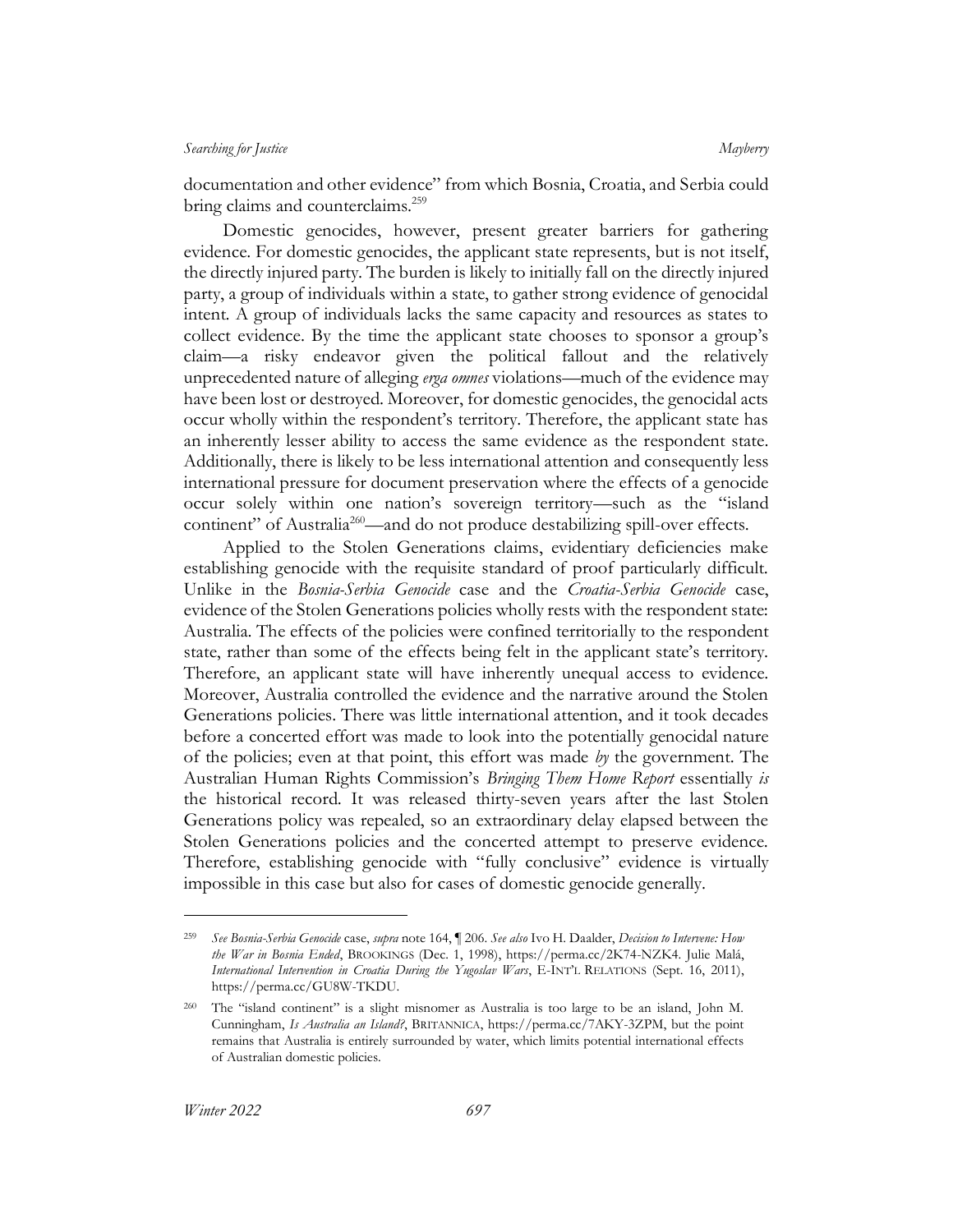Where genocide claims rely on state responsibility, and particularly where genocide has occurred solely in the territory of the respondent state and the directly harmed persons are individuals who for many years have lacked the capacity and resources to collect strong evidence of genocidal intent against their state, it becomes virtually impossible to prove genocide with near certainty.<sup>261</sup> Without lowering the threshold of proof, the ICJ renders Article II(e) of the Genocide Convention an empty provision, contradicting the Convention's clear aim of punishing all enumerated acts of genocide.

The standard of proof should accordingly be lowered. Judge Al-Khasawneh of the ICJ suggests that the applicant state should be afforded a "more liberal recourse to inferences of fact and circumstantial evidence."<sup>262</sup> Judge Cancado Trindade argues that a "simple balance of evidence," instead of near certainty, would be "appropriate."<sup>263</sup> The Court could borrow a similar balancing test to the one helpfully articulated by the ICTY in *Prosecutor v. Tolimir*. <sup>264</sup> The ICTY in *Tolimir*, an international criminal case, held that the "objective probability" that the imposed conditions of life will lead to the physical destruction of a group should be considered when inferring genocidal intent.<sup>265</sup> The intent to destroy is "rarely overt," so a balance of factors should be weighed, including:

(a) "the general context of the perpetration of other culpable acts systematically directed against that same group", whether committed "by the same offender or by others"; (b) "the scale of atrocities committed"; (c) the "general nature" of the atrocities committed "in a region or a country"; (d) "the fact of deliberately and systematically targeting victims on account of their membership of a particular group, while excluding the members of other groups"; (e) "the general political doctrine which gave rise to the acts"; (f) "the repetition of destructive and discriminatory acts"; and (g) "the perpetration of acts which violate, or which the perpetrators themselves consider to violate the very foundation of the group—acts which are not in themselves covered by the list [of relevant statutorily prohibited acts] but which are committed as part of the same pattern of conduct."266

The ICTY only then said that "[t]he existence of a plan or policy [or] a perpetrator's display of his intent through public speeches or meetings with others

<sup>261</sup> *See Croatia-Serbia Genocide* case, *supra* not[e 150,](#page-19-2) ¶ 120 (dissenting opinion of Judge Cançado Trindade) (internal citations omitted).

<sup>262</sup> *Bosnia-Serbia Genocide* case, *supra* note [164,](#page-21-1) ¶ 35 (dissenting opinion of Vice-President Al-Khasawneh) (citing Corfu Channel (U.K. v. Alb.), Judgment, 1949 I.C.J. 18).

<sup>263</sup> *Croatia-Serbia Genocide* case, *supra* note [150,](#page-19-2) ¶ 138 (dissenting opinion of Judge Cançado Trindade).

<sup>264</sup> Case No. IT-05-88/2-T, Judgment, ¶ 745 (Int'l Crim. Trib. for the Former Yugoslavia Dec. 12, 2012).

<sup>265</sup> *Croatia-Serbia Genocide* case, *supra* note [150,](#page-19-2) ¶ 128 (dissenting opinion of Judge Cançado Trindade) (internal citations omitted).

<sup>266</sup> *Id.* ¶ 130 (dissenting opinion of Judge Cançado Trindade) (internal citations omitted). *See also*  Prosecutor v. Akayesu, Case No. ICTR-96-4-T, Judgment, ¶ 523 (Sept. 2, 1998) ("intent is a mental factor which is difficult, even impossible, to determine").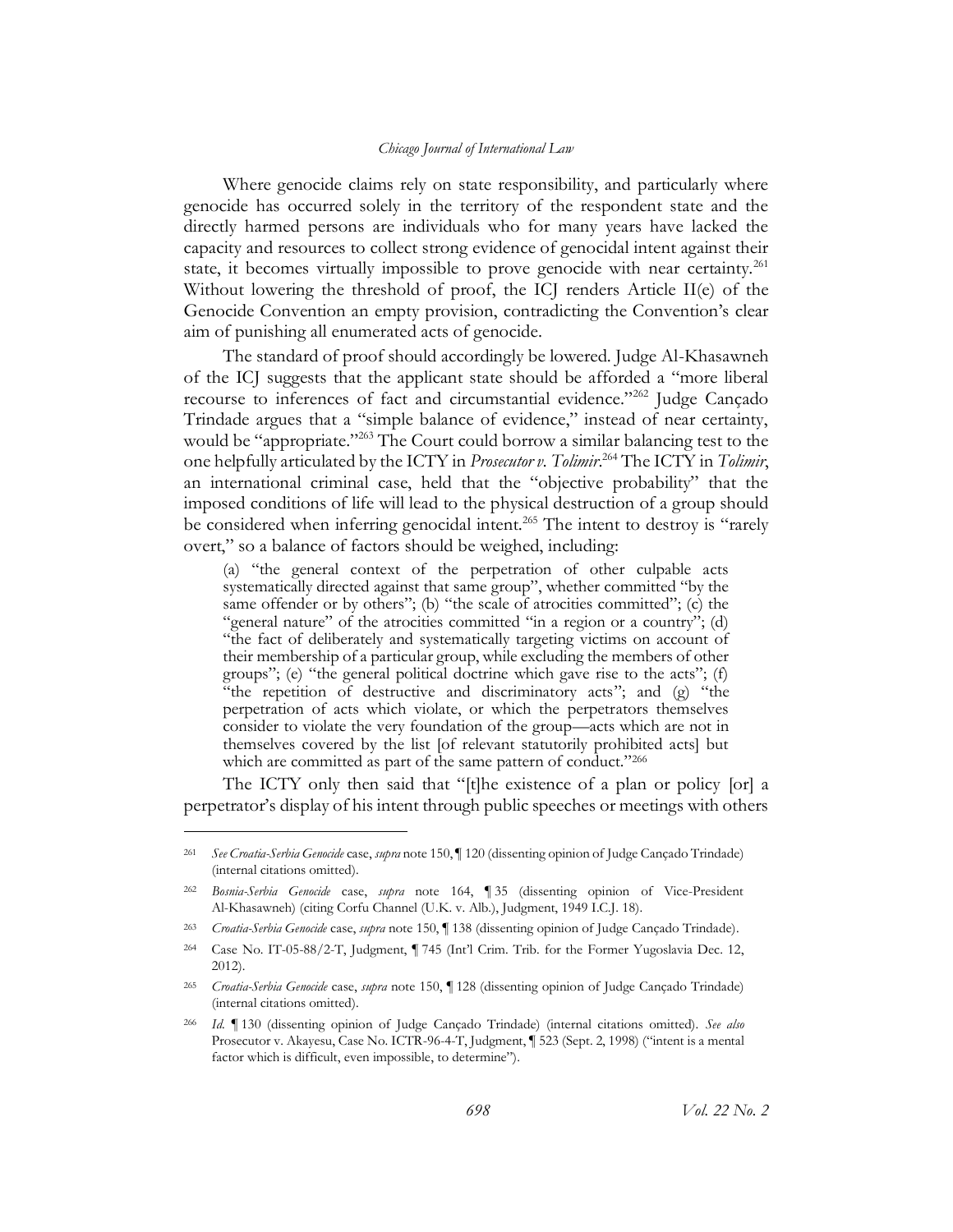may also support an inference that the perpetrator had formed the requisite specific intent."<sup>267</sup> Essentially, the weighing of circumstantial evidence and a general pattern of genocidal behavior was enough to find the existence of genocide—the ICTY did not require a smoking gun, even in a criminal context.

Under a *Tolimir*-style balancing test, genocidal intent could likely be inferred in the Stolen Generations policies. Applying the *Tolimir* test, the Stolen Generations policies were systemically directed towards Aboriginal and Torres Strait Islander children (part (a)). The policies had a widespread effect: between one-tenth and one-third of First Nations children were forcibly removed from their households (part (b)).<sup>268</sup> Forced removals occurred generally, throughout the country (part (c)). The children were removed *because* they were Indigenous; for non-Indigenous children to be removed from their families, a much more stringent requirement of court-determined negligence needed to be met (part (d)).<sup>269</sup> The removals were initially conceived as part of a broader scheme to "breed out color" and "improve" Australian society (part (e)). For decades, the removals occurred frequently (part (f)) and were part of a pattern of discriminatory governmental acts aimed at controlling and subjugating First Nations communities (part  $(g)$ ).<sup>270</sup>

Therefore, by lowering the standard of proof and allowing genocidal intent to be inferred from a weight of the evidence, Australia may be held to account for its likely breach of the Genocide Convention.

# <span id="page-39-0"></span>B. Too High a Test for Genocidal Intent

The ICJ has developed an unduly burdensome test for finding genocidal intent in state policies. In the *Croatia-Serbia Genocide* case,<sup>271</sup> the Court held that the applicant must first seek evidence of genocidal intent in the respondent state's policy.<sup>272</sup> "In the absence of a State plan expressing the intent to commit genocide," intent may be inferred from a pattern of conduct, but genocidal intent

<sup>267</sup> *Croatia-Serbia Genocide* case, *supra* note [150,](#page-19-2) ¶ 135 (dissenting opinion of Judge Cançado Trindade) (internal citations omitted).

<sup>268</sup> *See* Section [II.A.](#page-6-1) 

<sup>269</sup> *See id.*

<sup>270</sup> *See id.*

<sup>271</sup> The *Croatia-Serbia Genocide* case was brought by Croatia for alleged acts of genocide that occurred during the Croatian War of Independence. *Croatia-Serbia Genocide* case, *supra* note [150,](#page-19-2) ¶ 50. Serbia counterclaimed that Croatia had also committed genocide during this period. *Id.* ¶ 51. The Court found that the Serbian-led forces attacked and occupied localities, created a climate of fear and displaced Croat and non-Serb populations through persecutions. *Id.* ¶ 415. However, the Serbian led-forces' objective was primarily to establish an ethnically Serb territory. *Id.* ¶ 420. Therefore, as genocidal intent was not the only reasonable inference to be drawn, the *mens rea* of genocide could not be inferred. *Id.* ¶ 435.

<sup>272</sup> *See id.* ¶ 143.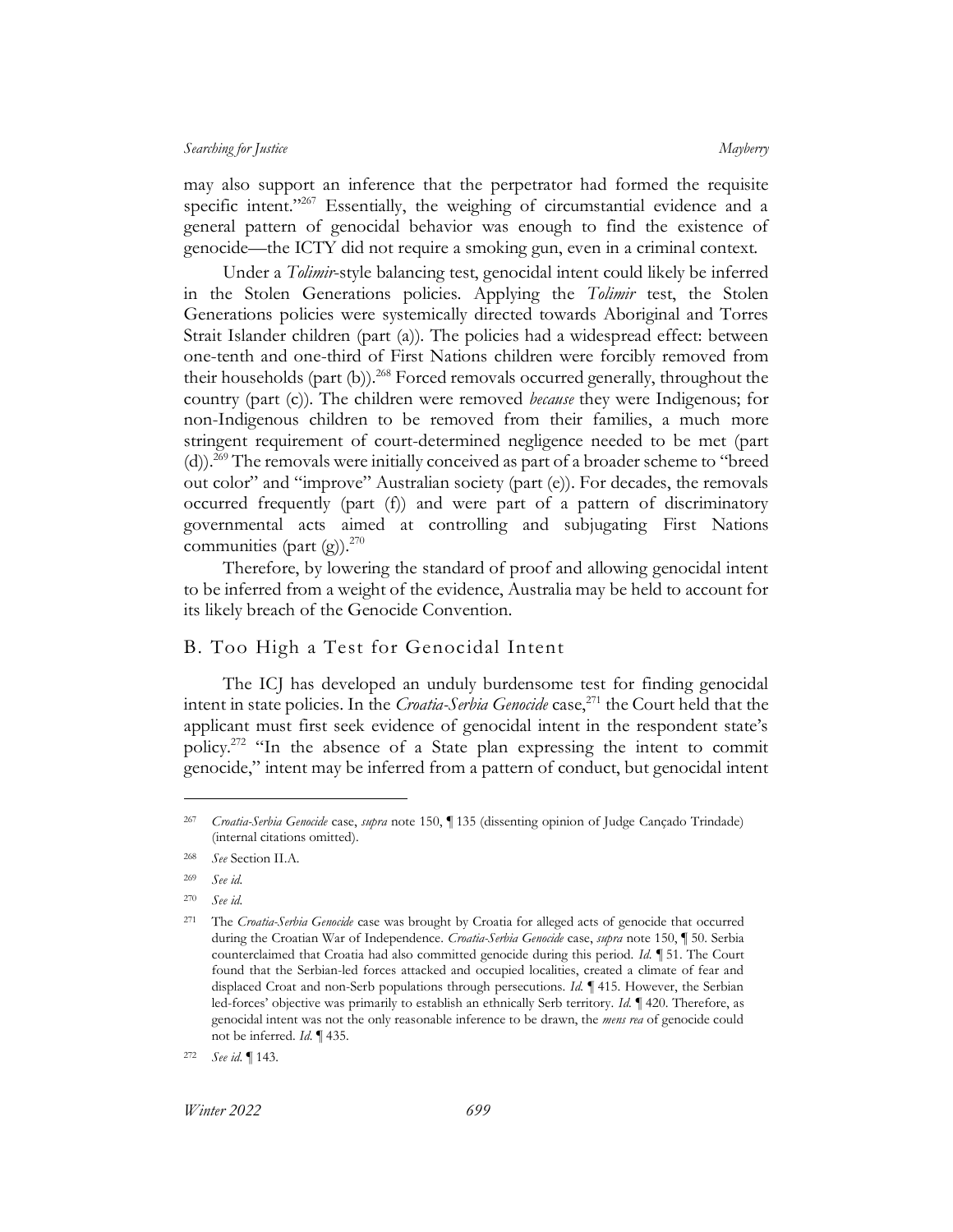must be the "the only reasonable inference to be drawn from that conduct . . ."<sup>273</sup> In effect, the "only reasonable inference" analysis is the only test for genocidal intent. Genocidal intent is rarely stated in official policy or plans, a truth acknowledged by the ICJ's then-Vice-President Al-Khasawneh.<sup>274</sup> Instead, intent is usually elusive and "carefully concealed."<sup>275</sup> ICJ Judge Cançado Trindade claimed that, over the course of the twentieth century, successive genocides and atrocities demonstrate that state policies "use [ ] euphemistic language" in genocidal policies, "dehumaniz[ing] [] the victims."<sup>276</sup> Intent may also be particularly difficult to establish when the perpetrator of genocide is a state. To infer the intent of a state—an abstract entity—a wealth of conflicting evidence, such as the contradictory statements of two politicians, is relied upon. Distilling only one reasonable intent becomes an almost impossible task.

The Stolen Generations policies would likely fail to meet the ICJ's test for inferring genocidal intent. As previously discussed, the forced child transfer policies were at least partially premised on assimilative aims.<sup>277</sup> The goal of assimilation has much support in the evidentiary record.<sup>278</sup> Therefore, genocidal intent is not the *only* reasonable intent that can be inferred from these policies.

The "only reasonable inference" test for genocidal intent would also cause Article II(e) acts to broadly be under-adjudicated, in contravention of the object and purpose of the Genocide Convention. Alternative intent arguments are persuasive in almost all Article II(e) claims: it is straightforward to claim benign motives for forcibly transferring the children of one group to another. Heinrich Himmler, during his campaign to transfer "racially valuable" Polish children to German families in World War II, justified the forced separation as necessary for the health and wellbeing of the children.<sup>279</sup> The eventual support of the Sixth Committee's inclusion of forced child transfer in the text of Article  $\mathrm{II}^{280}$  is likely partially attributed to the delegates' fresh memories of Himmler's forced child transfers during World War II.<sup>281</sup> The exclusion from genocidal liability of acts like

<sup>273</sup> *Id.* ¶¶ 145–46.

<sup>274</sup> *See Bosnia-Serbia Genocide* case, *supra* note [164,](#page-21-1) Summary of the Judgment, 2 (opinion of Vice-President Al-Khasawneh).

<sup>275</sup> *Id.*

<sup>276</sup> *Croatia-Serbia Genocide* case, *supra* note [150,](#page-19-2) ¶ 147 (dissenting opinion of Judge Cançado Trindade). *See generally* William Donohue, *There's a Dark Political History to Language That Strips People of Their Dignity*, MSU TODAY (Aug. 2, 2019), https://perma.cc/F3HF-4RDK.

<sup>277</sup> *See* Section [IV.B.](#page-25-0) 

<sup>278</sup> *See* Section [II.B.](#page-12-0)

<sup>279</sup> ROGER MANVELL & HEINRICH FRAENKEL, HEINRICH HIMMLER: THE SINISTER LIFE OF THE HEAD OF THE SS AND GESTAPO 91–92 (2007).

<sup>280</sup> *See* Section [IV.B.](#page-25-0)

<sup>281</sup> *See* Mundorff, *supra* note [100,](#page-13-0) at 64, 79.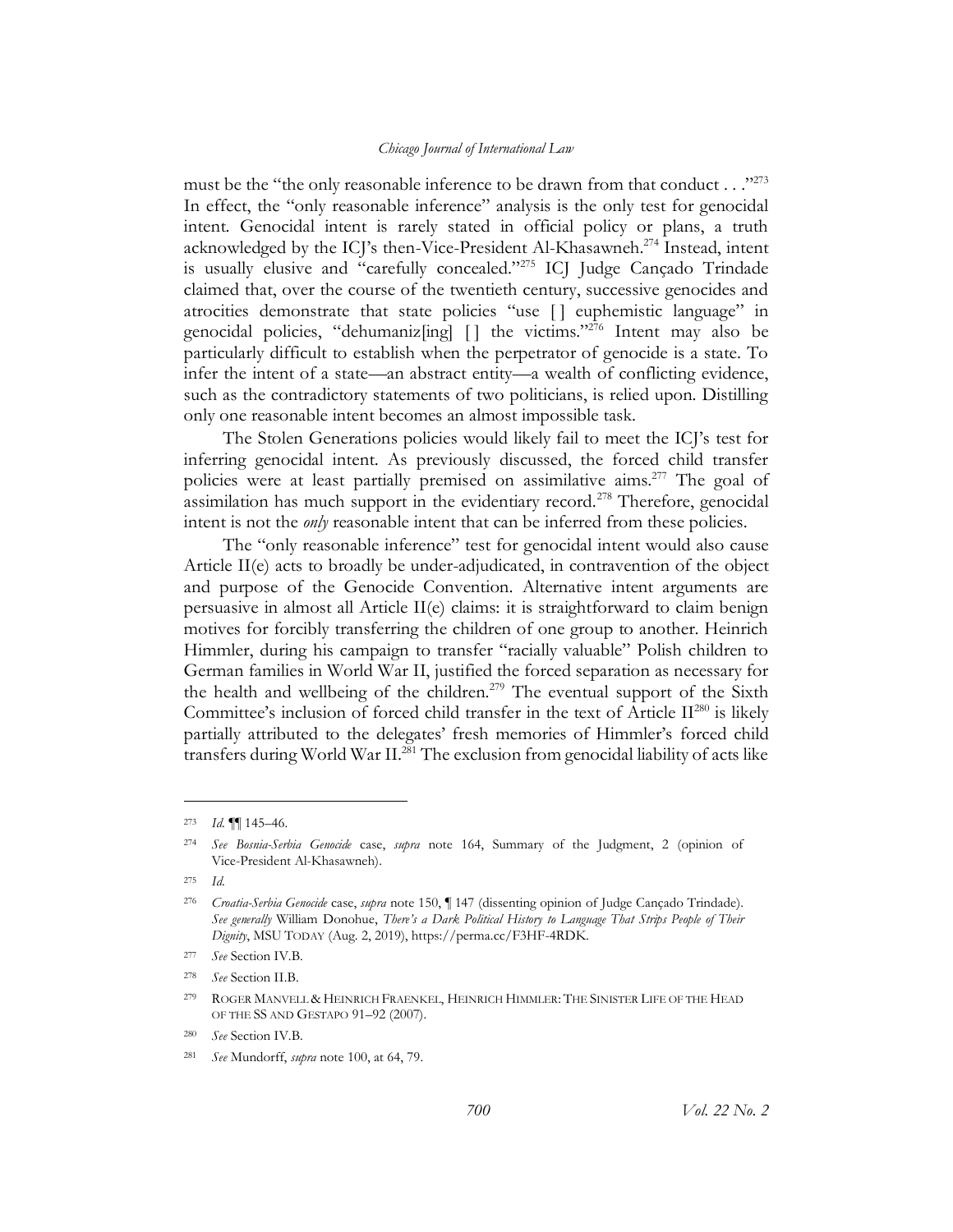those perpetrated by Himmler, therefore, could not have been an intended result of the Convention's application.

Even under Article II(a), the prototypical "mass killing" genocide scenario, the Court's test produces unsatisfactory results. The ICJ held that the Vukovar massacre, considered one of the "most brutal episodes of the Balkans wars," was not a genocide because the only reasonable inference for the Serbian attack was not the physical destruction of those Croatians who were killed.<sup>282</sup> In Vukovar, which bordered Croatia and Serbia, hundreds of people, including the families of hospital staff and some Croatian soldiers, had sought shelter in a hospital after the city fell following a three-month siege.<sup>283</sup> These people believed they would be evacuated in the presence of international observers.<sup>284</sup> Local armed Serbs entered the hospital and transported many of those sheltered in the hospital (mostly Croats) to a farm.<sup>285</sup> At least 264 people were shot at the farm and buried in a mass grave.<sup>286</sup> The ICJ concluded there was no genocidal intent, as the attack was animated by political and/or retributive motives. Judge Bhandari, in a separate opinion, wrote that the Court had committed "a basic error of law."<sup>287</sup> Judge Bhandari argued that "genocidal *intent* may exist *simultaneously* with other, *ulterior motives.*" <sup>288</sup> Judge Bhandari also claimed that the finding in the ICTY's *Popović* case that the massacre at Srebrenica, which the Court held constituted genocide in its prior *Bosnia-Serbia Genocide* case, would have come out the other way had the Court applied the "only reasonable inference" test: "[T]he massacre at Srebrenica enclave was in part motivated by the strategic advantage of uniting a 'Greater Serbia.' Never was it suggested that this tactical motivation precluded the attack from possessing genocidal intent."<sup>289</sup>

Furthermore, the Court's "only reasonable inference" test is internally inconsistent with the Court's other reasoning, specifically regarding ethnic cleansing. The Court held in the *Bosnia-Serbia Genocide* case that ethnic cleansing campaigns could amount to genocide, but not always, as forced displacement does not necessarily mean that the state intended to destroy the group.<sup>290</sup> Destruction is also not an automatic consequence of displacement.<sup>291</sup> In the case that

<sup>282</sup> Alexandra Hudson, *U.N. Tribunal to Rule in Vukovar Massacre Case*, REUTERS (Sept. 25, 2007), https://perma.cc/8JG3-Z7AV.

<sup>283</sup> *See id.*

<sup>284</sup> *See id.*

<sup>285</sup> *See id.*

<sup>286</sup> *Id*.

<sup>287</sup> *Croatia-Serbia Genocide* case, *supra* note [150,](#page-19-2) ¶ 50 (separate opinion of Judge Bhandari).

<sup>288</sup> *Id*.

<sup>289</sup> *Id.*

<sup>290</sup> *See Bosnia-Serbia Genocide* case, *supra* note [150,](#page-19-2) ¶ 190.

<sup>291</sup> *See id.*